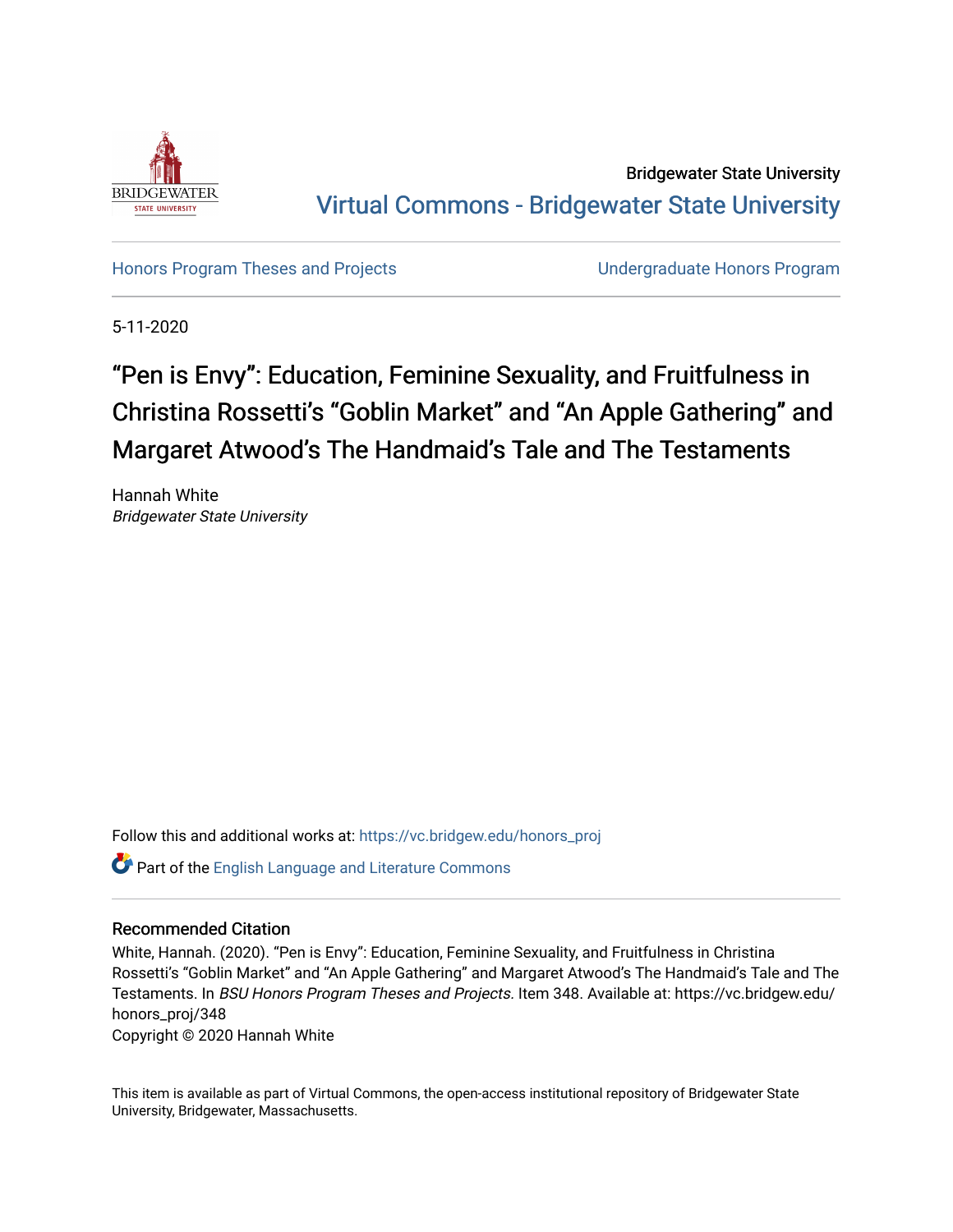"Pen is Envy": Education, Feminine Sexuality, and Fruitfulness in Christina Rossetti's "Goblin Market" and "An Apple Gathering" and Margaret Atwood's *The Handmaid's Tale* and *The* 

*Testaments*

Hannah White

Submitted in Partial Completion of the Requirements for Departmental Honors in English

Bridgewater State University

May 11, 2020

Dr. Halina Adams, Thesis Advisor Dr. Matt Bell, Committee Member Dr. Kathleen Vejvoda, Committee Member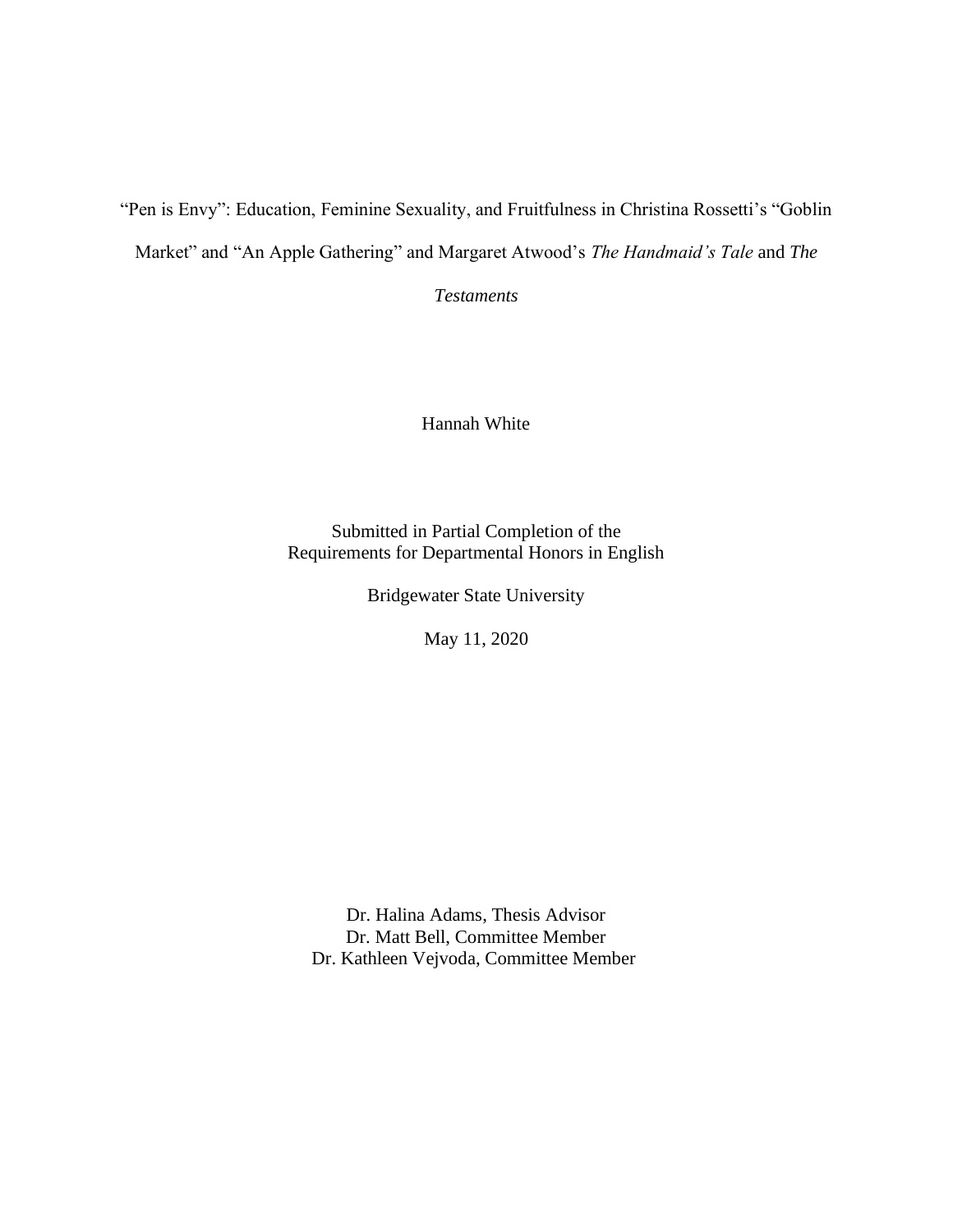### **Table of Contents**

| Chapter 1: Education, Sexuality, and Forbidden Knowledge in the Victorian Era and "An Apple" |  |
|----------------------------------------------------------------------------------------------|--|
|                                                                                              |  |
|                                                                                              |  |
| Chapter 3: The Testaments: Understanding Sex Education in the 21st Century39                 |  |
|                                                                                              |  |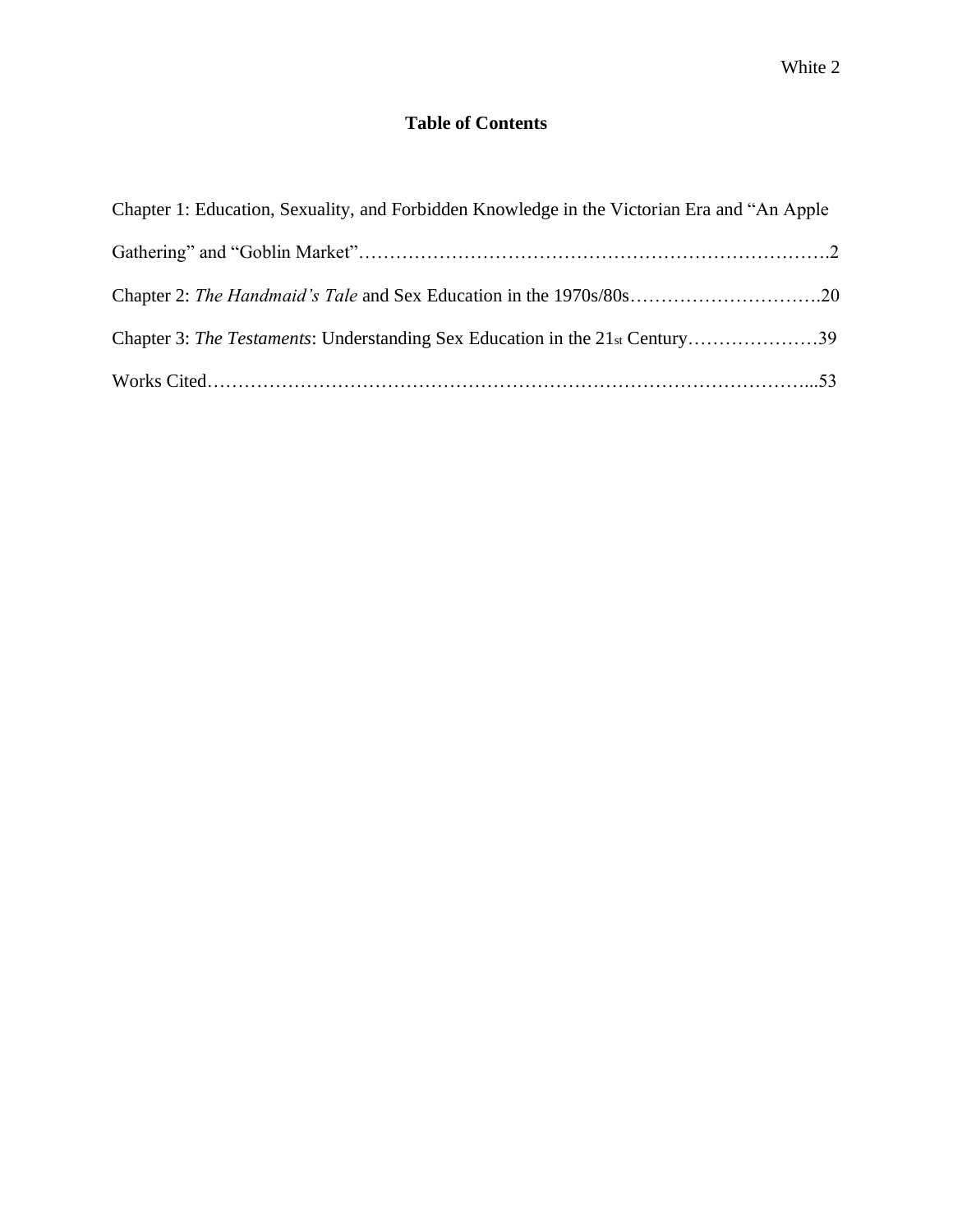## **Chapter 1: Education, Sexuality, and Forbidden Knowledge in the Victorian Era, and "An Apple Gathering" and "Goblin Market"**

The Victorian era was a time in which people were very much interested in morality and sinning, especially when it came to women's sexuality. It was also time in which conversations about women and education often linked women to their bodies—even medical doctors during this era spoke of the dangerous consequences education might have on a woman's reproductive capabilities. While men's sexual transgressions were often viewed as a natural result of their being in the public sphere, women were expected to be the pure and domestic moral compass there to guide men that could not help but sin because of their nature and the environment they were exposed to. While redemption was plausible for men, many conservative Victorians did not see female premarital sexuality in a similarly hopeful light. Conservative Victorians often viewed women and sexuality in a very binary way, with many believing that women could belong to only one of two categories: chaste, domestic women like Coventry Patmore's "Angel in the House," or immoral, sexually curious fallen women that posed a threat of contamination to their pure opposites. Christina Rossetti challenges this dichotomy in the poems "An Apple Gathering" and "Goblin Market" through her use of fruit imagery and characterization, suggesting that women are complex humans—not completely unlike men—with wants and desires that do not fit into this unnatural box conservatives have made for them.

In the Victorian era much of the commonly held beliefs surrounding women revolved around their bodies and what their bodies were capable of, which Victorians believed to mainly be sex and producing children. In this way women were seen not as humans, but as natural resources (particularly for men). Looking into the social psychology of eating disorders in the Victorian era, Martin Bidney explains how women have often been equated with weakness and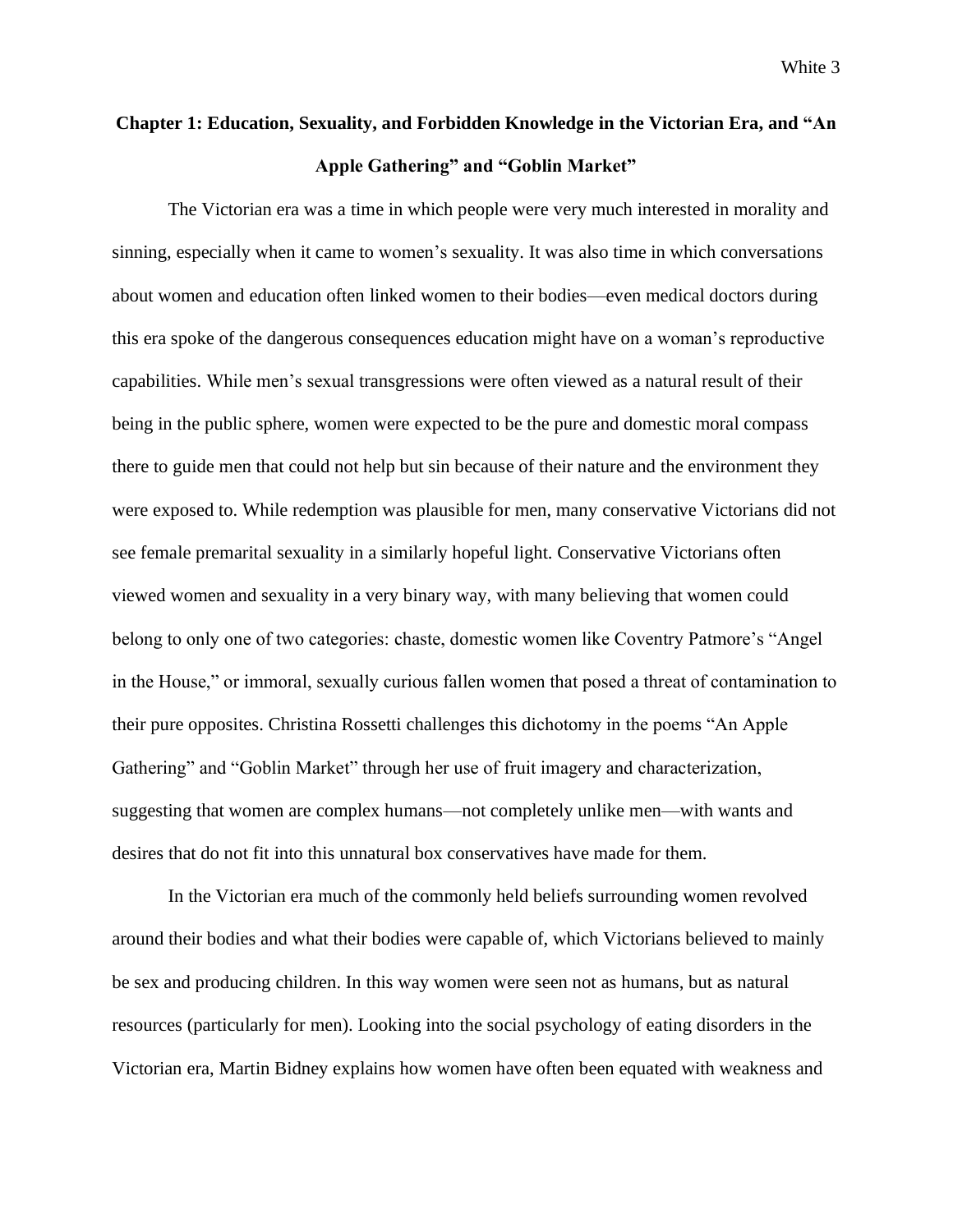the body. Because of this limiting view of women, "food deprivation may express an exertion of a will toward feminine power," yet at the same time is counterproductive as a feminist protest because "it diverts attention from true self-development to an activity/passivity self defeating because destructive" (Bidney 317). This ironic assertion of the self emphasizes the strong history of women being linked to their physicality and bodies, which, by extension, resulted in their bodies being viewed as natural resources to be harvested and used by men. This chapter will examine the ways in which Rossetti's poems reject Victorian ideologies that linked women's sexuality and feminine knowledge with production or barrenness, particularly through the metaphor of fruitfulness. By situating readings of Rossetti's poems within larger conversations about education and sexuality, this chapter will argue that Rossetti establishes a sort of countereducation for women. Reading her poems as counter-pedagogy, I argue that Rossetti imagines female sexuality as a renewable resource more closely allied with female pleasure than male consumption.

#### **Education in The Victorian Era**

The binary view of Victorian women as being either good, domestic women, or fallen prostitutes revolves around the idea that women were valued for what they could do, physically, for men: women could either fulfill men's sexual desires, becoming fallen women, or make them a home and a family, becoming "Angels in the House." We can see this ideology perpetuated in several texts on women's behavior, and the value, and dangers, of their education. In a Victorian women's conduct manual titled *The Ladies' Book of Etiquette, and Manual of Politeness. A Complete Handbook for the Use of the Lady in Polite Society* (1860), Florence Hartley explains that a good Victorian woman should value education, a belief that at first glance seems to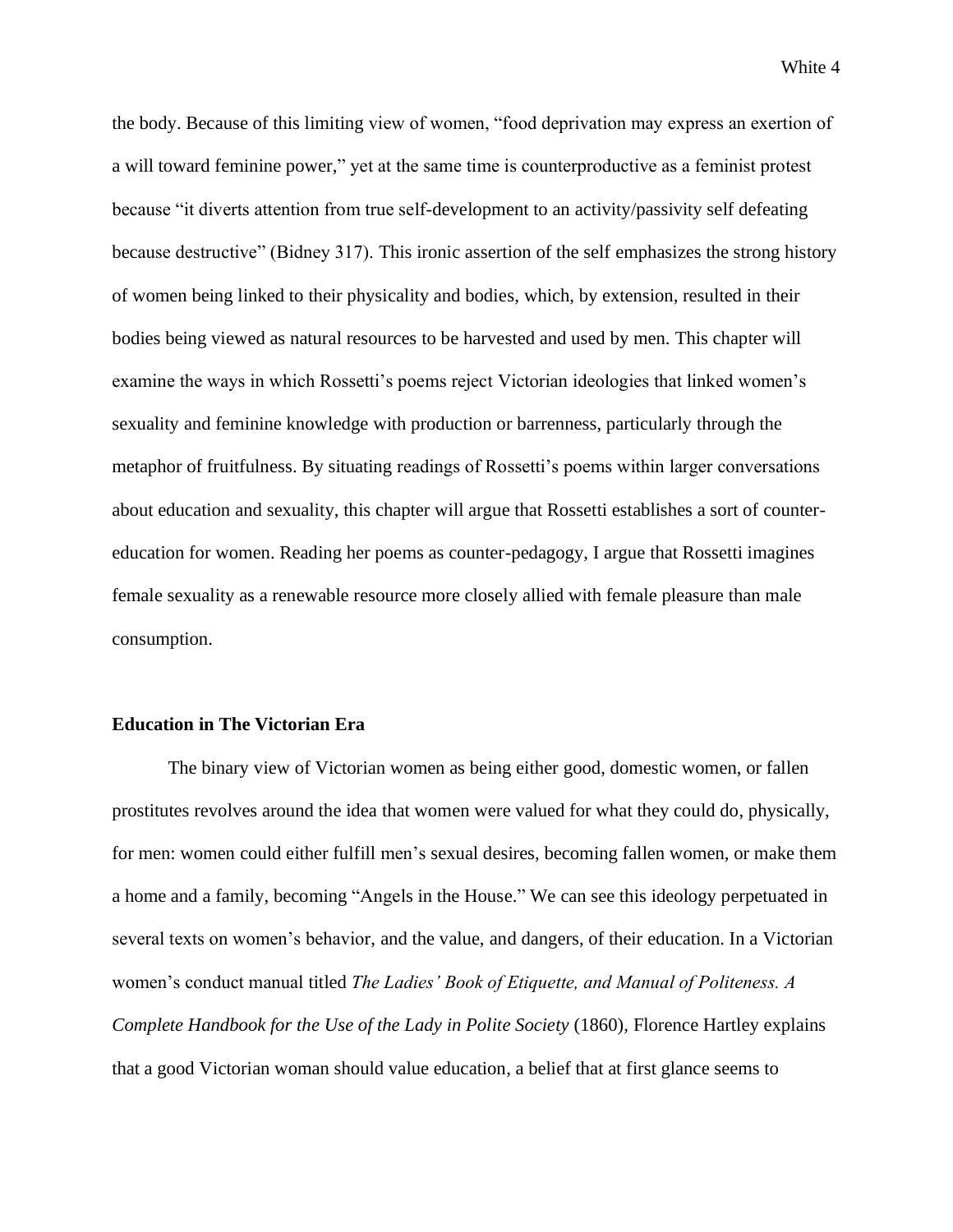progressively go against this idea that women were equated with the body, not the mind. But Hartley continues, writing that a woman's education was solely for the purpose of her being "capable of becoming to her husband a rational friend, a cheerful partner, an interesting companion, or, at least, an efficient listener, whose natural intelligence, even if originally inferior to his own, shall, by the help of education, have been raised to the same level!" (295). Again this exemplifies the idea that women were valued as a sort of natural resource to be used by men. While at first it seems that they are being valued for their minds, they are not themselves equated with intelligence, as men naturally are, and the feminine education described here is not one that is for the purpose of the student's own enjoyment. On the contrary, this education was actually for men's benefit. Women should be educated so that they can be better listeners and more interesting companions to men. The passive nature of this view of women as resources is very notable. Resources are stagnant—they lack agency, they are there to be used for the benefit of others. Like animals fed well for slaughter, women were educated not because it enriched their own selves, though it certainly did, but for the sake of the consumer—in this case, man.

The particulars of a Victorian woman's proper etiquette and education—which consisted mostly of what were called "accomplishments"—are examined further in Hartley's conduct manual. In this manual she explains proper Etiquette for women in various social settings. When a woman is walking in the street she should never raise her skirt higher than her ankle, even to avoid stepping in mud or a puddle: "Do not try to raise your skirts. It is better to soil them" (111). When walking in the street, women should also never look back, speak to men, or stop to look in shop windows (111). Hartley devotes an entire section of her manual to what were known as "accomplishments." This was a new form of education for women that went a little beyond teaching them domestic duties yet nonetheless was a way of preparing them to be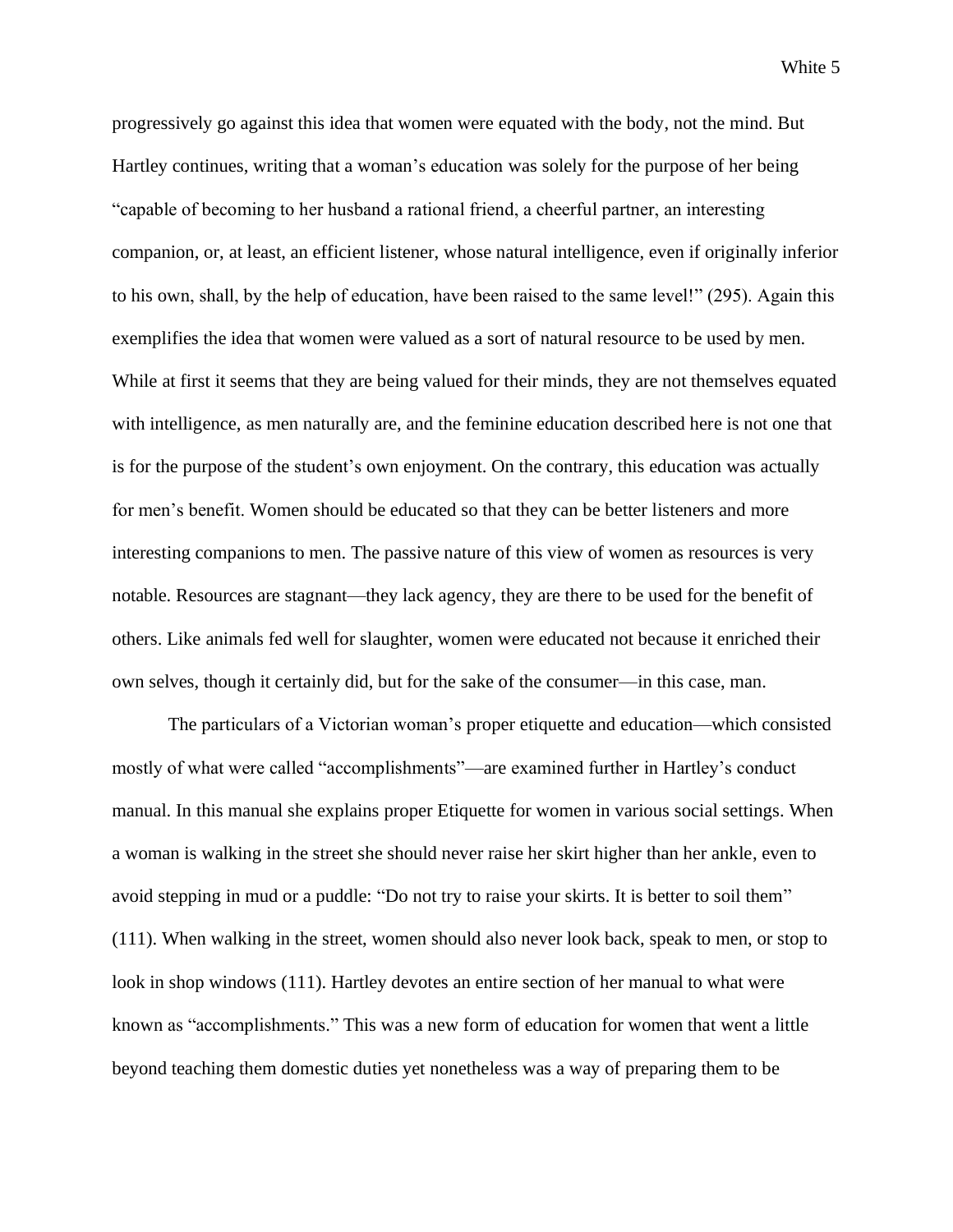graceful "Angel[s] in the House" (Hughes). Explaining some of the "accomplishments" women were taught, Hartley writes:

A lady without her piano, or her pencil, her library of French, German, or Italian authors, her fancy work and tasteful embroideries, is now rarely met with, and it is right that such arts should be universal. No woman is fitted for society until she dances well; for home, unless she is perfect mistress of needlework; for her own enjoyment, unless she has at least one accomplishment to occupy thoughts and fingers in her hours of leisure. She may, for a few brief years, be the ornament of the drawing-room; but it must be, like many other ornaments there, in still life; she can never be the companion of the intellectual; and the time is gone by, when women, with all their energies excited, will be contented to be the mere plaything of brother, husband, or father. (179-181)

While this new form of educating women did promote that they learn more than simply how to cook or clean—quite a step for at least middle-class women—it is still notable that much of the discourse surrounding "accomplishments" is focused on the idea that women need to become learned so that they can be better "companion[s] of the intellectual" (181). In other words, these accomplishments, while for women, were really there to make them better wives for their husbands. While Hartley does point out that women should be learned so that they are not left a mere "plaything" when their beauty fades, they are not educated to be the "intellectual" themselves, but only "the companion of the intellectual" at best. This education that she speaks of still keeps her secondary and tied to domesticity (music and familiarity with continental authors for entertaining guests, and embroidering and needlework for occupying time at home). She is still aestheticized and made to be a sort of living, domestic art. Regardless of this, Hartley does touch on this important idea that women's minds should be cultivated because their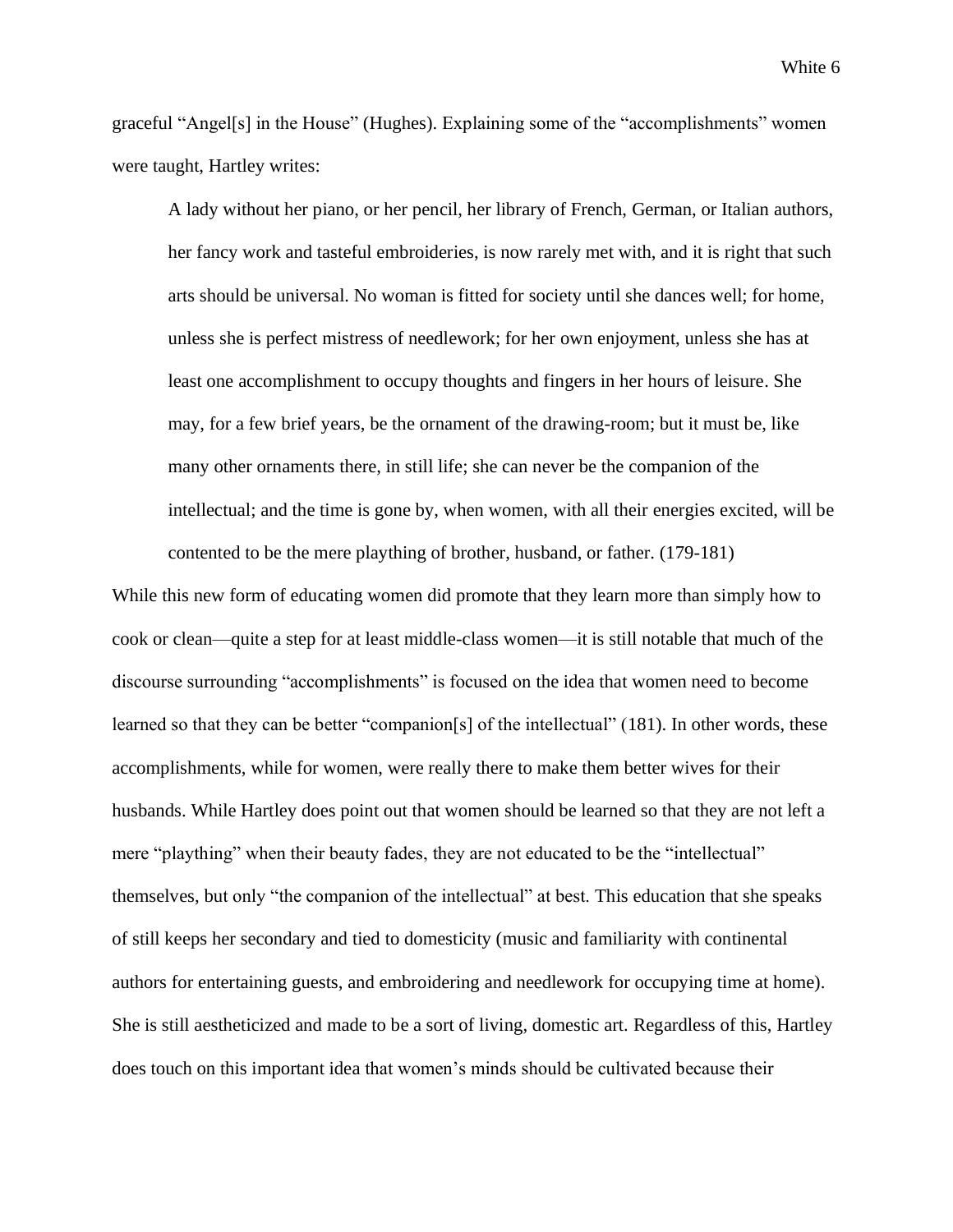ornamental value, or physical beauty, is temporary—a thought that I will further examine when it comes to Rossetti's fruitful poetry.

This connection of passivity and the body to feminine education is showcased by social and even medical discourse at the time, as Kathryn Hughes mentions:

it was important for a well-educated girl to soften her erudition with a graceful and feminine manner. No-one wanted to be called a 'blue-stocking', the name given to women who had devoted themselves too enthusiastically to intellectual pursuits. Bluestockings were considered unfeminine and off-putting in the way that they attempted to usurp men's 'natural' intellectual superiority. Some doctors reported that too much study actually had a damaging effect on the ovaries, turning attractive young women into driedup prunes. Later in the century, when Oxford and Cambridge opened their doors to women, many families refused to let their clever daughters attend for fear that they would make themselves unmarriageable.

So while women were expected to become educated, their intellect needed to be "softened" because being too intelligent was considered "unfeminine." It is particularly notable that this idea even made it into medical discourse, with doctors arguing the physical effects of too much education for women. Doctors went as far as to say too much studying "had a damaging effect on the ovaries" and made women into "dried up prunes." That is, education can lead to unfruitfulness. Education takes ripe and beautiful women and wastes them. Again here, women could not escape equation with the body. Examining the consequences of troping women's bodies as resources, Ashley Miller questions, "[i]s it wasteful, then, to blossom without bearing fruit?" (197). Miller points out the commonly held Victorian belief that women were valuable for what their bodies were capable of; notably what their bodies could produce—their fruitfulness.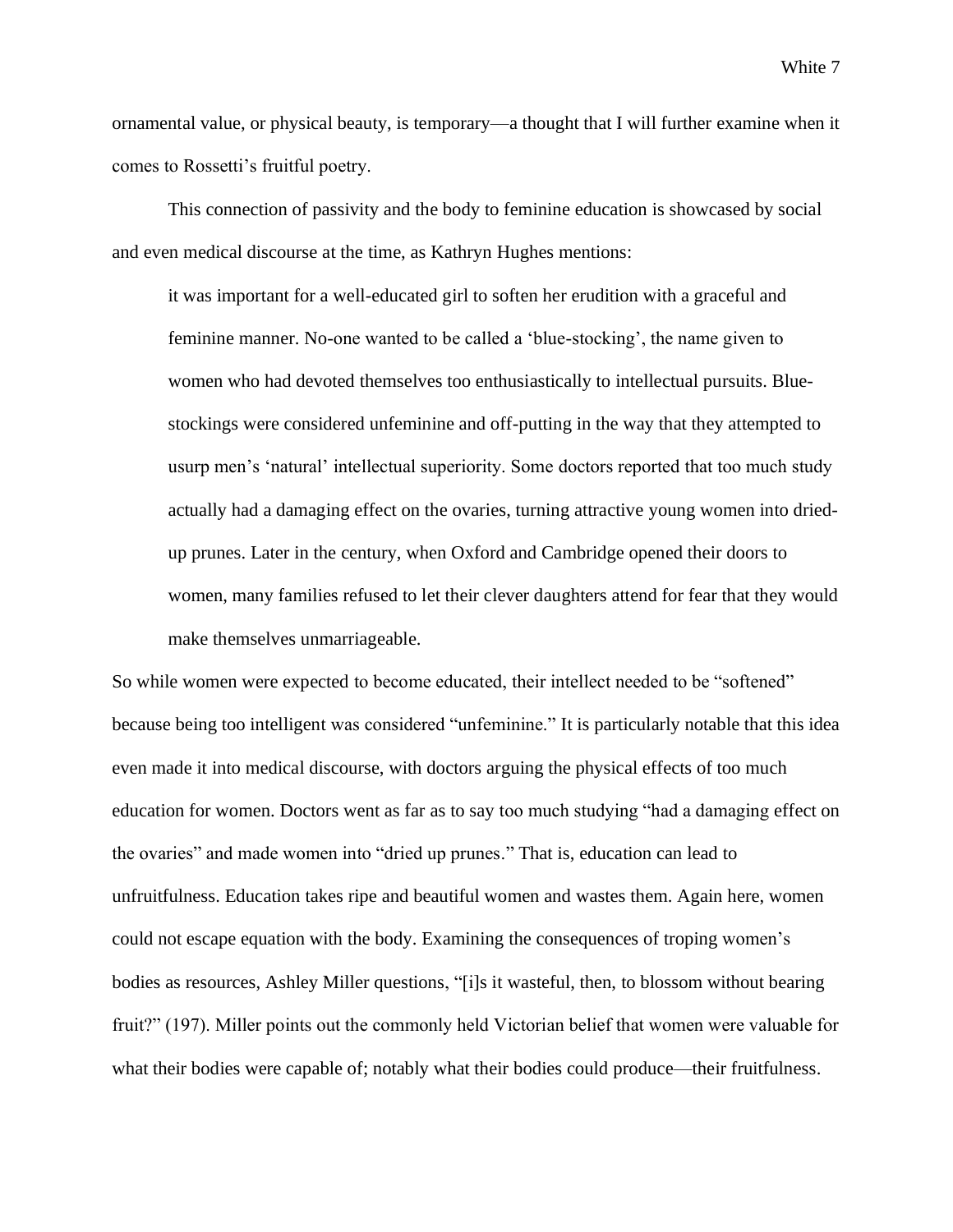Women are not valued for their minds or for their existence as individual human beings as men are, but instead as vessels for carrying life and making a home.

#### **Sexuality in the Victorian Era**

While women were expected to desire marriage, and were thoroughly educated for this task, they were not supposed to desire it to fulfill any sort of sexual or emotional desires; rather, marriage was a means to an end, with the end being motherhood. Again, this idea is found even in medical discourse:

A young girl was not expected to focus too obviously on finding a husband. Being 'forward' in the company of men suggested a worrying sexual appetite. Women were assumed to desire marriage because it allowed them to become mothers rather than to pursue sexual or emotional satisfaction. One doctor, William Acton, famously declared that 'The majority of women (happily for them) are not very much troubled with sexual feeling of any kind.' (Hughes)

The taboo surrounding female sexuality was so strong it goes even further than just condemning women that were unchaste—in this case a doctor outright denies that most women even have any "sexual feeling" at all. On the contrary, men were assumed to have sexual desire, and evidence suggests that many men likely frequented brothels. A police magistrate estimated that there were 50,000 prostitutes in London in 1871, but this was just an estimate and not only sex workers were considered prostitutes, women who had illegitimate children, lived with men prior to marriage, or had relations with men for pleasure rather than money were all considered prostitutes (Flanders). William Acton, the same doctor that wrote that most women did not have any sexual feeling, wrote that he once counted 185 prostitutes on his walk home from work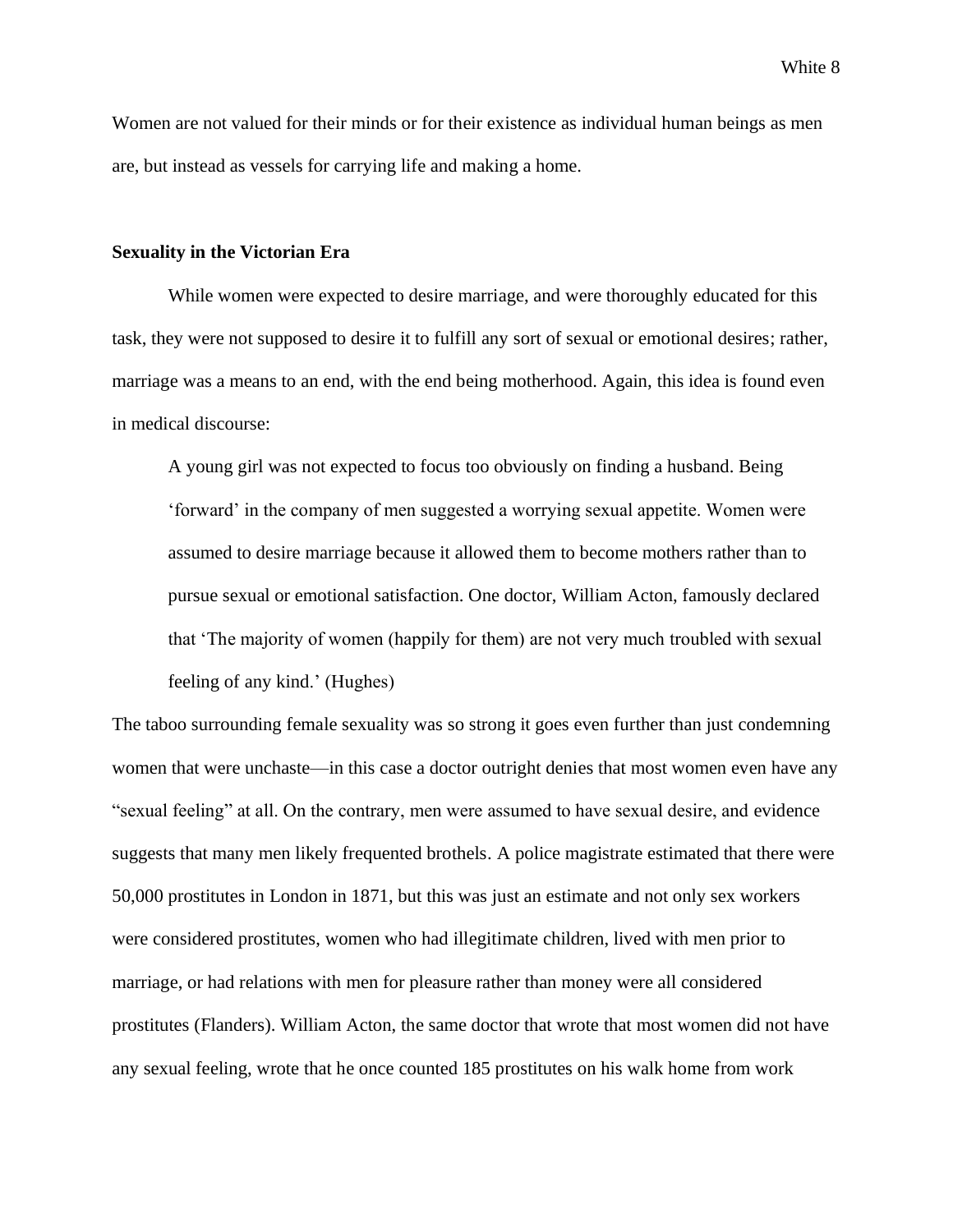(Flanders). Judith Flanders continues, "But short of accosting each one, it seems likely he based his judgements on appearance: women who dressed or behaved in ways men considered inappropriate were deemed to be whores." It is clear: conservative Victorians believed women to be either good or bad, and the indicators of "goodness" or "badness" were based on, or relate back to, their physicality.

Women's sexuality was a popular and controversial subject during the Victorian era, and while not all Victorians held conservative views on this topic, conservative views were certainly popular and important when it comes to thinking about women's identity being strongly connected to their bodies. The Victorians saw female sexual transgression not only as irredeemable but also as contaminating to other women, an idea that is emphasized not only in literature and discourse from the Victorian era, but also artwork. Roxanne Eberle examines various artworks that depict contrasting "good" and "fallen" women. One striking ink drawing that she examines—notably done by the hand of Christina Rossetti's brother, Dante Gabriel Rossetti—is titled "Gretchen and Mephistopheles in Church" (1848). In this drawing the artist depicts two women positioned beside each other and kneeling "but without any acknowledgement of each other. The 'fallen' Gretchen's face is turned away; we only see her disheveled hair and a clenched fist. The Devil sits right behind her tormenting her by enumerating her sins. The pure woman … kneels with hands joined in prayer, eyes closed" (Eberle 171). This drawing highlights this common Victorian dichotomy of a good and bad woman, and also illustrates how premarital sexuality was considered damning, and contaminating to other women. Even though the fallen woman is kneeling at a pew like the pure woman is, the Devil still lurks behind her reminding her of her sins—suggesting that sexual immorality was something irredeemable in this culture. Not only this, but the pure woman is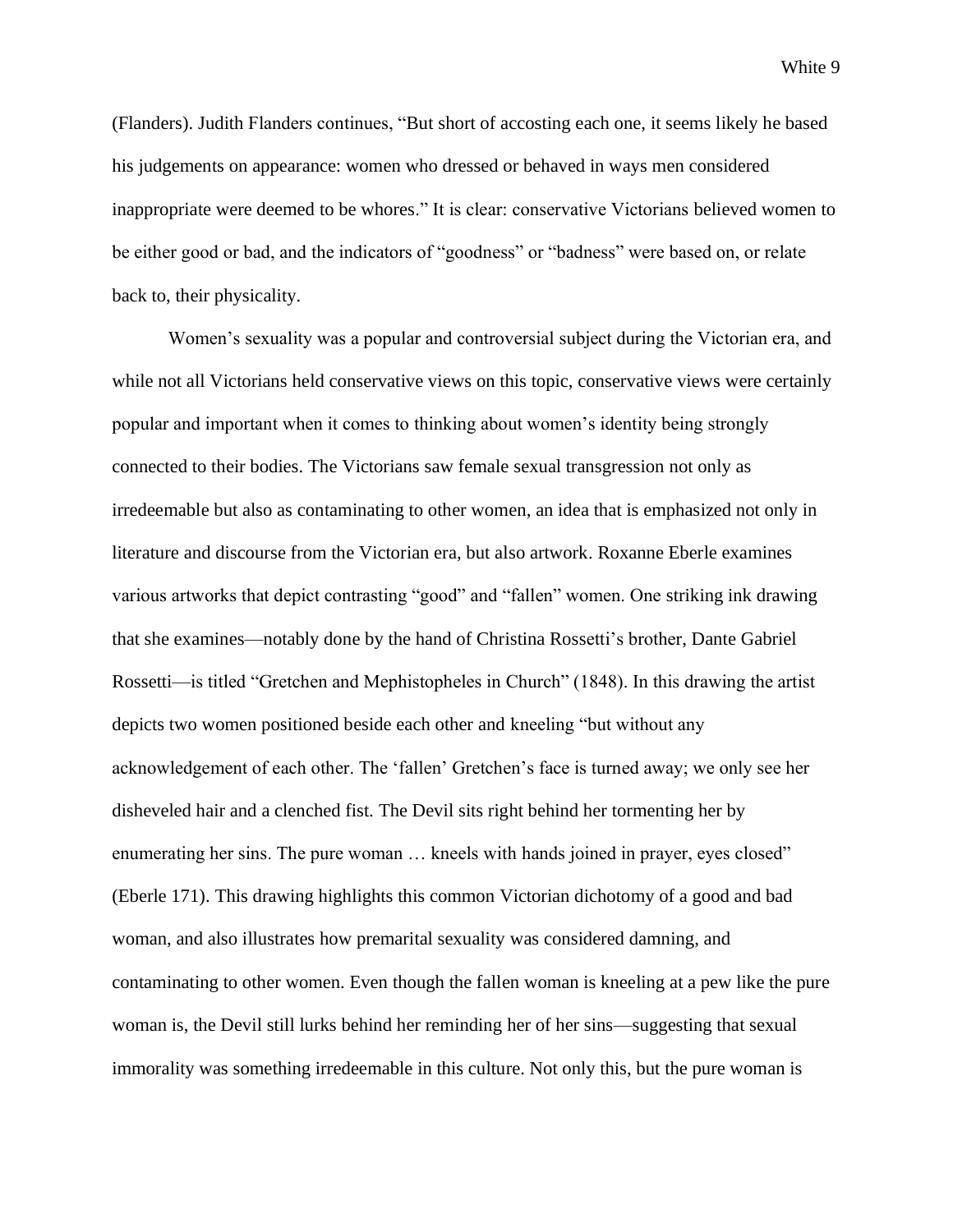kneeling with her eyes closed, which seems to suggest that she is unable to look at this fallen woman, attesting to the idea that sexual immorality was almost like a disease that other women could catch from an impure woman. Even more telling is the placement of the baby in this drawing—the baby sits next to the pure woman while the fallen Gretchen is hunched over in agony with her body leaning toward the baby. Though seemingly counterintuitive, the message here seems clear: purity is rewarded with fruitfulness whereas sexual immorality is damned with unfruitfulness. Much like how education could turn women into "dried up prunes," failing to remain chaste could make a woman barren.

Dante Gabriel Rossetti gives a similar depiction of feminine sexuality in his poem written in the same year he completed his drawing "Gretchen and Mephistopheles in Church" titled "Jenny" (1848). In "Jenny," a male speaker describes his experience with a prostitute named Jenny and ponders her situation before leaving her with coins in her hair when morning comes. Rossetti writes of Jenny's heart, stating that it is like a flower within a vile book, "To the vile text, are traced such things / As might make lady's cheek indeed / More than a living rose to read" (259-261). Again this idea of female sexuality being unspeakable or as tainting to other women is brought up. Rossetti continues: "And so the life-blood of this rose / Puddled with shameful knowledge, flows / Through leaves no chaste hand may unclose" (264-266). It is also notable that Rossetti is using a text here, and heavily mentions other things relating to education, including knowledge and books—he seems to be suggesting that female sexuality is like education in the sense that too much of it defiles women. Rossetti writes, "This room of yours, my Jenny, looks / A change from mine so full of books" (22-23). Even the space Jenny occupies is described as being the very opposite of the intellectual space this man inhabits. Jenny, who is equated with sexuality and the body, is situated as opposite to masculine knowledge, suggesting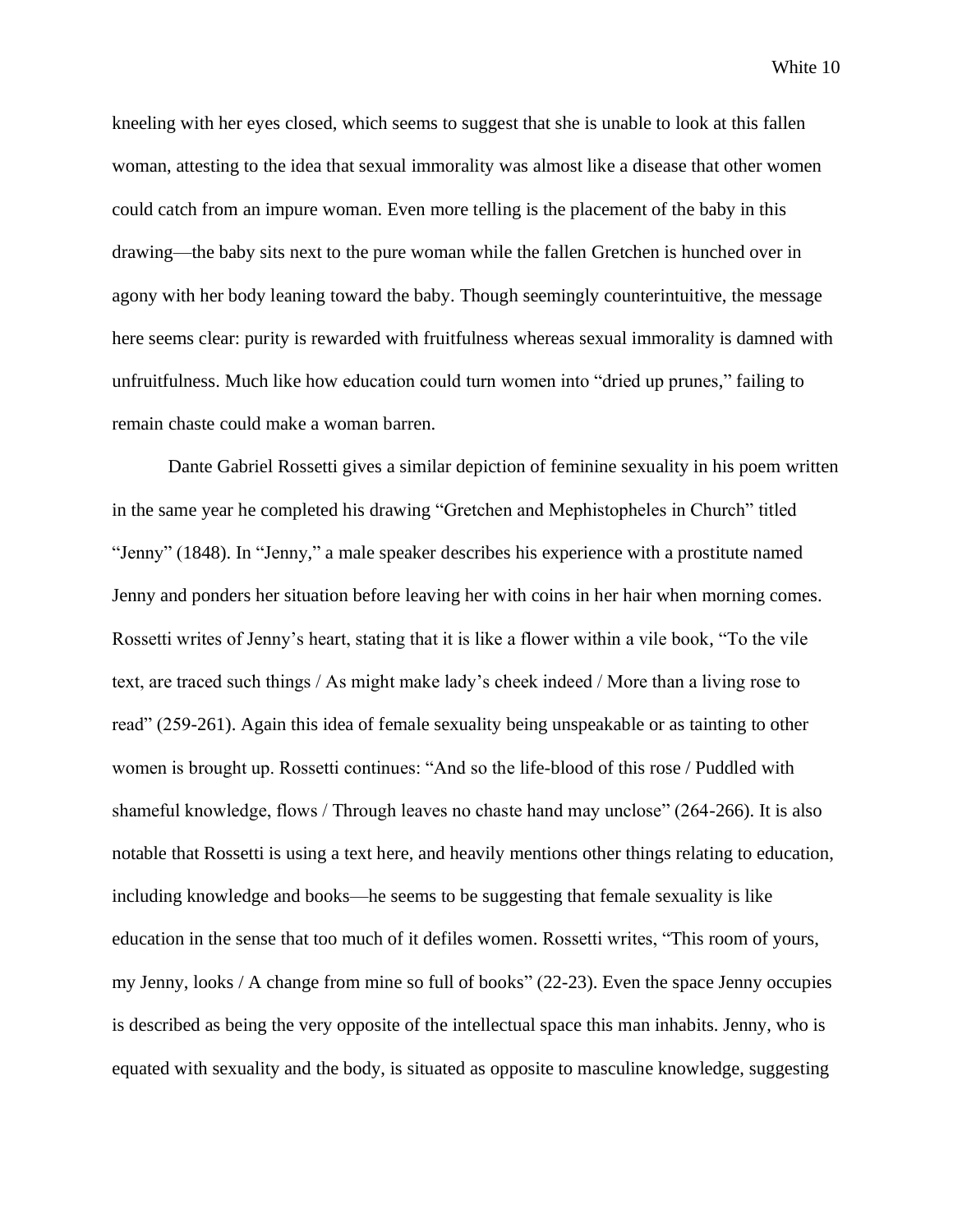that female sexuality is not compatible with education. Not only this, but Jenny is described as a "thoughtless queen" (7). Dante Gabriel Rossetti brings up the idea of "shameful knowledge" which has a biblical connotation relating to Genesis and The Garden of Eden. She cannot be "read" or "unclosed" because it would reveal a shameful and tainting knowledge. This is especially significant in this poem as it involves a male speaker hypocritically speaking of the immorality of a prostitute and the men that "thrust [her] aside / as when [he] dine[s]" while he is taking part in the same "immoral" acts as they are (86-87). While at first glance it might seem that Rossetti himself is subscribing to this popular idea of the "fallen woman" that his drawing "Gretchen and Mephistopheles in Church" appears to represent, instead it seems possible that Rossetti is challenging this commonly held belief that "fallen women" posed a threat of contamination to pure women. Rossetti appears to sympathize with this outcasted figure, putting pressure on societal norms regarding female knowledge and sexuality.

Another artwork by Dante Gabriel Rossetti, coming shortly after "Gretchen and Mephistopheles in Church" and "Jenny," appears to challenge the idea that "fallen women" cannot be fruitful. "Bocca Baciata" (1859) illustrates this connection between fruitfulness and feminine sexual pleasure, but appears to go against this idea that only pure women can be rewarded with fruit. This painting depicts a sensuous female figure with flushed cheeks and lips. Her hair is loose and untamed as she looks off into the distance with flowers in her hair and hands and a piece of fruit next to her. "Bocca Baciata" translates from Italian to "lips that have been kissed," and on the back of this painting is a poem by Giovanni Boccaccio, which states, "Bocca baciate non perda ventura, anzi rinova come fa la luna" (The mouth that has been kissed loses not its freshness; still it renews itself even as does the moon) (MFA.org). This is a very different portrayal of women's sexuality than the one we get in his previous drawing and poem.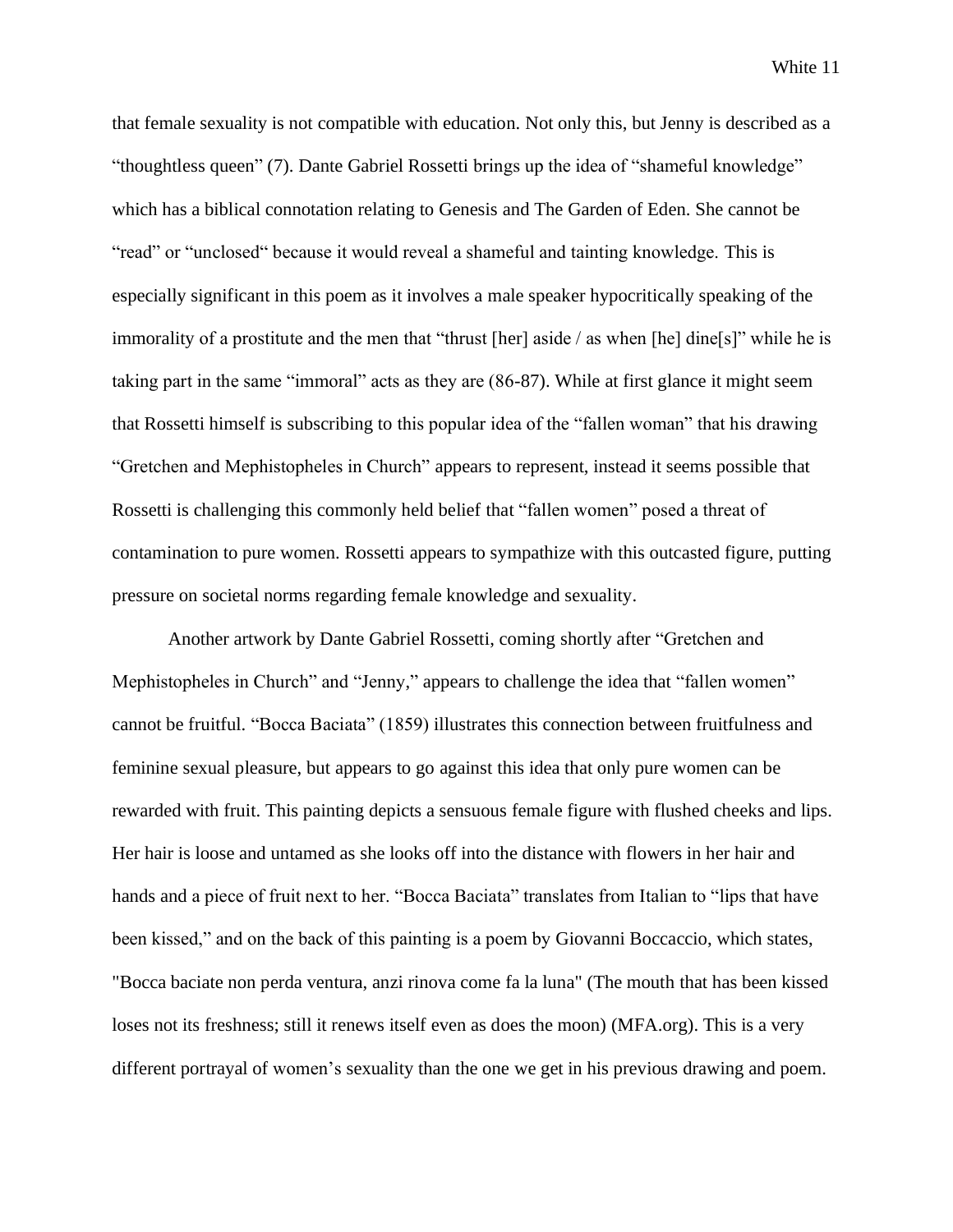The woman depicted here is able to be sensual without losing her "freshness." She is surrounded by flowers and fruit—she is able to enjoy sexuality and still be fruitful. Like the cyclical moon, she will always be renewed regardless of the unchaste pleasures she enjoys. His sister's work echoes this progressive tone concerning female sexuality and education.

#### **Christina Rossetti**

The topics of feminine knowledge, education and sexuality are prominent in the works of Christina Rossetti, particularly her poems "An Apple Gathering" (1857) and "Goblin Market" (1862). Notably these poems echo themes from much of the discourse, literature, and art I've previously examined—from the idea that women could either be "pure" or "fallen," as seen in her brother's "Gretchen and Mephistopheles in Church," to the dangers of sexuality, education, and male-dominated spaces as warned against in conduct manuals and medical texts. The unifying trope between these ideas, and others I will go on to examine, is that women are seemingly inescapably tied to their physicality, illustrated particularly through the motif of fruit. Rossetti explores these themes in her fruitful and didactic poems in a very progressive way that highlights, and oftentimes goes against, the commonly held conservative beliefs Victorians held regarding women's sexuality and education. In this way, Rossetti's poetry serves as an important artifact in this history of Victorian ideals, giving us a better understanding of past roots of these topics that are as relevant today as they were then.

#### **Fruit Untasted: Forbidden Knowledge**

In "Goblin Market," knowledge and education are represented as things forbidden and capable of making women unfruitful. Echoing the biblical forbidden fruit, this poem is about an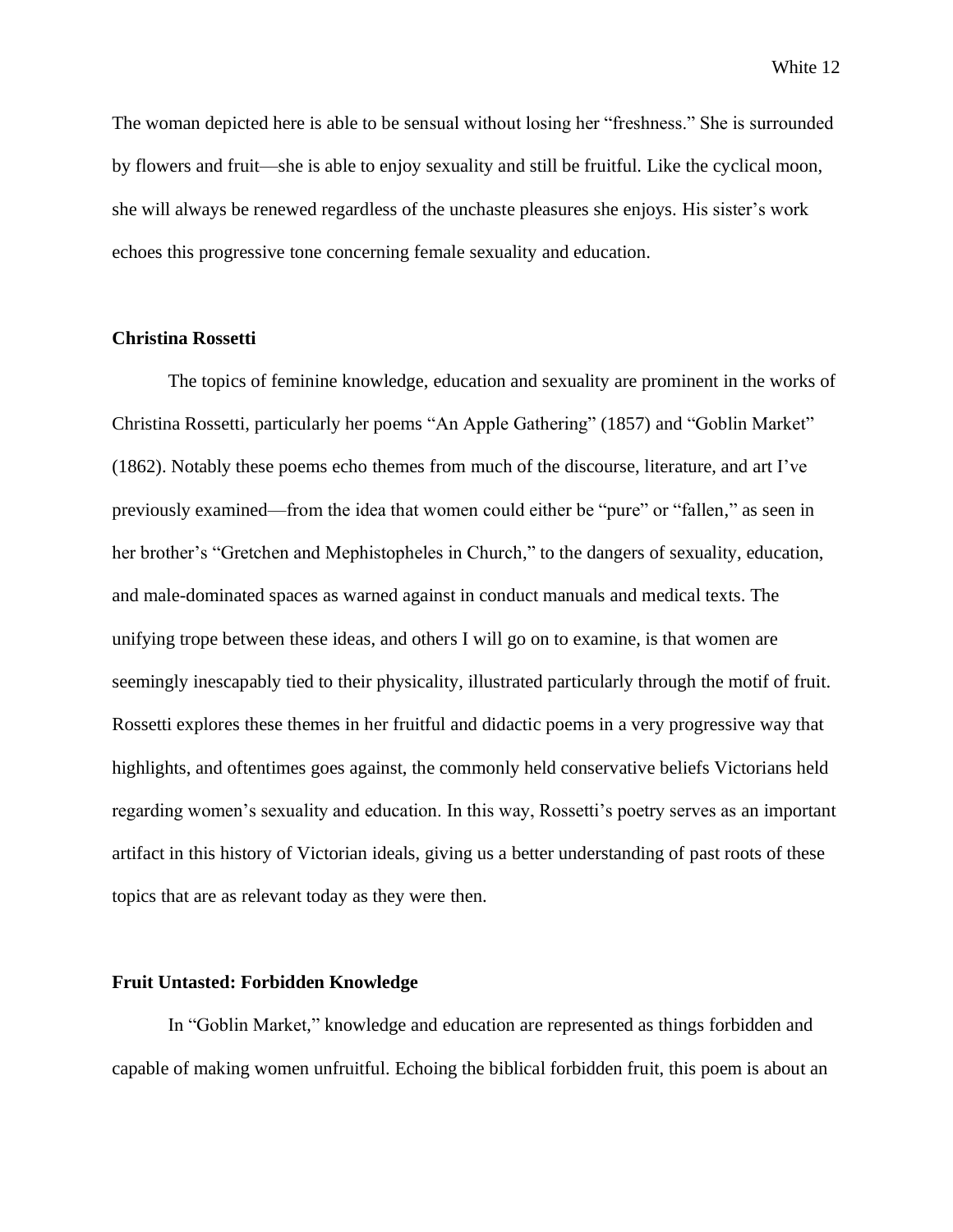innocent woman that becomes unfruitful after acquiring new knowledge. First, it is notable that this poem is quite didactic in form, and it was said to be a poem for children. Though it is unclear who Rossetti's truly intended audience was, it is nonetheless important that the entirety of this poem is much like an object lesson for young girls. In this poem, two sisters, Laura and Lizzie, hear the sounds of goblin men that are trying to sell them fruits. Though these goblin calls are enticing, Lizzie warns Laura about the dangers of tasting such fruits—a young woman named Jeanie died after tasting these fruits and flowers won't even grow where she was buried. But the fruits are too tempting and Laura gives in and trades a piece of her golden hair for the fruit, but after tasting it she begins to fade away. Knowledge is a prevalent topic in this poem—early in the text, when speaking of Goblin fruits, Laura questions: "Who knows upon what soil they fed / Their hungry thirsty roots?" (44-45). Laura continues shortly after: "How fair the vine must grow / Whose grapes are so luscious; / How warm the wind must blow / Thro' those fruit bushes" (60- 63). Laura and Lizzie are innocent and unaware of the origins of the goblin men's fruit. Laura wonders about where it might come from—the fruit or the men's intentions—and mistakenly assumes it must be from a beautiful, bountiful place, but when she finally tastes their fruit and becomes enlightened, she immediately questions the consequences of such knowledge: "She never tasted such before / How should it cloy with length of use?" (132-33). After tasting these previously mysterious and unknown fruits, Laura dwindles and loses her youthful liveliness like a rotting fruit. Eerily similar to some Victorian doctors' opinions regarding women and education, particularly that education has "a damaging effect on the ovaries" and makes women into "dried up prunes," Laura fades and becomes unable to even make a kernel stone grow from her tears (Hughes). Though Laura nearly dies, she is redeemed by her sister and is able to have children and a family of her own. In light of the poem's didacticism, this suggests that Rossetti is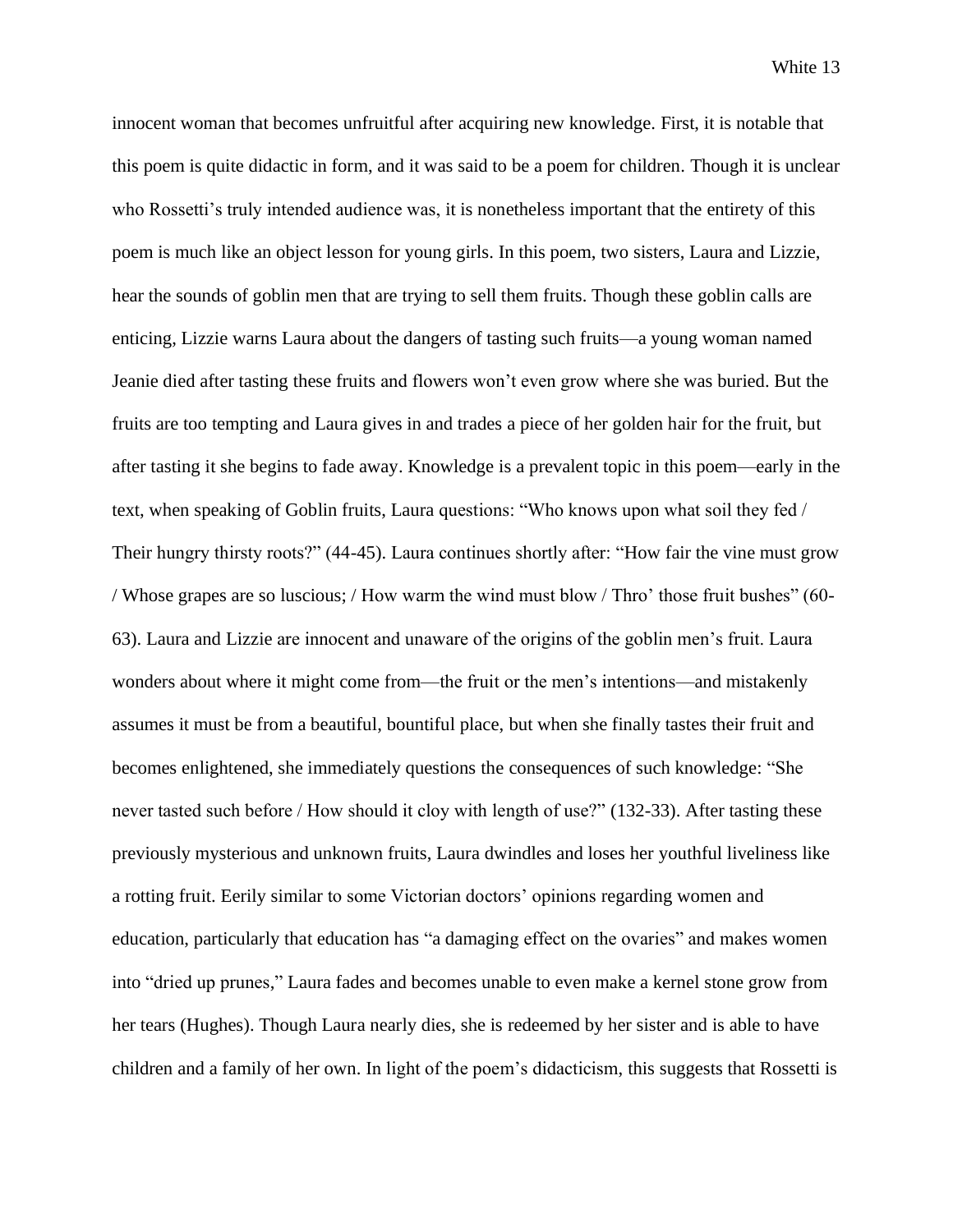illustrating to young women and girls that knowledge is not always destructive, and that women can be both educated and fruitful.

Another theme prevalent in both "An Apple Gathering" and "Goblin Market" is the connection between women and knowledge and passivity. As illustrated in Hartley's conduct manual, women are often associated with stagnancy while men are associated with agency. Even the education women were allowed to receive—training in "accomplishments"—kept women quite passive in the sense that they were limited to the domestic sphere and were educated to be secondary characters there only to support their husbands and families, not for the purpose of enjoying any sort of intellectual freedom such as through participating in politics as men could. After Laura loses her innocence through exposure to new knowledge—the goblin fruit—she "turn[s] cold as stone"; she sits down "listless in the chimney-nook / and would not eat" (253- 298). In "An Apple Gathering," the speaker "loitered, while the dews / Fell fast [she] loitered still" after indulging in blossoms unknown (27-28). This seems to echo conversations about women and education at the time, particularly the idea that knowledge, for women, is like a loss of innocence. It has the ability to "make women unmarriageable" and women are always tied to stagnancy even in the form of education they were allowed to receive—they are like still pieces of fruit (Hughes). After Laura tastes new knowledge, she is unable to perform her domestic duties and becomes still: "She no more swept the house, / Tended the fowls or cows, / Fetched honey, kneaded cakes of wheat, / Brought water from the brook" (293-96). Notably, though, Rossetti points out this flawed idea that knowledge is damaging for women, as Laura is able to recover and follow a traditional heteronormative path even after losing her innocence, interestingly as a direct result of her sister's agency. Rossetti's message is clear: feminine agency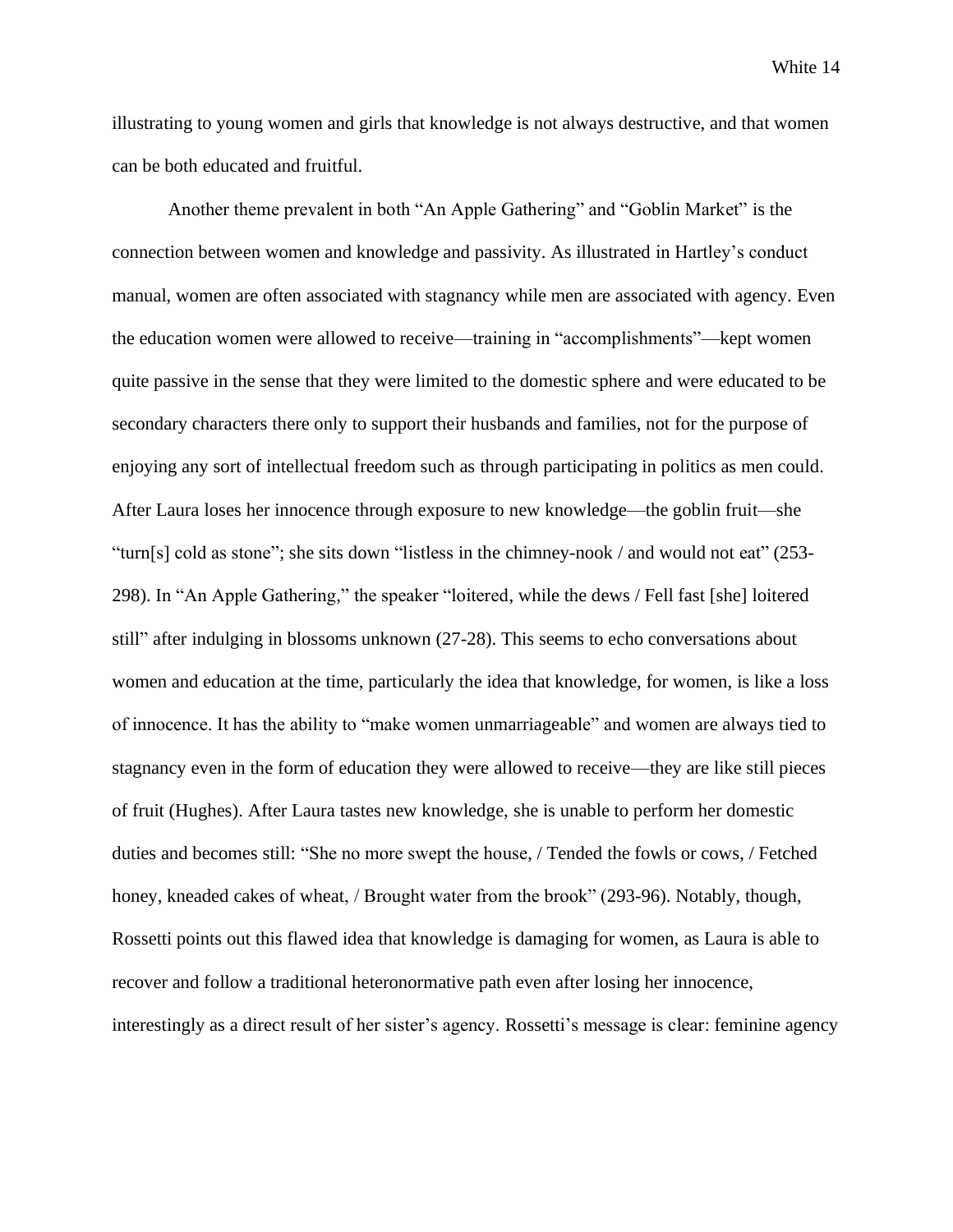and knowledge are powerful tools that can subvert patriarchal norms and beliefs that were so prevalent in this era.

Education and women as secondary characters belonging to the private sphere are other themes examined in Rossetti's poetry. As Hartley describes the strict rules women must abide by in the street—they should never look back, stop, or speak to men—Lizzie constantly warns her sister of danger when they are navigating public spaces: "you should not loiter so," "come, Laura, not another maiden lags," and "come with me home" (162, 223, 245). It seems Rossetti is highlighting the idea that public spaces are male-dominated, and that this idea is perpetuated through education. Taken together with the didactic nature of this poem, Lizzie is much like the educator here, teaching Laura of the dangers of this male-dominated space as Hartley does in her conduct manual. Similarly, while men can marry for love's sake or for sexual or emotional satisfaction, women are expected to marry so that they can bear fruit. Again, women are tied to the private sphere, much like how Hughes explains that women were expected to desire marriage, not for any sort of emotional satisfaction, but because it allowed them to be mothers. This is showcased in "An Apple Gathering" when the speaker states, "I counted rosiest apples on the earth / Of far less worth than love" (23-24). Rossetti is emphasizing the flawed societal beliefs surrounding marriage and feminine fruitfulness. Women should want to bear fruit above all else, and plucking blossoms—or enjoying love outside of a fertile marriage—is punished with unfruitfulness, Rossetti points out. Women are tied to the private sphere and the fruit-bearing capabilities of their bodies, and this is perpetuated in Victorian education systems.

#### **Fallen and Unfruitful: Sexuality in "Goblin Market" and "An Apple Gathering"**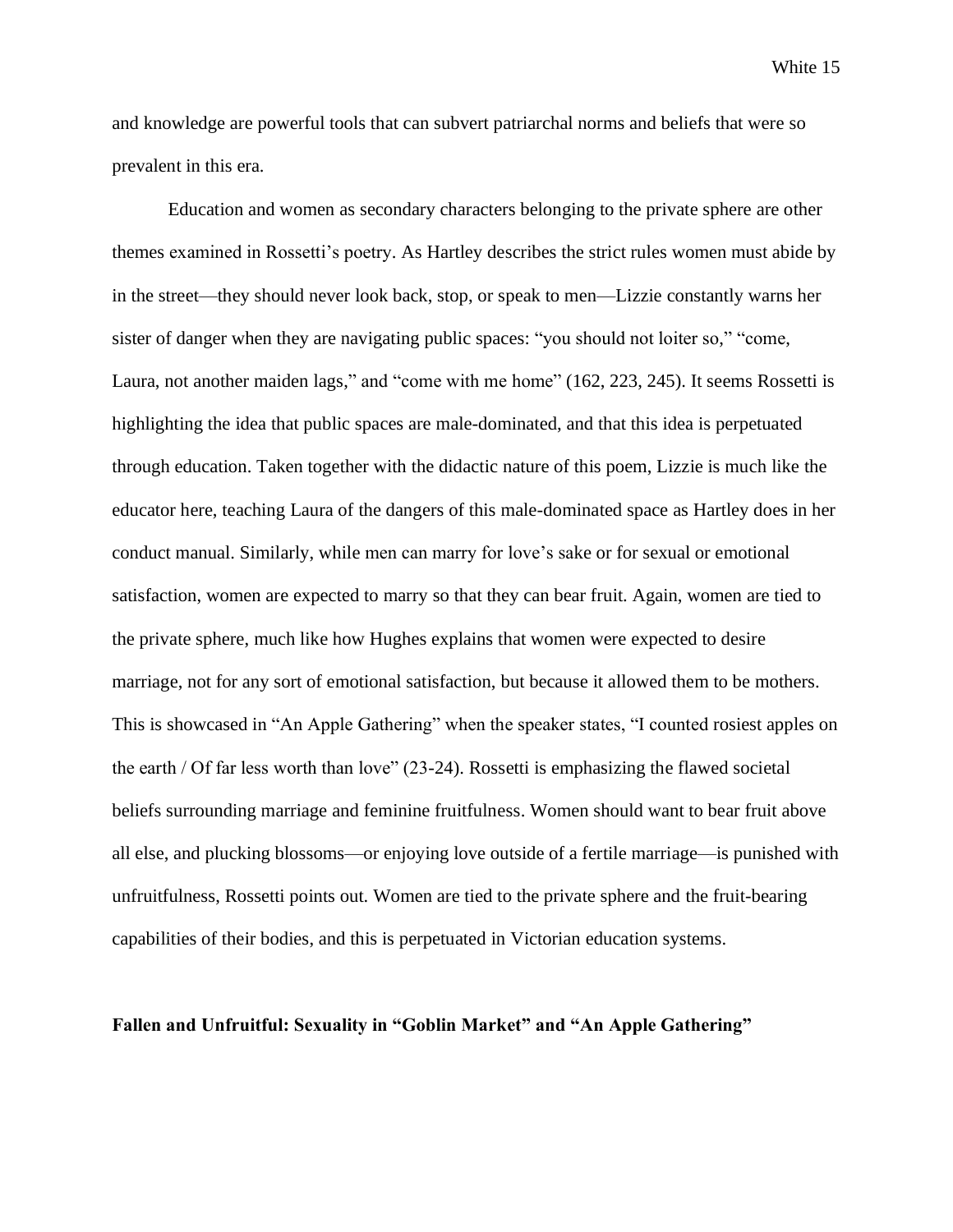Female sexuality was also a popular topic in the Victorian era, and is heavily touched upon in both "An Apple Gathering" and "Goblin Market." Just as forbidden knowledge can make women unfruitful, female sexuality, ironically, also makes a woman unfruitful. "An Apple Gathering" begins with a warning of the dangers of engaging in premarital sex, shown when Rossetti writes, "I plucked pink blossoms from mine apple tree / And wore them all that evening in my hair: / Then in due season when I went to see / I found no apples there"  $(1-4)$ . The speaker delights in these blossoms too early, leaving her empty handed later on when she goes to gather her apples. In equating female sexuality with fruit, Rossetti is showing how women cannot enjoy both premarital sex and marriage, like men can; rather, they are confined to having one or the other. Rossetti continues, "Ah Willie, Willie, was my love less worth / Than apples with their green leaves piled above?" (17-18). While the speaker is punished and left empty-handed for engaging in sexual behavior before marriage, her past lover Willie is able to enjoy sexual freedom and still get married later on. Laura is found in a similar situation in "Goblin Market" as she becomes unable to hear the goblin cry after she tastes their fruit one night. Lizzie, who has abstained from tasting their fruit, hears their cries, and Laura is left mortified: "Laura turned cold as stone / To find her sister heard that cry alone / That goblin cry … Must she then buy no more such dainty fruit?" (253-257). The goblin men no longer target Laura after she has tasted their fruit once, and she begins to grow sicker and sicker as the days go on, while they continue to look for other women to buy their fruit that have not done so before. Rossetti again is highlighting the unfair differences between the consequences of engaging in premarital sex for men and women. It is especially notable that the fruit must come at a price for the women that want to taste it. While Laura has no money to buy their fruit, she instead pays for it in a much more personal way: "She clipped a precious golden lock / She dropped a tear more rare than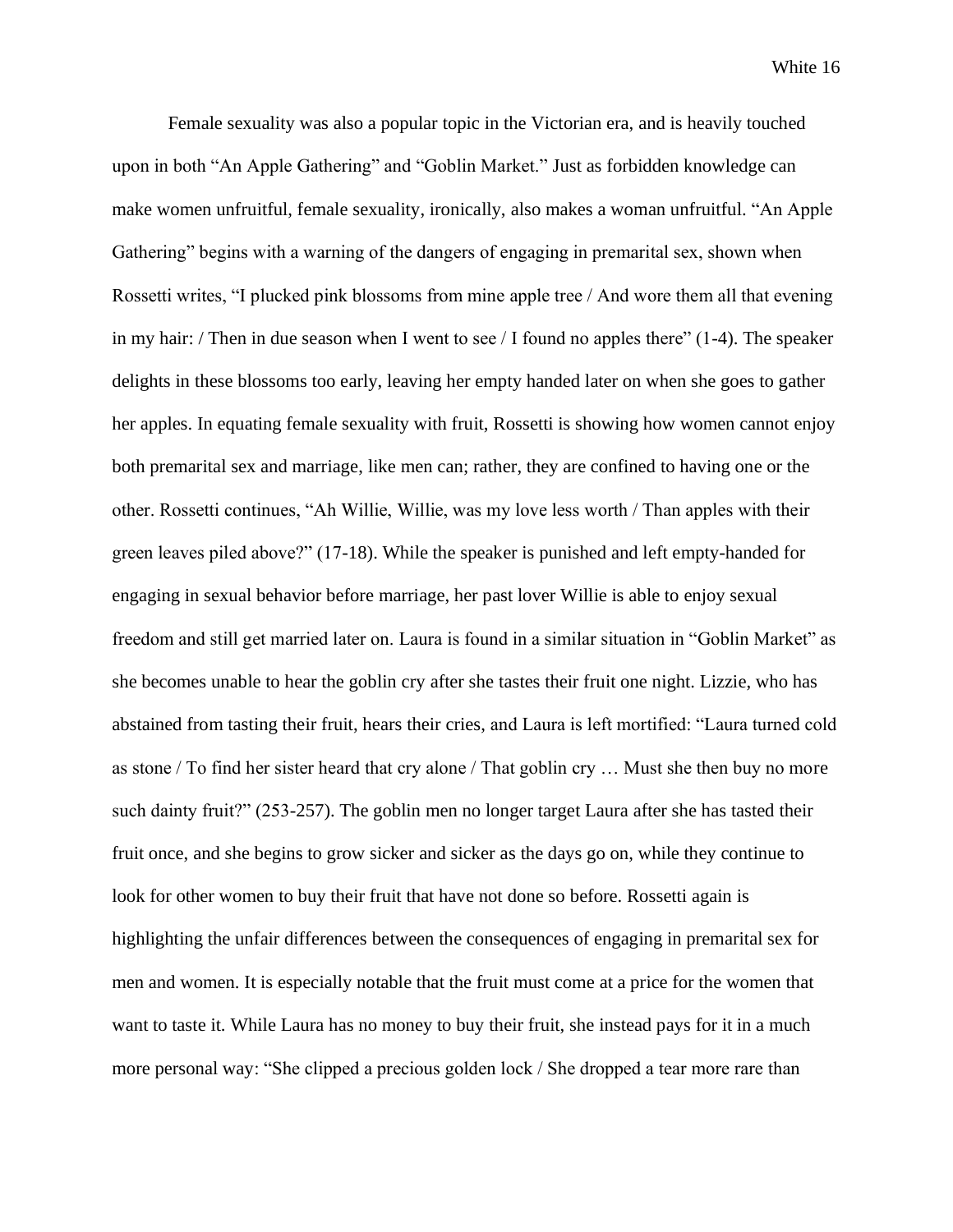pearl" (126-127). According to scholar Elisabeth G. Gitter, Laura's golden hair is a detail not to be overlooked, as there is "a long literary tradition of golden-haired ladies" particularly in the Victorian era (Gitter 936). Gitter continues, emphasizing the meaning golden hair often carries in literature: "golden hair, through which wealth and female sexuality are inevitably linked, was the obvious and ideal vehicle for expressing [Victorians'] notorious—and ambivalent—fascination both with money and with female sexual power" (936). It seems Rossetti is placing importance on the value and sexual connotations of this situation in which Laura must pay the goblin men with her hair and tears. Attesting to the price women must pay for enjoying the pleasures men can freely pursue, Rossetti emphasizes the flawed and harmful belief that female sexuality results in unfruitfulness.

Going back to the idea that, in Victorian culture, a dichotomy existed of good versus fallen women, as illustrated in Dante Gabriel Rossetti's "Gretchen and Mephistopheles in Church," Rossetti highlights this as she points out the faulty binary and isolating nature of this belief. In "An Apple Gathering," the speaker is isolated after she is left unfruitful: "Lilian and Lilias smiled in trudging by, / Their heaped up basket teased me like a jeer … Plump Gertrude passed me with her basket full" (9-13). This image is strikingly similar to the one depicted in "Gretchen and Mephistopheles in Church." The pure woman kneels at a pew with a baby by her side—her fruit—her eyes closed out of fear of being contaminated by the barren, fallen Gretchen who is longing for fruit. This dichotomy of a pure versus fallen woman is highlighted even more explicitly in "Goblin Market." Laura and Jeanie are posited as fallen women that are left unfruitful after enjoying their sexuality. Jeanie, whose story serves as a sort of object lesson in this poem, is left unfruitful in a way so permanent that it transcends death: she "fell with the first snow, / While to this day no grass will grow / Where she lies low: / I planted daises there a year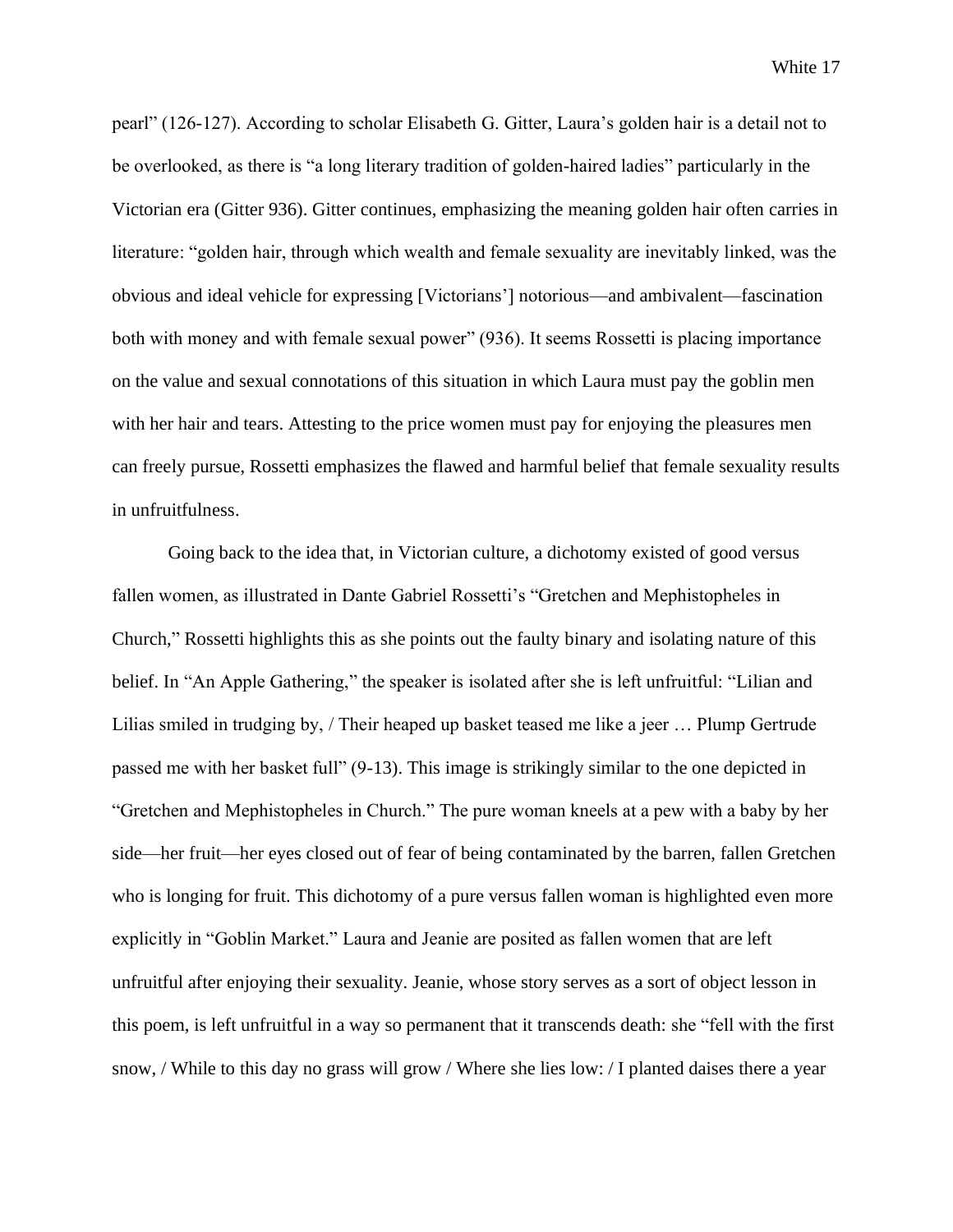ago / That never blow" (157-61). Similarly, Laura fades like decaying fruit—she set her kernelstone by a window "Dewed it with tears, hoped for a root … But there came none"—and this is contrasted with her sister's innocence and youthful ripeness: "Lizzie with an open heart, / Laura in an absent dream, / One content, one sick in part; / One warbling for the mere bright day's delight / One longing for the night" (283-85, 210-14). The differences in the conditions of these sisters is remarkable and illustrates the difference between a pure woman, Lizzie, and fallen women such as Jeanie and Laura. This dichotomy is depicted in both "An Apple Gathering" and "Goblin Market," and it seems Rossetti is pointing out the flawed nature of this Victorian belief; she argues that "fallen" women can actually be redeemed, as Laura is, and also points out how this dichotomy is perpetuated in female education practices.

Rossetti again points out this flawed dichotomy for female sexuality in emphasizing the power and redemptive qualities of sisterhood, particularly when it comes to ending the perpetuation of this harmful ideology in education practices. While at first Laura does suffer for tasting the goblin men's fruit, she is not doomed to a stagnant and fruitless life like the speaker in "An Apple Gathering," and it seems the main reason for this difference is that Laura is redeemed by her sister's agency, whereas the speaker in "An Apple Gathering" is isolated by other women. Lizzie goes to buy fruit for her sister, and the goblin men try to force their fruit into her mouth in an overtly sexually abusive way, but Lizzie escapes and comes home to Laura triumphantly: "She cried 'Laura,' up the garden, / 'Did you miss me? / Come and kiss me. / Never mind my bruises ... For your sake I have braved the glen / And had to do with goblin merchant men'" (464-474). Laura is not left to sit alone and helpless, watching other men and women pass her by as the speaker in "An Apple Gathering" is; instead, her sister risks her own safety, and devises a clever plan to get fruit for her sister, and in doing so redeems Lizzie. Rossetti argues here that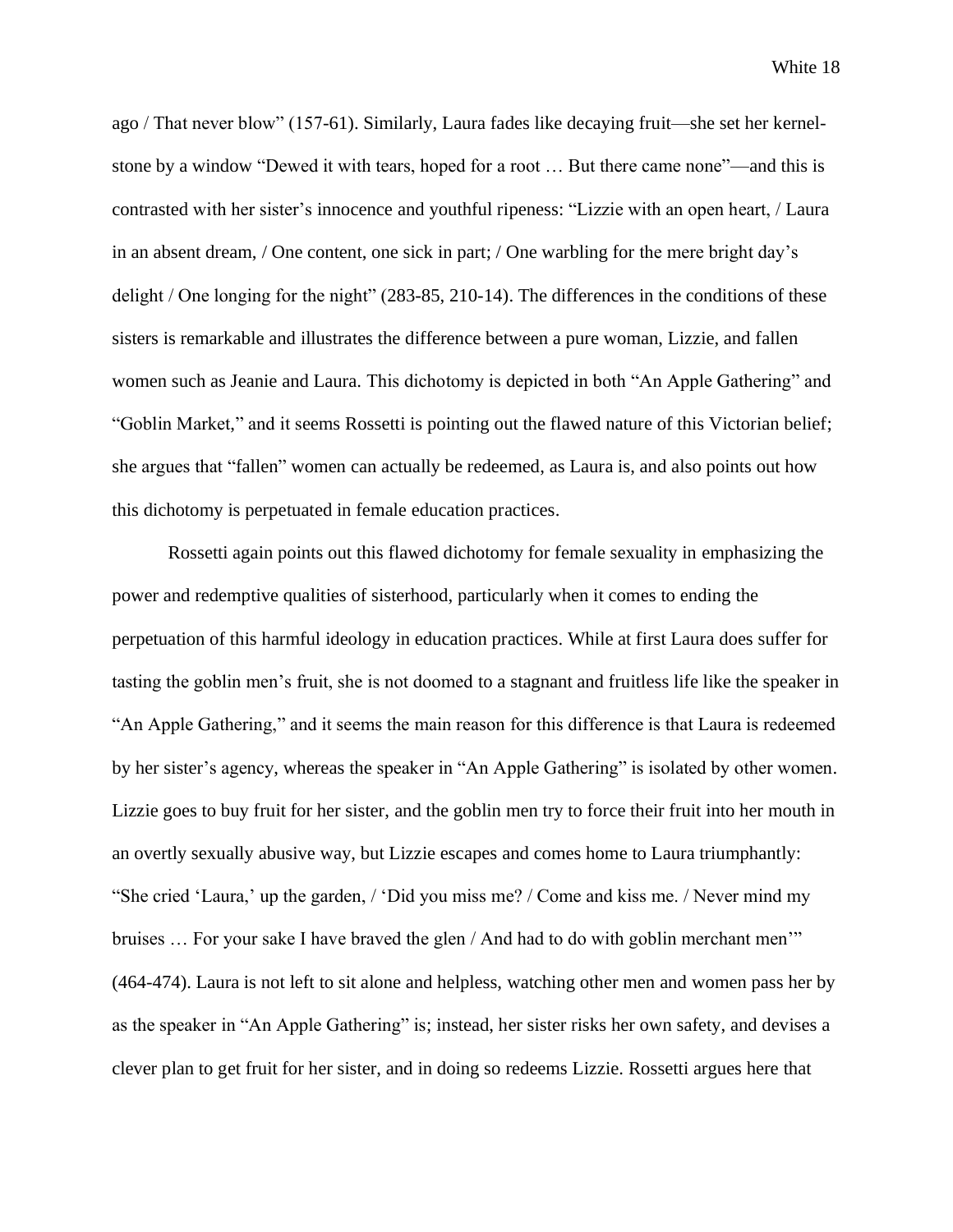instead of perpetuating the harmful belief that sexuality dooms women to a barren death, or isolating "fallen" women, women should lift each other up and end this dangerous cycle. The power of sisterhood is emphasized toward the conclusion of the poem. Both Laura and Lizzie have families of their own: "Days, weeks, months, years / Afterwards, when both were wives / With children of their own / Their mother-hearts beset with fears" (544-546). One final lesson is offered to their children, shown when Rossetti writes, "For there is no friend like a sister / In calm or stormy weather; / To cheer one on the tedious way'" (563-565). Going against the common Victorian belief that fallen women were to be avoided by pure women like Lizzie, Rossetti suggests that instead fostering a strong female community can free "fallen" women from their otherwise dismal and lonely fates. It is especially notable that these beliefs are perpetuated in object lessons, as when Lizzie uses Jeanie's story as a lesson against tasting Goblin fruit, but then there is a change as this didactic poem ends with the lesson that women should lift others up when they fall—rather than simply warning women of the dangers of sexuality beforehand. The contrasting outcomes of these two poems highlight the ills of women being forced into being either good or bad—and how this is perpetuated in education practices— and suggest that women should come together and support each other so that they do not have to exist as pure or fallen, ripe or decaying, but instead as complex human beings.

Women should not have to pay the price of their golden locks, or shed tears "more rare than pearl" in order to embrace the sexual or intellectual freedom that men do (127). A woman should not have to choose between plucking pink blossoms and having a fruitful harvest because women's sexuality and knowledge cannot be limited to this metaphor, according to Rossetti. Education has the power to do good, or perpetuate harmful belief systems, especially regarding women. While we have come far from this limited view of female sexuality and knowledge,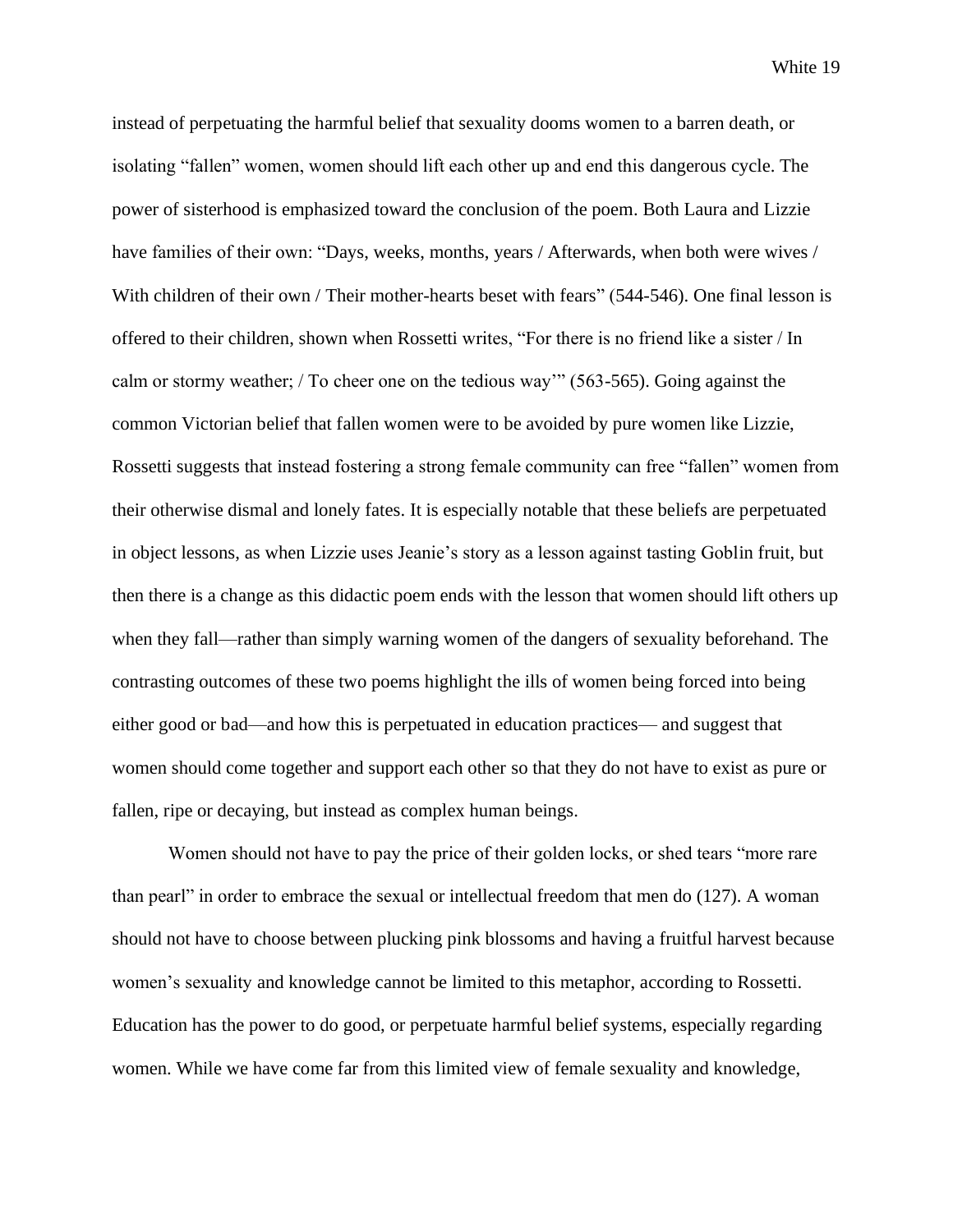there is still evidence of its existence in modern society. The Victorian dichotomy of "Angel in the House" or fallen woman is reflected in the Jackie Kennedy or Marilyn Monroe of the 1950s, and even today women are often viewed as being either/or, which I will go on to examine in Atwood's *The Handmaid's Tale* and *The Testaments*, respectively. Reduced to belonging to one group or the other—pure or fallen, ripe or decaying—they are categorized and by extension objectified. It is when humans go from being regarded as people to being objectified as things or types that they are at risk of becoming victims of violence and abuse, as seen throughout history.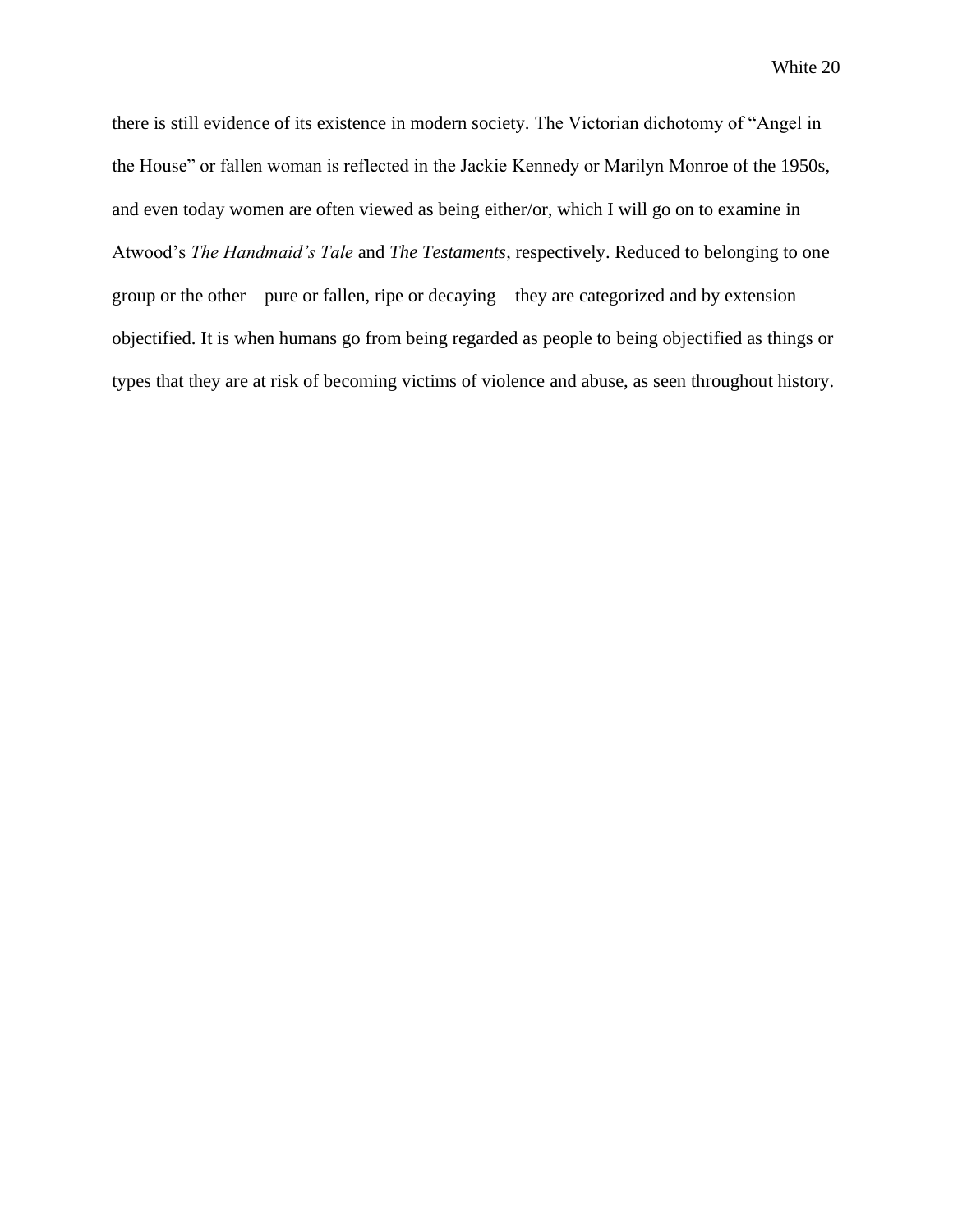#### **Chapter 2:** *The Handmaid's Tale* **and Sex Education in the 1970s/80s**

A literary work perhaps even more interested in fruitfulness, as it pertains to the topics of women's sexuality and knowledge and education, is Margaret Atwood's *The Handmaid's Tale*. Though this is a Canadian novel written in the 1980s, there are striking similarities between its thematic preoccupations and those in Rossetti's poetry. Not only this, but this novel has gained recent attention, especially after the 2016 U.S. presidential election, as many believe this text is even more relevant today than it was when it was published. Atwood is known for stating that nothing in this book is "made up"; rather, atrocities from various points in history inspired and informed the making of this novel, which further supports a New Historicist reading of this text. But rather than focusing on these historical atrocities, I will examine the tools that allow Gilead to oppress women, in particular the intersection between sex and education.

To do so, I will be examining the cultural context in which *The Handmaid's Tale* was written—specifically education practices during this time—in conjunction with a close reading of the text itself. Education in the 1970s and 80s can be generally characterized as less than ideal when it comes to depictions of and beliefs regarding women. In this culture, the idea that women should be passively useful still existed, even if not stated as explicitly as in the Victorian era. General and sex education practices and tools from this era illustrate this belief through the way female figures are depicted and written about and how discourse about sexuality is often limited to the confines of marriage and family planning. Atwood stresses the ways in which education and women's knowledge continue to be seen as incompatible with fruitfulness or reproduction. When women are valued for their bodies, not minds, everything then revolves around their reproductive capabilities—knowledge becomes dangerous, decadent, illicit, and almost ironically sexual in nature because it is so unnecessary for reproductive purposes. Atwood actively resists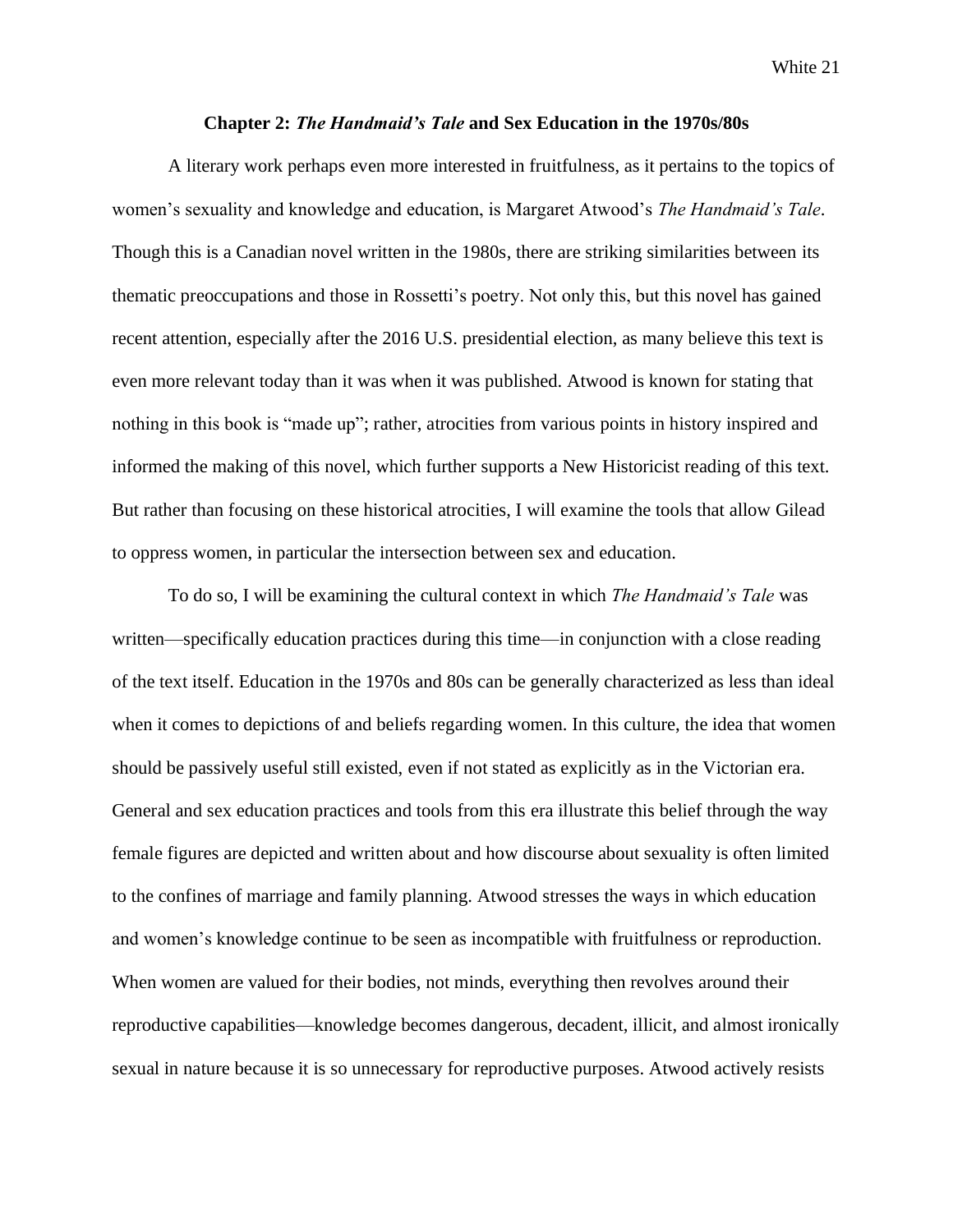these notions, showing that female knowledge is capable of usurping the education systems that have been used to subdue it, and that perhaps women's knowledge is an even more powerful form of fruitfulness than reproduction.

#### **General and Sex Education Practices in the 1970s/80s**

Learning materials such as textbooks serve as tools for learning specific subjects, like reading, writing, or math, but at the same time carry indicators of a culture's customs and belief systems. This is especially true for students for which English is a second language (ESL) because learning a language is "a culture-learning process" according to Pat Hartman and Elliot Judd in their article "Sexism and TESOL Materials" (1978) (384). Exploring the portrayal of sexes in ESL textbooks that were currently used in classrooms in the 1970s, they found that women are often depicted in passive, weak roles, while men are depicted as having much more power and agency:

The only picture in which a girl appears without boys depicts a small child crying when her dog runs off with her ball. In contrast to this passive, weak image, boys without girls are shown juggling dishes, trying to catch the reflection of the moon, and clowning in a classroom. In the three pictures where both sexes appear, the boys are taking the active role—climbing a tree, rowing a boat, approaching the lions' cage at a zoo—while the

girls just watch, in the last case one shrinking with fright behind her mother. (387) In this way, education served as a means for perpetuating harmful beliefs, just as how Victorian women's training in "accomplishments" reasserted their roles as secondary but useful objects. An article that is equally relevant from this time period is "The Issue: Sex Equity and Sexuality in Education" (1987) by Susan Shurberg Klein. This source examines sex educator practices in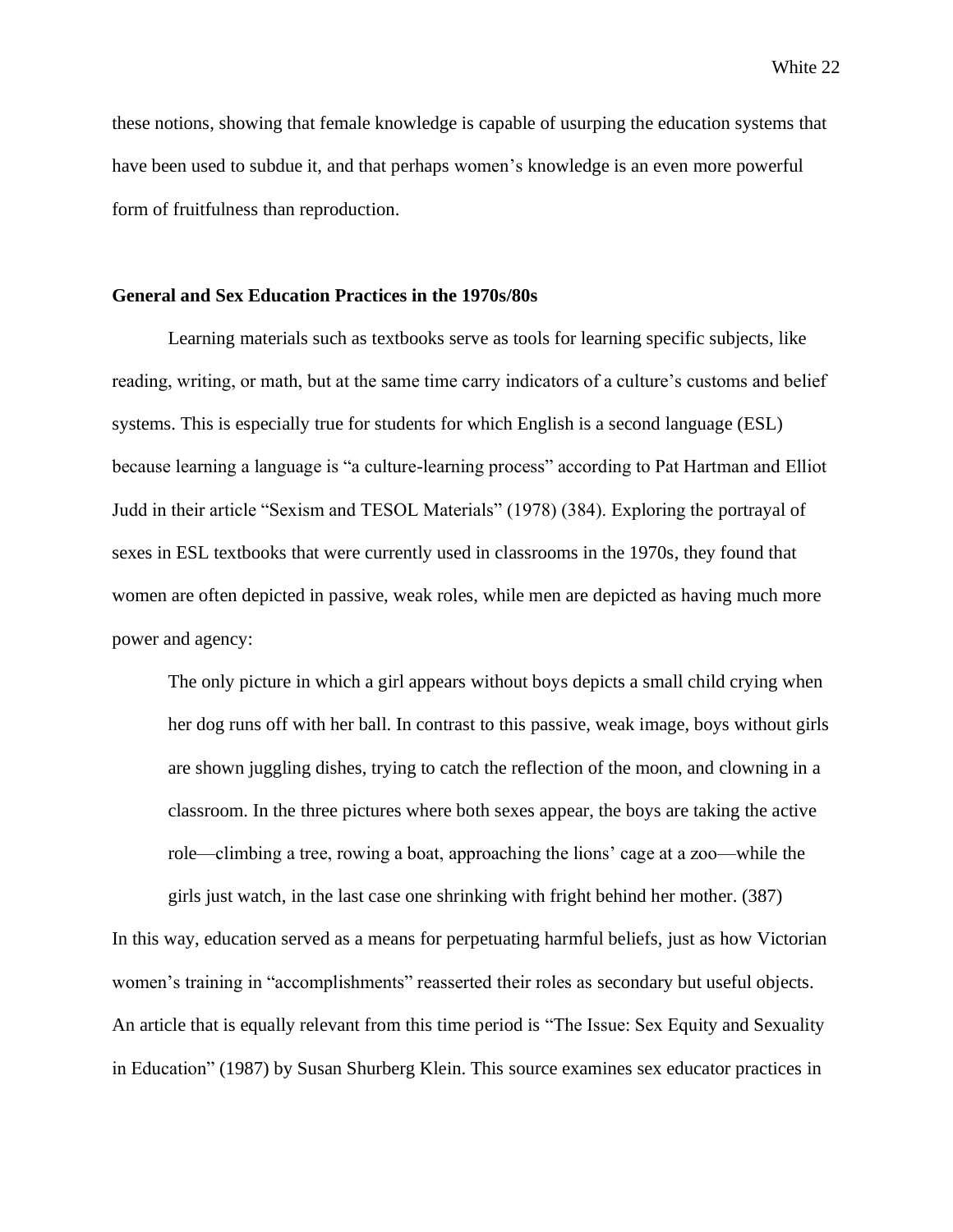the 70s-80s and how they often reinforce "inaccurate stereotypes about females and males" by not explicitly teaching sex equitable sexual attitudes, knowledge, and behavior (1). She also examines culturally-derived inequities relating to sexuality that are perpetuated through education. This includes the idea that sex is equated with reproduction, and that women are valued for their reproductive abilities. Klein explains how many believe that sexual activity without the intention of leading to reproduction is considered illegal, immoral, and somehow "just not right." This is related to the idea that women are seen as resources because they are able to produce children, and women are denied sexual knowledge and discouraged from controlling their reproductive abilities through birth control. Not only this, but many schools do not provide pregnant students with any support services; instead, these women are usually expelled (7). This practice seems to have been the norm in schools from the Victorian era to the 1980s: for women, knowledge, whether academic or sexual, is not compatible with fruitfulness, and sex, without the purpose of producing children under the canopy of marriage, is taboo, at least in education systems.

Yet, sex education in public schools in the 1970s/80s was not nonexistent. In fact, support for sex education was strong among the large majority of the American public and most state agencies and large school districts. According to a study done by Asta M. Kenney titled "Sex Education and AIDS Education in the Schools: What States and Large School Districts are Doing" (1989), from 1980 to 1988 the number of states that required sex education increased from three to 17 (these are still dismal numbers, but illustrate a large increase) (63). Though there was general support for sex education in the 80s, many school districts focused more on the prevention of AIDS and other sexually transmitted diseases, because of the AIDS epidemic at the time, rather than teaching about the prevention of pregnancy. In fact, many schools reported STD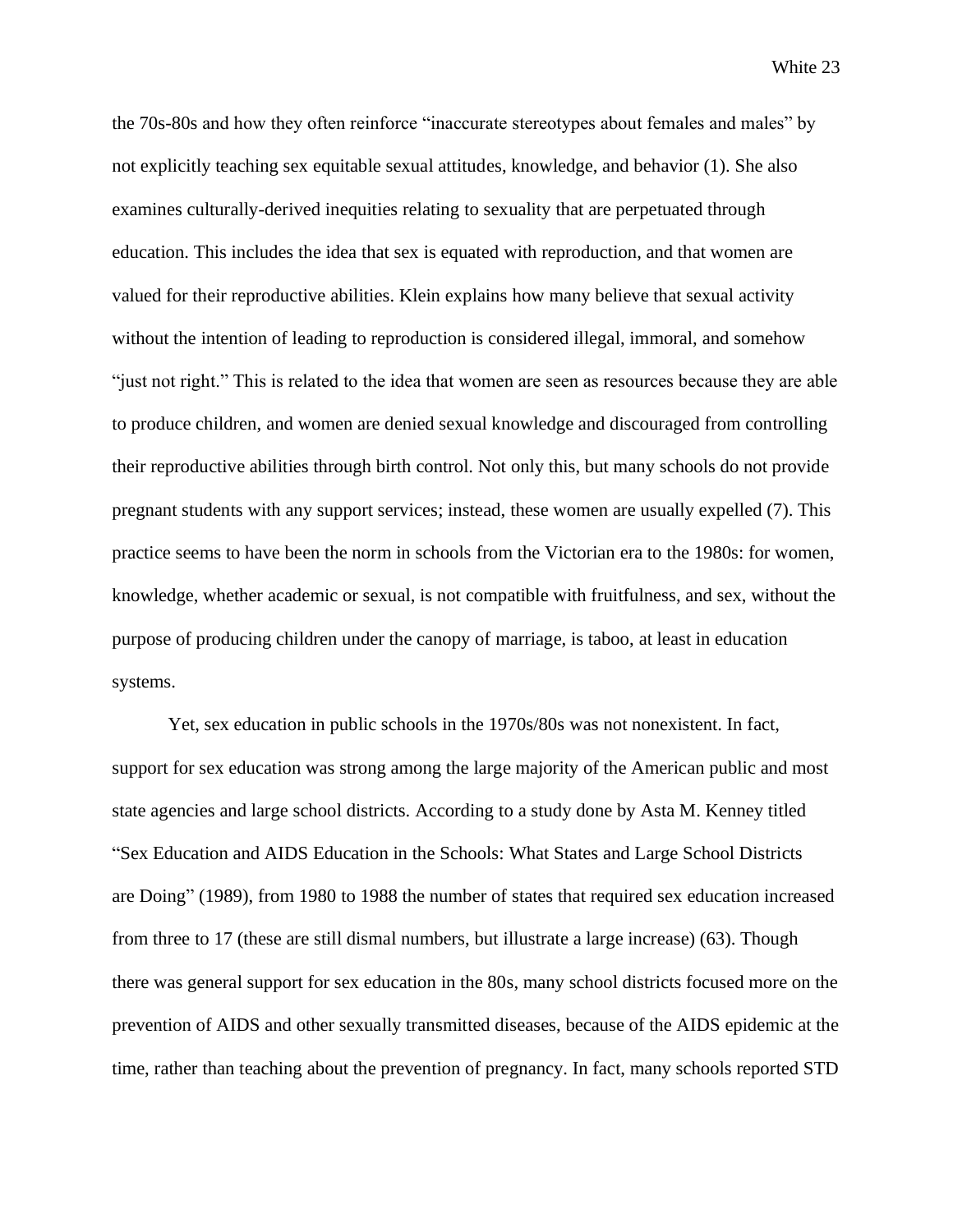and AIDS prevention was discussed in classrooms not as a part of sex education or family life education, but in discussions about communicable diseases or other subjects instead (57). Largely, curricula used by public schools included considerable emphasis on abstinence and the outcomes of sex in terms of disease, rather than pregnancy (63). As for training requirements for teachers, there were stricter requirements for certification among AIDS educators than general sex education teachers, and training these educators did receive was inadequate at best, consisting of short workshops that rarely focused on teaching materials or techniques (63). And though states were busy developing new and detailed AIDS education curricula, a great improvement for this one area of sex education, sex education generally about pregnancy prevention and sexual activity was left behind. Schools were using old curricula that "focused largely on the reproductive system, puberty, dating, marriage, pregnancy and the responsibilities of parenthood, rather than on more 'relevant' topics like sexual activity and pregnancy prevention" (64). And those schools that did teach about the use of contraception as a means of preventing pregnancy often portrayed it in a negative light and vaguely through focusing on things like the failure rate of condoms, simply mentioning condoms but providing no specifics, briefly mentioning contraception but not providing any information on sources of contraceptive care such as clinics or physicians, or addressing birth control in a negative context, such as in a New York curriculum that stated that "freedom from the bother and dangers of the pill, IUD and other contraceptives" is an advantage of abstinence (60). So while important advancements were made in public schools as a result of the AIDS epidemic, many schools lagged behind and continued to teach outdated and conservative curricula that focused on sex education in terms of marriage and family planning. As I discussed in the previous chapter, sex was still seen as acceptable only in the context of marriage and for the purpose of producing children—at least in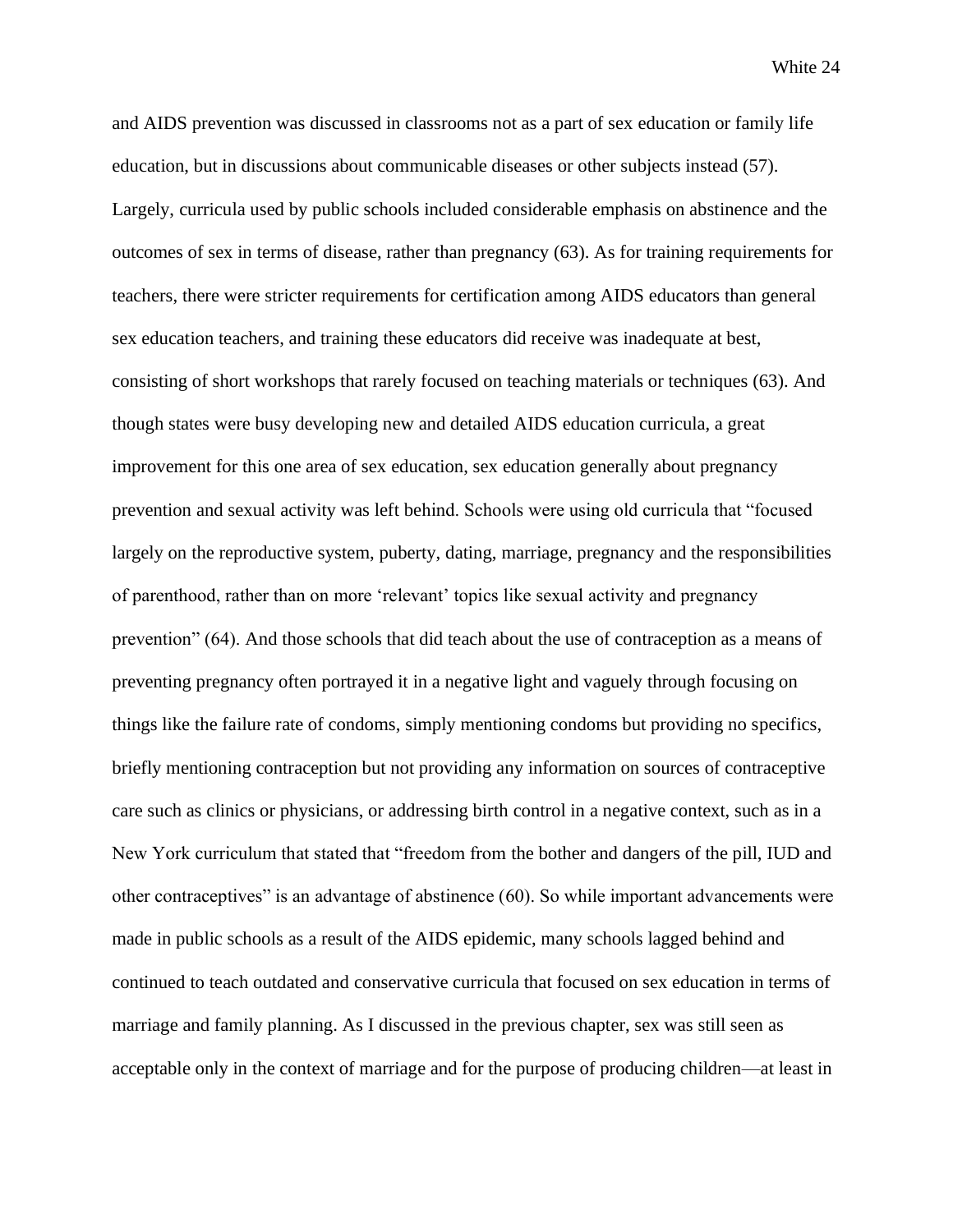education systems. There was much more of a focus on contraception as a means of preventing disease than of preventing pregnancy.

#### **Remembering Education before Gilead**

*The Handmaid's Tale* begins: "We slept in what had once been the gymnasium" (Atwood 3). Throughout this novel Atwood provides glimpses of past education, whether formal or informal, in Offred's daydreams and flashbacks to her life before Gilead. When it comes to informal women's education, she reflects on unsaid rules for women at this time:

I remember the rules, rules that were never spelled out but that every woman knew: Don't open your door to a stranger, even if he says he is the police. Make him slide his ID under the door. Don't stop on the road to help a motorist pretending to be in trouble. Keep the locks on and keep going. If anyone whistles, don't turn to look. Don't go into a laundromat, by yourself, at night. (24)

Calling back to Victorian conduct manuals, these unsaid rules all revolve around the way women navigate public spaces and interact with men. As Laura often warned Lizzie of the dangers of loitering in the glen for fear of Goblin men's unknown fruits, especially at dusk, Offred reflects on this similar women's culture that revolved around protecting themselves from dangerous men.

Offred also often thinks about her sometimes turbulent relationship with her mother, an outspoken feminist who was disappointed in her daughter's lack of participation in this women's culture. Offred reflects on a memory she has of watching an educational program about the Holocaust on television when she was a child. The documentary involved an interview of one of the concentration camp supervisor's mistresses—her mother explains to her what the word mistress means. She writes, "my mother explained *mistress,* she did not believe in mystification,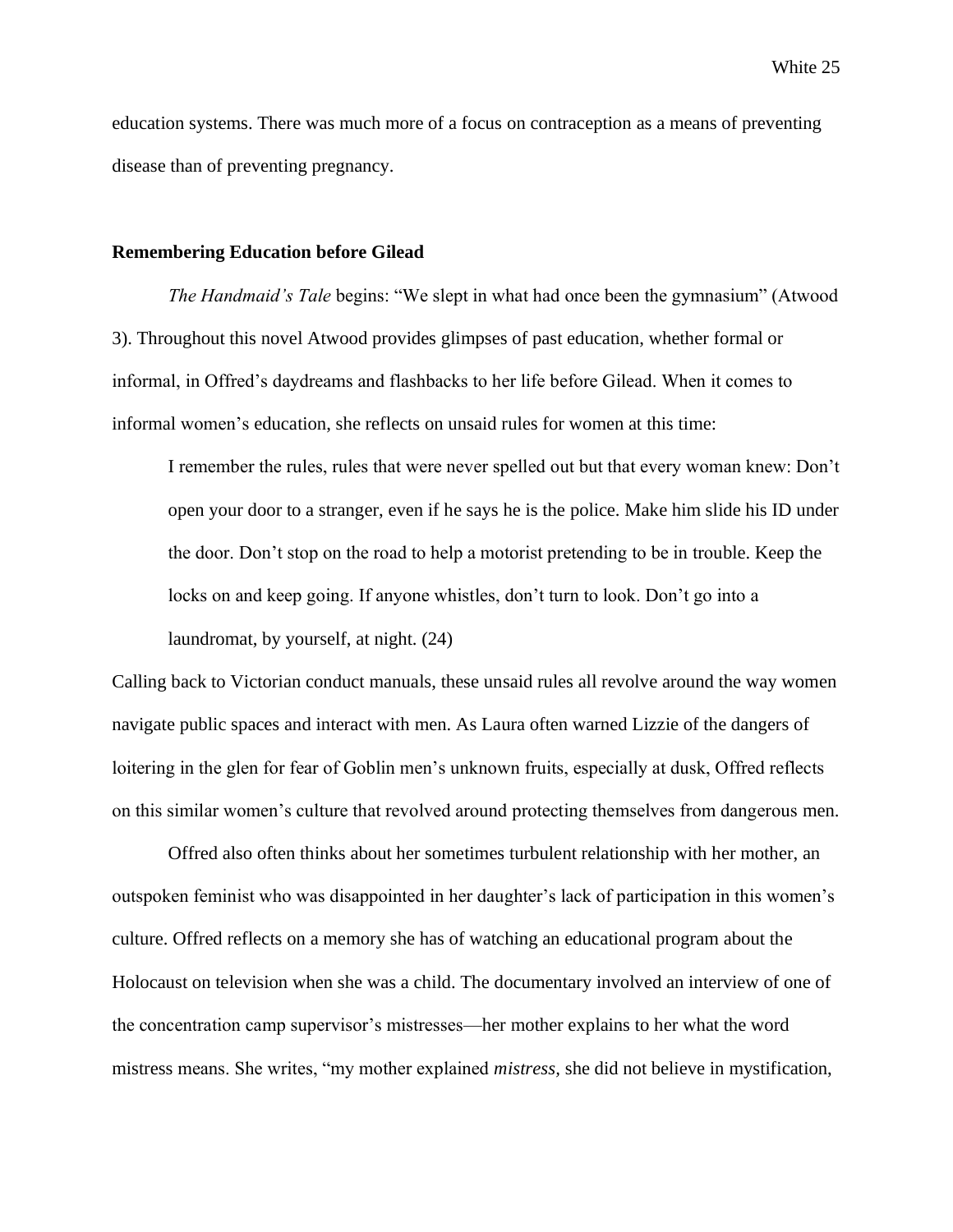I had a pop-up book of sexual organs by the time I was four" (145). At the young age of four she already has a sex education book teaching her about genitals—a stark contrast to the type of education she gets at the Red Center, which I will examine shortly. She continues, saying how she always thought of these kinds of documentaries as just being a story, even though they were real: "If it's only a story, it becomes less frightening" (144). In the documentary itself, the mistress does just the same thing—she denies knowing about gas chambers or any of his other evil deeds: "He was not a monster, she said. People say he was a monster, but he was not one" (145). Offred remembers this woman on the television was older, but still took pride in her appearance, as she was wearing make-up and pearls on her neck. Offred thinks that this woman must have convinced herself that her lover was not all bad:

A big child, she would have said to herself. Her heart would have melted, she'd have smoothed the hair back from his forehead…The instinct to soothe, to make it better…Things are so hard for you. All this she would have believed, because otherwise how could she have kept on living…Several days after this interview with her was filmed, she killed herself. It said that, right on the television…What I remember now, most of all, is the make-up. (146)

Offred imagines this mistress catering to her evil lover, much like an "Angel in the House," being a domestic escape from the harsh outside world for him. Offred recalls her make-up: just as the mistress is making-up for this man, she is also making up a new story, one that allows her to live with herself, but in the end, she succumbs to this knowledge. Atwood seems to be getting at the idea that knowledge can be dangerous for women when they are taught that their role is that of care-taker, domestic soother—knowledge is not compatible with this sort of role. This idea comes alongside her mother's opposite intent to demystify everything and not shelter her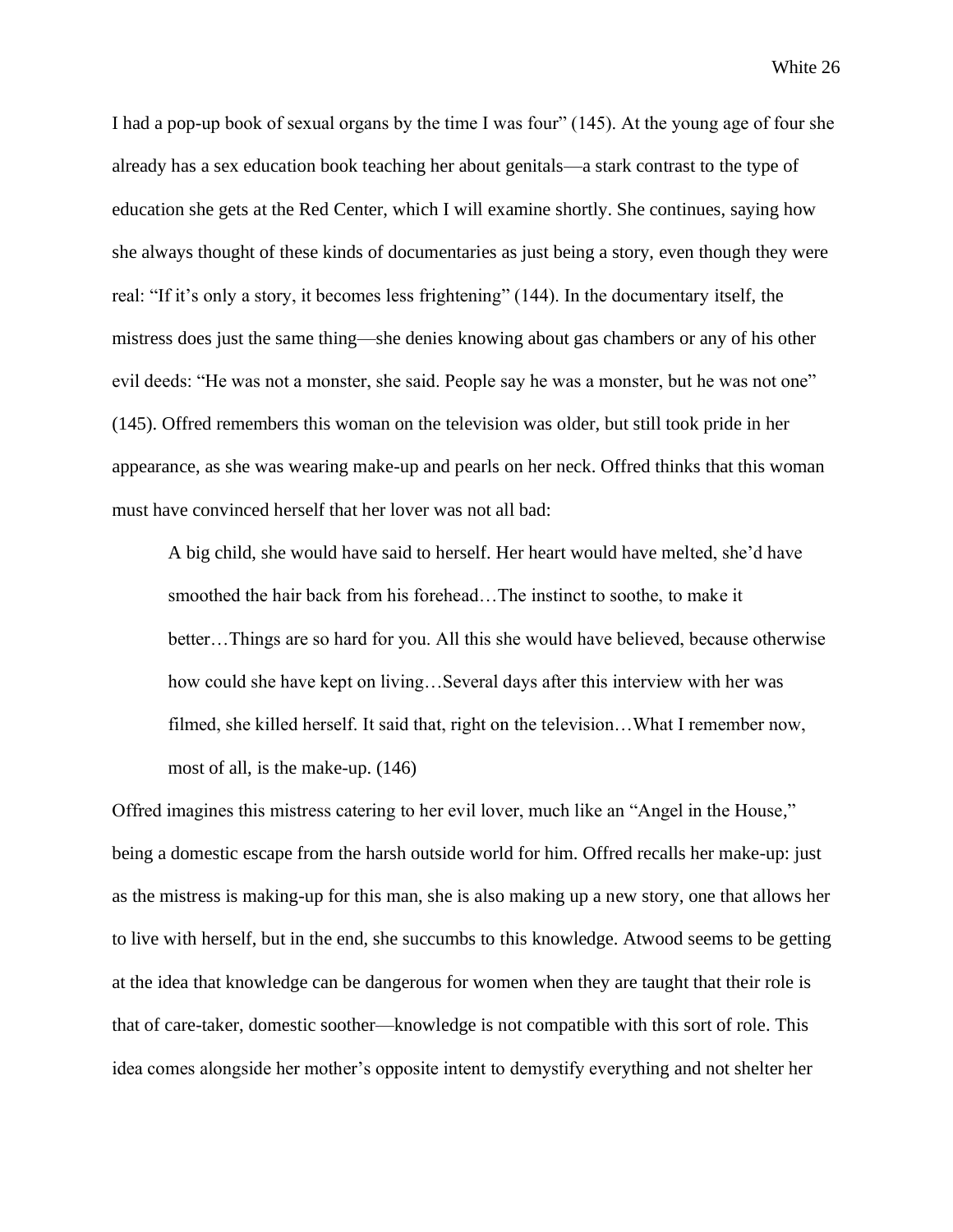daughter at all. Offred is caught between the demystification of her mother's blunt educational practices, and the mystification of covering up knowledge for the sake of one's own happiness and well-being, as the mistress in the historical television program tries, and fails at.

In Offred's memories, education, for women, is also an exercising of one's own will, or reclaiming power as a woman. Offred recalls a memory from college. She and Moira are sitting in her room, books "extravagantly" strewn everywhere. Moira asks her: "What's your paper on? I just did one on date rape. Date Rape, I said. You're so trendy. It sounds like some kind of dessert. *Date rape*" (38). For Offred, education is something she once took for granted, and it is also notable that education often included discussion of subjects like rape or assault. Here it seems education is a tool that has the potential to liberate women from the objectification or misuse of their bodies. In another memory, Offred recalls being disappointed when on a Saturday afternoon that was supposed to be a special time for her to spend with her mother, the two of them ran into a book burning of pornographic magazines. Her mother lets her throw one into the fire: "It riffled open in the wind of its burning; big flakes of paper came loose, sailed into the air, still on fire, parts of women's bodies, turning to black ash" (39). Offred's feminist education, both from her mother and in her schooling, seems again to be an attempt to move women away from the misuse of their bodies, to liberate themselves and become more equated with the mind—Offred watches as these pornographic magazines, images of sexualized women, are turned to ash.

Offred ends these flashbacks with this: "I would like to believe this is a story I'm telling. I need to believe it. I must believe it. Those who can believe that such stories are only stories have a better chance" (39). Stories, or tools of knowledge like books and magazines, offer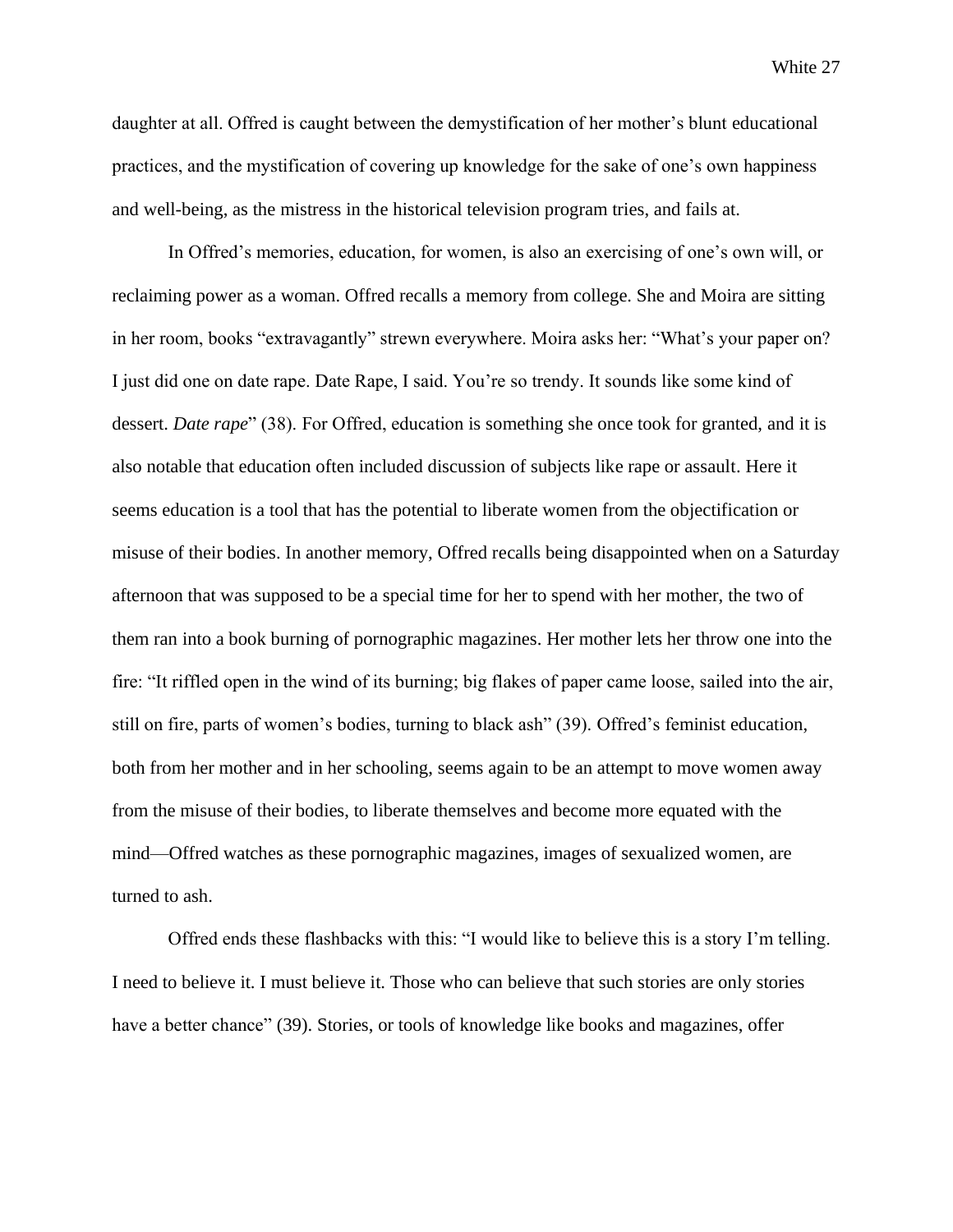immortality to women; they are a means of escaping the present and becoming untied from the body. She once took this for granted:

I'd taken […] magazines lightly enough once […] I'd bought them to take to hotel rooms, a device to fill in empty time while I was waiting for Luke. After I'd leafed through them I would throw them away, for they were infinitely discardable […] they suggested an endless series of possibilities [and] one improvement after another […] The real promise in them was immortality. (156-57)

She realizes this not before, when she was not limited to her body, but after, when she is stripped of all identity aside from that of her fruitfulness, or reproductive capacity. Seohyong Jung explains how Handmaids are "only alive as [they] continue to be a potential mother who has an empty womb that is ready to reproduce," and for this reason, Motherhood (or, more accurately, surrogacy) becomes the boundaries of life for Handmaids (5). Knowledge offers immortality because it removes one from their body. Knowledge can live on beyond a person's life; even if they are not fruitful, they can have a sort of living legacy in knowledge. As Offred mentions when the Commander gives her his pen: though Aunt Lydia often preached that "Pen is Envy" a twist on Freud's "penis envy"—it is not the manhood that Offred envies, it is the power of knowledge, of writing and producing knowledge that can live on, something I will examine in further detail in the next chapter when it comes to Atwood's recent sequel *The Testaments* (186).

#### **Red Center Re-education**

Offred's flashbacks to her past education often come when she is being re-educated at the Red Center, ironically located in what once was a school. While education in the past, for women, involved being liberated from the body, or the sexualization/abuse of it, this re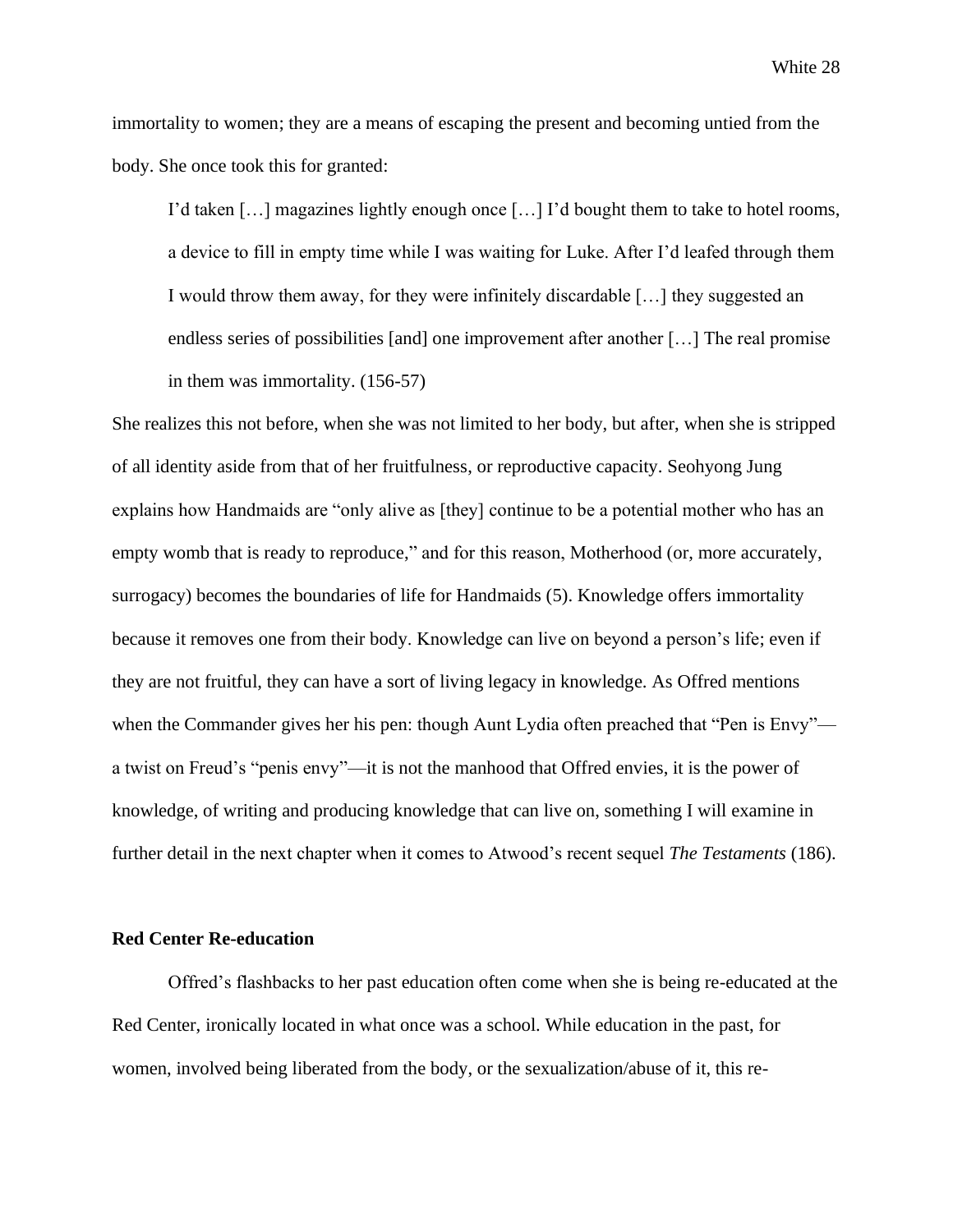education at the Red Center teaches the Handmaids to completely identify only with their bodies. Essentially education at the Red Center is an internalization of one's roles, almost literally as they cannibalistically consume their roles as "two-legged wombs," as Maria Christou describes in her article "A Politics of Auto-Cannibalism: Margaret Atwood's *The Handmaid's Tale.*" Aunt Lydia tells the Handmaids "Gilead is within you" (23). Education is a thing to be consumed, for women in this society. The Handmaids get Bible lessons with their food: "we had it read to us every breakfast, as we sat in the high school cafeteria…for lunch it was the Beatitudes" (88-89). They often consume eggs, chicken, and pears, all foods that connote fertility; as they consume symbols of fertility, they are educated to value and strive toward fertility—they are eating themselves, as Christou describes it. This education is a push away from the pre-Gilead female education that let women be their minds; it is a move toward the physical. Aunt Lydia often tells them to identify with their bodies. Everything the Handmaids are taught revolves around their bodies, the way they use them (or more clearly: how their bodies are used for others), and the way they appear. Offred gives an account of the strict ways in which Aunt Lydia wants the Handmaids to be arranged: "She wanted our heads bowed just right, our toes together and pointed, our elbows at the proper angle. Part of her interest in this was aesthetic: she liked the look of the thing. She wanted us to look like something Anglo-Saxon, carved on a tomb; or Christmas card angels, regimented in our robes of purity" (Atwood 194). The Handmaids are educated to become like art objects; they become like still-life paintings of fruit, objects valued for their reproductive abilities.

Looking is a powerful force in *The Handmaid's Tale*. According to "Sexual Surveillance and Medical Authority in The Handmaid's Tale" by Pamela Cooper, "To look is to rape, and to rape is to look" (6). Though Aunt Lydia is always preaching about the dangers of being seen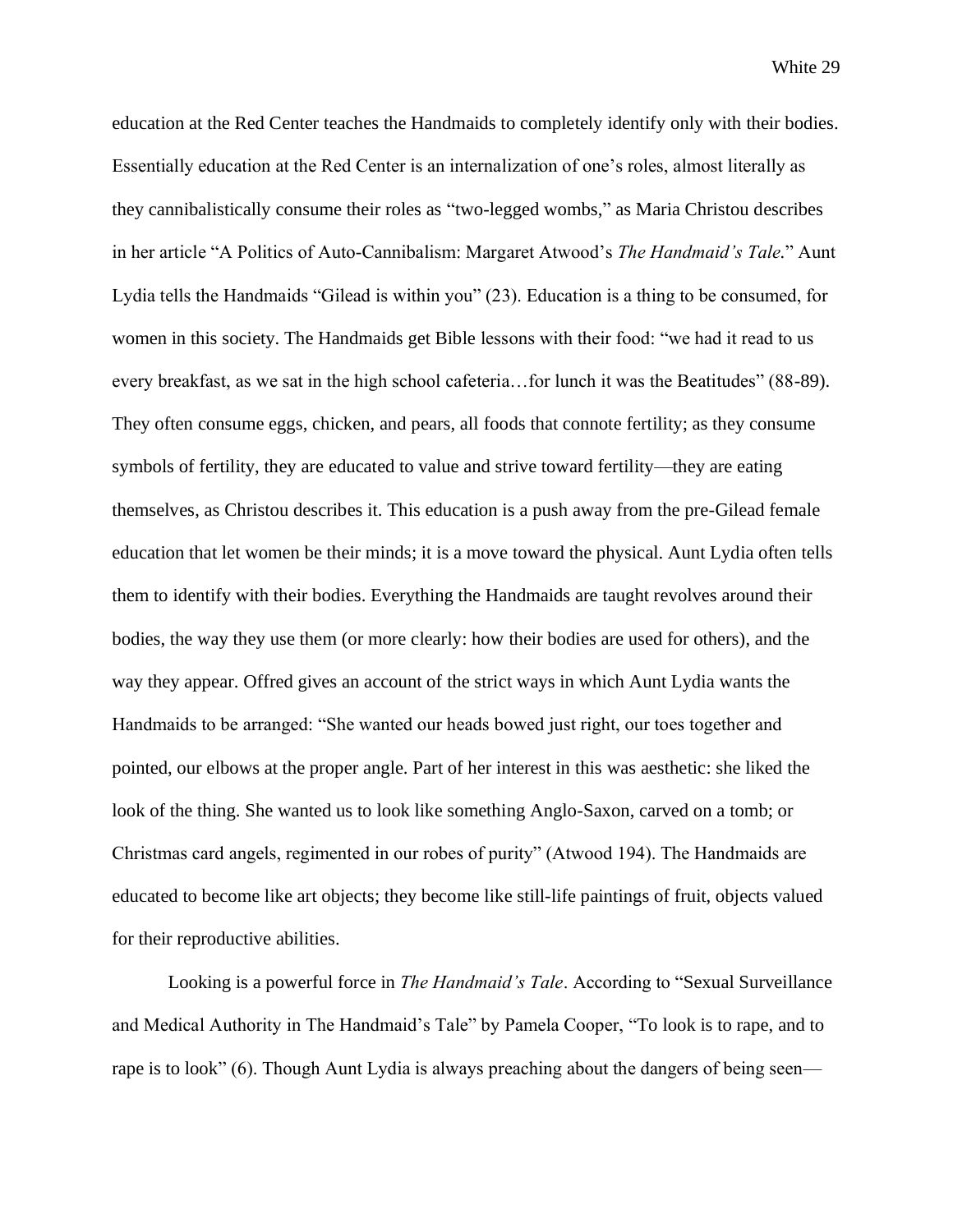she tells the Handmaids that to be seen is to be penetrated almost like a sexual violation—she still wants them to look a certain way. To some extent, they exist to be viewed (28). This is especially true in public spaces; as Laura constantly reminds Lizzie of the dangers of loitering in the glen in "Goblin Market," Handmaids consistently worry about the possibility of being seen by a patriarchal "Eye." The message is clear: women have a secondary claim to public spaces; they exist to be seen to a certain extent, but not to see. The aestheticization of women can be seen again as the speaker describes her walk to a Prayvaganza. Atwood writes,"We must look good from a distance: picturesque, like Dutch milkmaids on a wallpaper frieze, like a shelf full of period-costume ceramic salt and pepper shakers, like a flotilla of swans or anything that repeats itself with at least minimum grace and without variation. Soothing to the eye, the eyes, the Eyes, for that's who this is for" (212). The Handmaids become like pieces of Victorian domestic artwork. As in the Victorian era, women are encouraged to create, to be fruitful both through reproduction and domestic creative endeavors like embroidery and painting. Here they become like what they can create. Women are encouraged to make art or to themselves look like art because art revolves around creation, or fruitfulness.

#### **Subversive and Illicit Education**

So far, I've focused on past education and the re-education of the Red Center, but there is also another sort of education that is presented in this novel, and that is the education of everyday life that Offred takes advantage of. While the Handmaids are taught to pray often, and their ritualized language revolves around religion or their fruitfulness ("Praise be," "Blessed be the fruit"), the Handmaids often use the way they have been educated to speak and act against those that educated them. As Francoise Couturier-Storey asserts in "Law, the Word of God and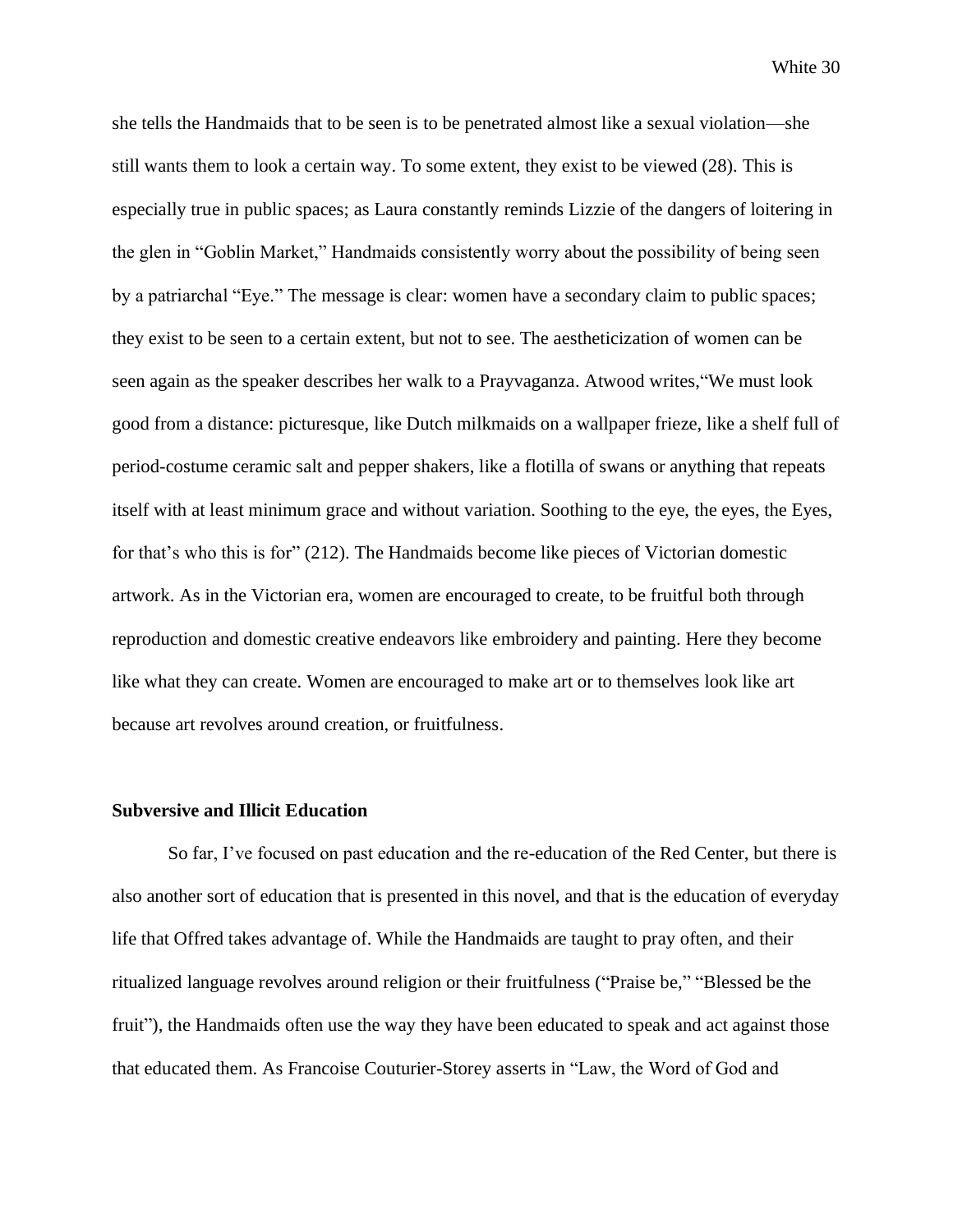Subversion in Margaret Atwood's *The Handmaid's Tale,*" in a society "where the word is God, everyday language is going to be used as Law or as a subversion of this Law" (135). Because language has a palimpsest of meaning, it can be used to either defy or follow the Law: "there is a balm in Gilead" sounds a lot like "there is a bomb in Gilead" (138). Handmaids take back the tool that was used against them, instilled in them through education—language—and use it as a tool of agency, as Ofglen does when she says to Offred, "It's a beautiful May Day"; the weather is an allowed topic of conversation for the Handmaids but at the same time this phrase has a rebellious double meaning with the word "May Day" (43). And as the Handmaids have been taught to pray for their fruitfulness, Offred prays instead to the words of hope she finds in the back of her closet, even before she finds out their meaning from the Commander: "nolite te bastardes de carborandorum" (which she later finds out translates to "don't let the bastards grind you down") (185). Though re-education, the covering up of the old with the new, is a prominent theme in Gileadean society, the Handmaids are able to use the educator's tools to take back their identities and subvert this fundamentalist, patriarchal system. This book in itself is a sort of taking back of the patriarchal narrative, as Tom Henthorne explores in "Naming Names: Identity and Identification in Margaret Atwood's *The Handmaid's Tale*." As Offred engages the reader in figuring out her name (through process of elimination as June is one of the names whispered at night in the Red Center, and the only name that is not later attached to a character), she is taking back her personal identity that has been replaced with a new identity that is only that of a fruitbearing vessel. The interactive nature of this text makes the reader participate in Offred's subversive activities, including figuring out that her name is June, even though she never explicitly states it. To take back one's name is to take back one's identity and refuse to be just a being with worth only in one's connection to a man, as she has been taught.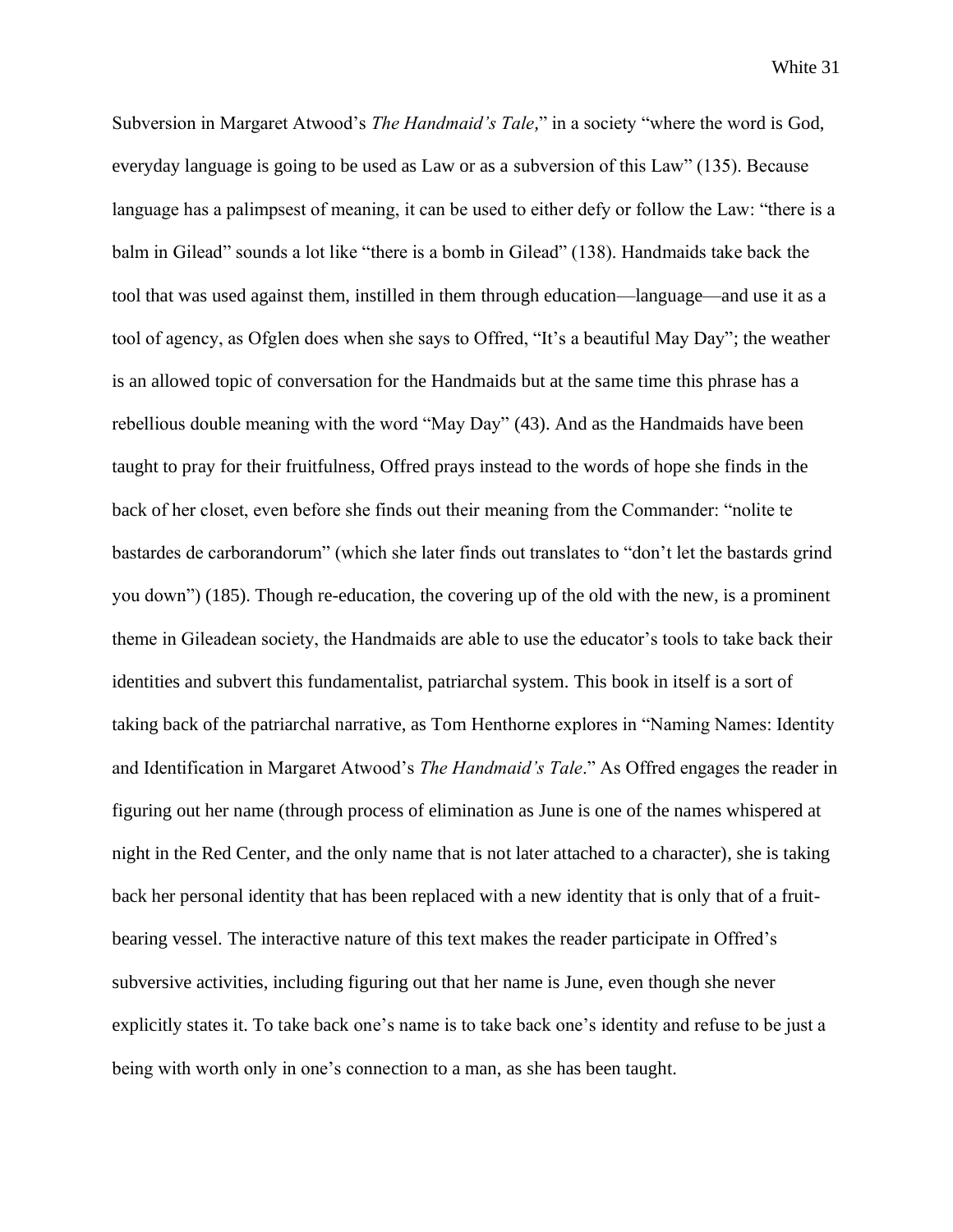As Atwood posits female education as something that can connect or disconnect oneself with the body, or as something that can be subverted and used against the educator, she also depicts education as something illicit and almost sexual in nature. The Commander calls Offred into his office at night to play Scrabble with him, something Offred describes as being oddly "kinky" (155). After the Commander presents Offred with the gift of an old *Vogue* magazine, something now illegal, Atwood writes, "I felt the Commander watching me as I turned the pages. I knew I was doing something I shouldn't have been doing, and that he found pleasure in seeing me do it […] I felt…*naughty*" (157). Reading has become something naughty, something that gives her pleasure, and in turn gives the Commander pleasure: he enjoys this voyeuristic act of seeing her pleasure herself with knowledge. "This watching is a curiously sexual act, and I feel undressed while he does it," says Offred (184). As Aunt Lydia has instilled in them: to be seen is to be penetrated (28). Offred imagines what Nick must think of her and the Commander's late night visits with each other: "he has no idea what really goes on in there, among the books. Acts of perversion, for all he knows. The Commander and me, covering each other with ink, licking it off, or making love on stacks of forbidden newsprint. Well, he wouldn't be far off at that" (181). Offred also thinks of herself as the other woman: she does with him what he can't do with his wife. In this society where love is essentially taken out of marriage, and sex has become a means to an end, forbidden knowledge becomes something that is the subject of an illicit affair.

Offred also uses the illicit nature of their literary intimacy to gain knowledge. She finally asks the Commander what the words inscribed in her closet mean. She writes it down for him: "The pen between my fingers is sensuous, alive almost, I can feel its power, the power of the words it contains. Pen is Envy, Aunt Lydia would say, quoting another Center motto, warning us away from such objects. And they were right, it is envy. Just holding it is envy. I envy the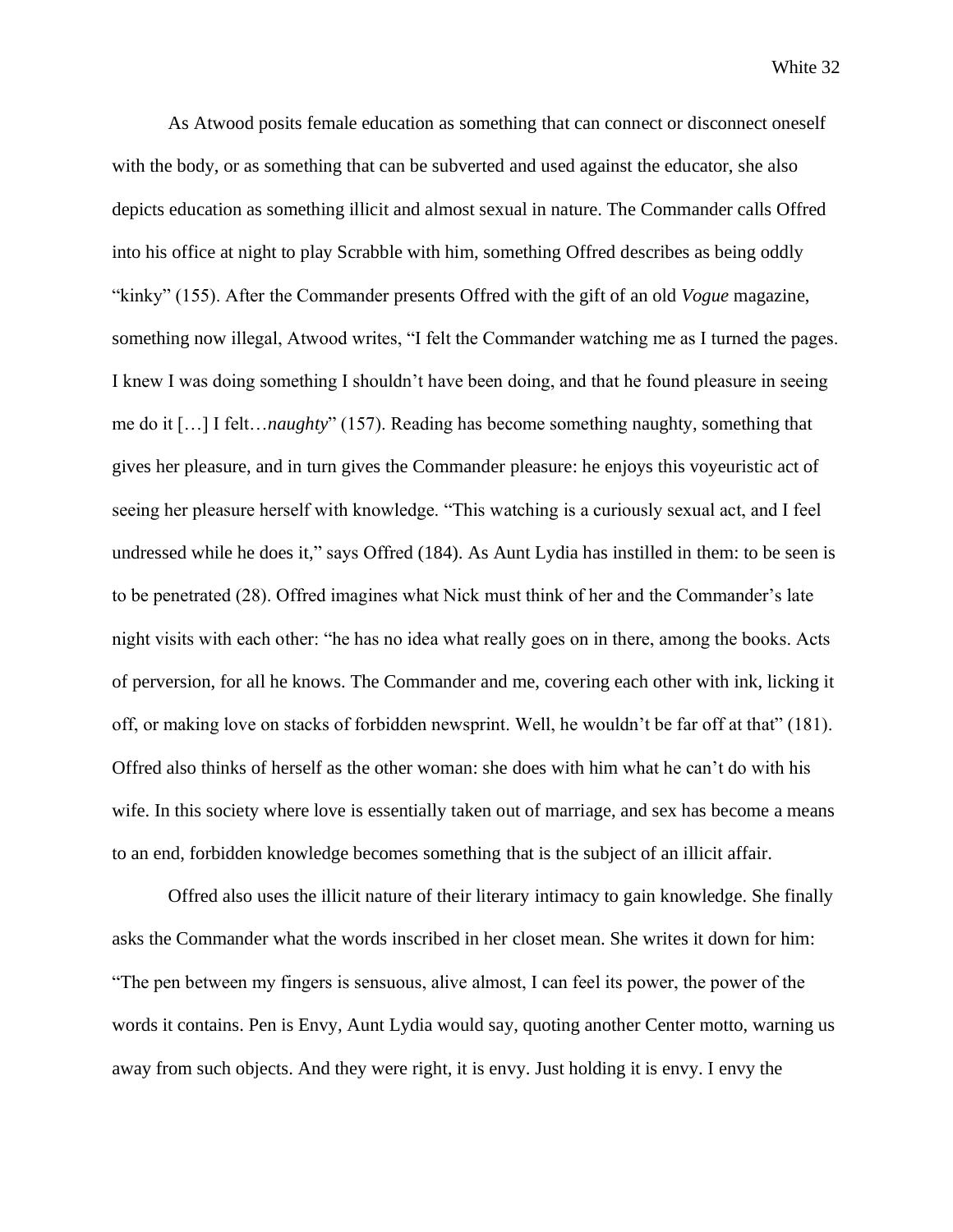Commander his pen. It's one more thing I would like to steal" (186). Freud argued that women envied what they did not have—a penis. Atwood's play on words emphasizes the implications of this sort of jealousy; she shows that what Offred actually envies is not simply his manhood, but his ability to write, this phallic and sexual tool that can immortalize a person through recording their thoughts, much like a form of procreation, especially in this society that values fruitfulness so much. I'd also argue that Atwood is pointing to the Victorian and seemingly redundant idea that female knowledge is sexual because it does not contribute to their baby-making fruitfulness, thus making them fallen women, or "Unwomen." And to be fallen is to be an object of sexual desire, rather than a mother figure, if we are thinking of this idea of women being capable of only being one or the other.

#### **Text and Sex**

As female education becomes something illicit because it is unnecessary for their reproductive capabilities, sexuality in *The Handmaid's Tale* often becomes simply a means to an end, and, for this reason, sexuality that does not lead to fruitfulness becomes wasteful. Ashley Miller asks the question: "Is it wasteful, then, to blossom without bearing fruit? Does the metaphoric affiliation between women and flowers always suggest a reproductive teleology?" (197). Because sex is merely a means to an end for women in *The Handmaid's Tale*, "to blossom without bearing fruit" becomes something wasteful (197). Posited as natural sources in an even more explicit way than in Rossetti's poetry, the Handmaids are taught to think of themselves as "containers" (Atwood 96). Because of this, the Handmaids' identity is fully in their reproductive abilities—time is of the essence. As Unwomen wasted their time pursuing knowledge that was not fruitful for others—which Aunt Lydia points out when she shows the Handmaids videos of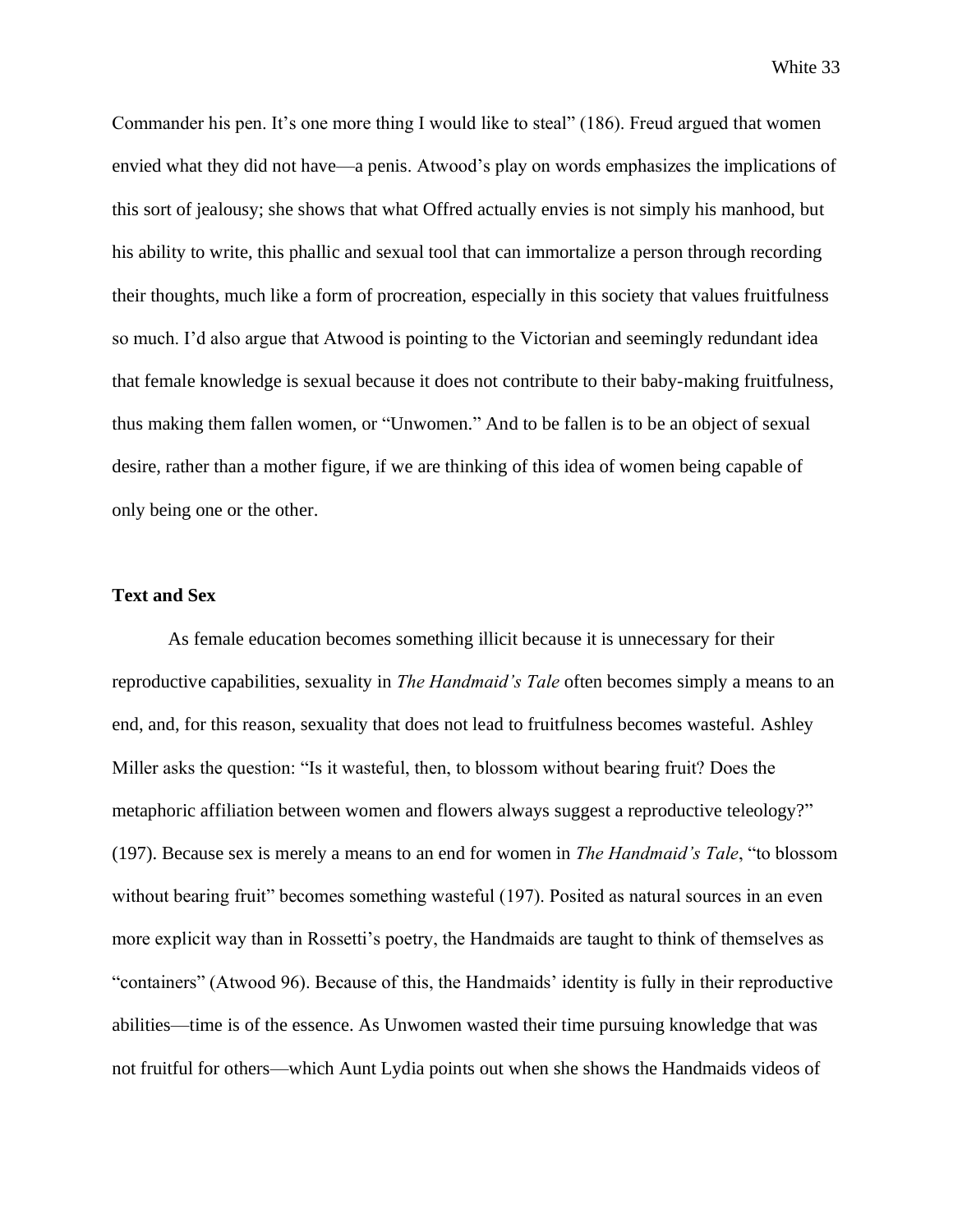feminist protests—they also wasted their time having sex without producing children. Sex is only allowed when it is in the confines of this fundamentalist regime—sex education revolves around preparing the Handmaids to reproduce and be fruitful, eerily similar to the conservative curricula of the 80s that taught sex ed in the confines of marriage and family planning.

We can see the strong importance of time and ripeness and waste in Offred's thoughts throughout the novel. When she arrives home after a walk to get groceries, she sees Nick, an object of sexual and romantic desire for her, and observes blossoming flowers in the garden:

The tulips along the border are redder than ever, opening, no longer wine cups, but chalices; thrusting themselves up, to what end? They are, after all, empty. When they are old they turn themselves inside out, then explode slowly, the petals thrown out like shards. Nick looks up and begins to whistle. Then he says, 'Nice walk?' I nod, but do not answer with my voice. He isn't supposed to speak to me. (45)

Here Atwood explicitly highlights the flawed nature of seeing women's sexuality as only acceptable if for the purpose of being fruitful. The Handmaids are fruit in this society, and fruit or flowers are only valuable when they are productive. After they have blossomed, they fade and die. Like the Handmaids, when they are no longer fruitful or ripe, they are no longer valued. To blossom sexually without bearing fruit is to be wasteful. It is especially notable as Offred is pointing this out after she notes an object of her sexual desire. As in Rossetti's poetry, the idea that women must choose between being fruitful and enjoying sexual pleasure is brought up in *The Handmaid's Tale*. In one of Offred's flashbacks to her past life, she reflects on how she would escape her domestic life when she would meet Luke and carry out their affair at a hotel. Atwood writes, "I had plants, too; though they always got spider mites or died from being under watered. I would go off with Luke and neglect them" (172). Here, Atwood is again highlighting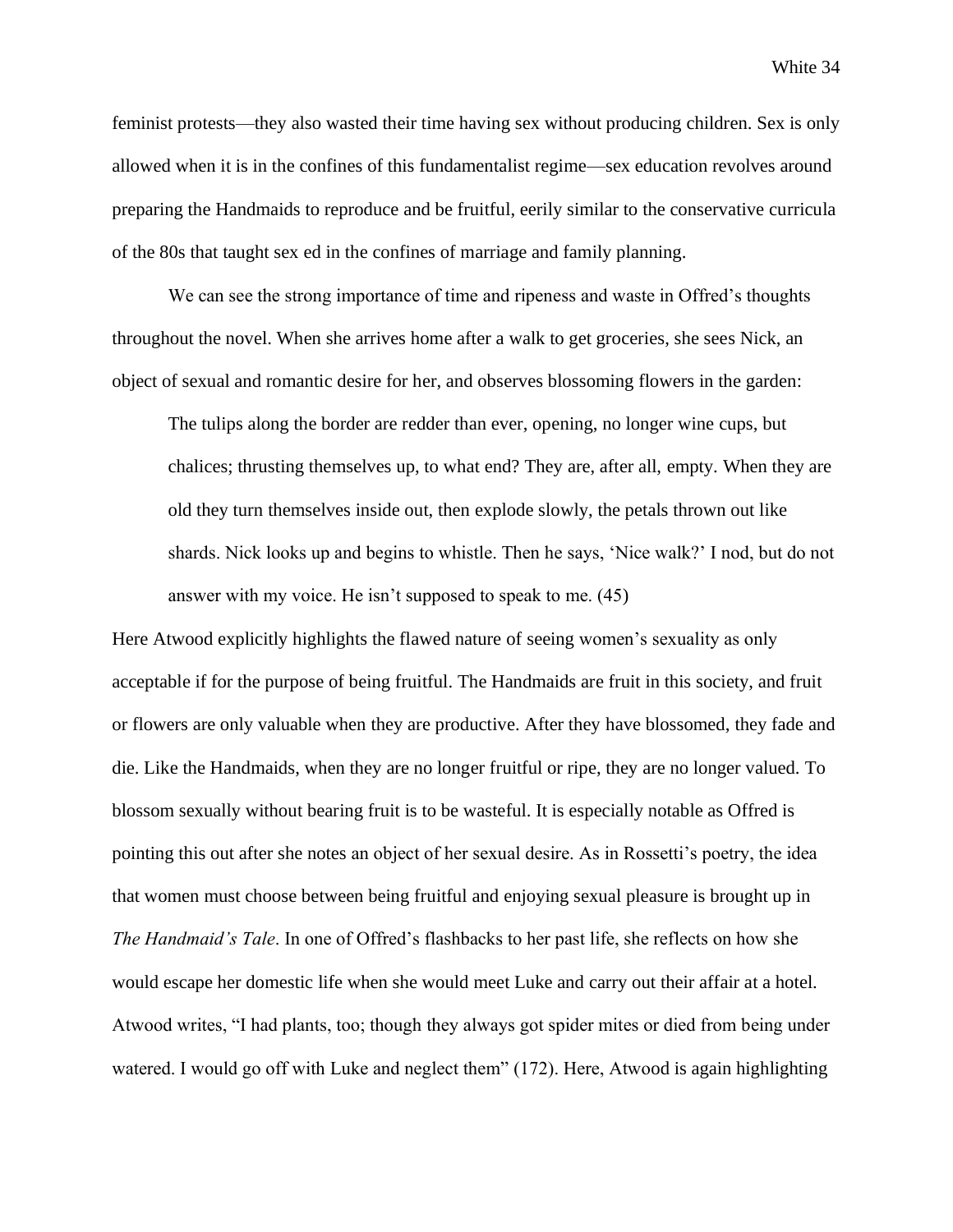this dichotomy of being a pure or fallen woman, having to choose between fruitfulness and sexual pleasure, a dichotomy much like the polarities that Aunt Lydia is so fond of. Offred leaves her domestic duties to carry out an affair with a married man, and her plants, her fruit, die as a result.

As Atwood points out how fruitfulness is depicted as being something that is ironically incompatible with female sexual pleasure, she also points out that it is something that, if wasted, can completely ruin a woman; again, women's well-being is contingent upon their fruitfulness. After Janine has a "shredder," a baby that is unhealthy, Offred describes Janine's appearance: "Her body under the red dress looks very thin, skinny almost, and she's lost that pregnant glow. Her face is white and peaked, as if the juice is being sucked out of her" (214). This image of Janine depicts her as a dried up fruit—calling back to images of the women in "Goblin Market" that are dried up by goblin men; flowers don't grow where Jeanie is buried, and Laura cannot even make a seedling sprout with the drops of her tears. Janine's ripeness, her ability to bear fruit, is essentially wasted because she failed to be fruitful. She is like a piece of fruit that has had the juice sucked out of it. All of this comes together to illustrate how Atwood, much like Rossetti, is pointing out the flawed nature of this temporal identity in fruitfulness, and female sexuality only being acceptable when it comes to reproduction. As Victorian conduct manuals and sex education in the 80s often limited female sexuality, if even spoken about, to a means of fruitful production, both Atwood and Rossetti argue that female sexual pleasure does not have to be limited to the confines of producing fruit.

#### **Frivolous Fruitfulness**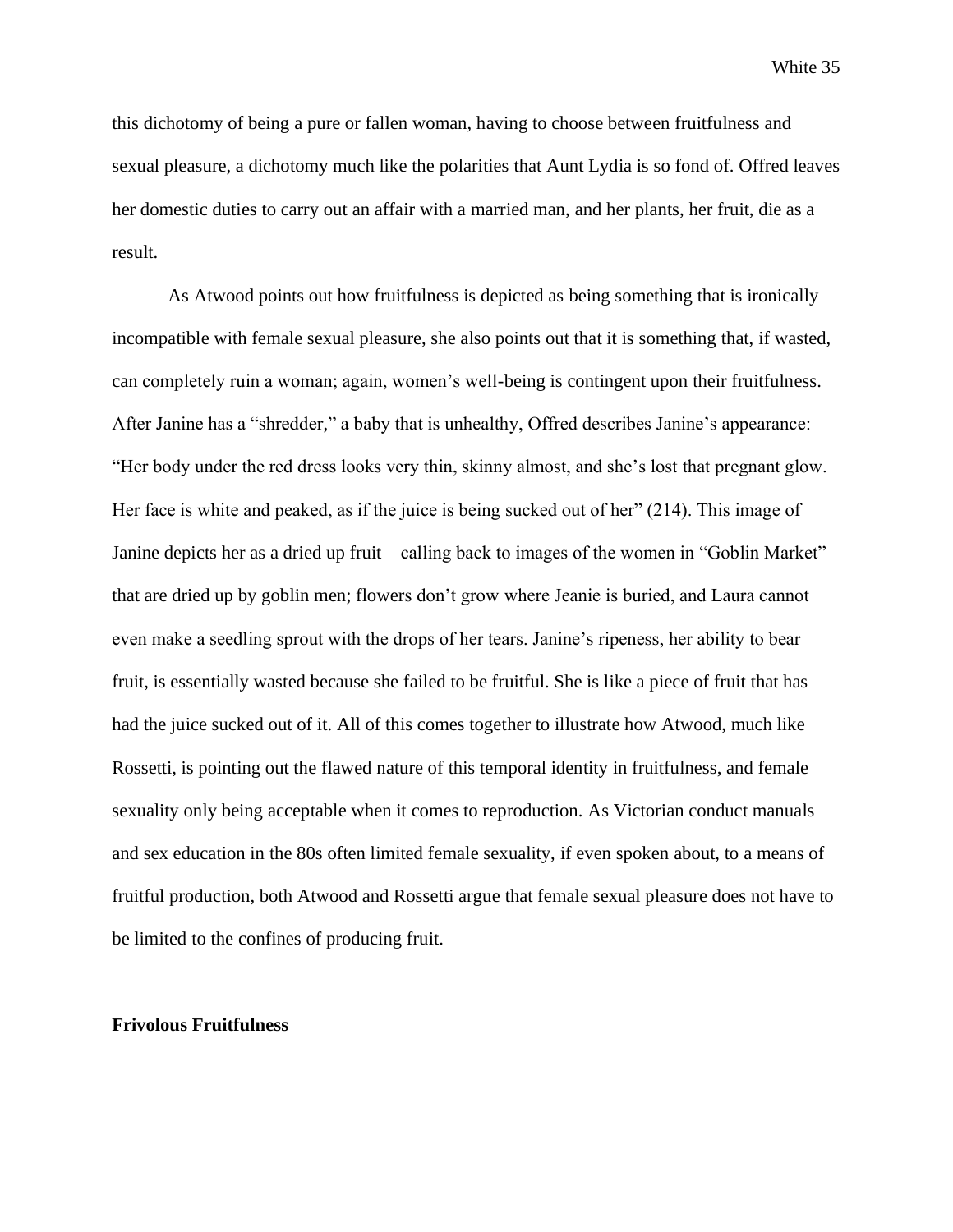As Aunt Lydia educated the Handmaids to be like passive pieces of art for the patriarchal Eyes to observe, this possibility of being used by a male consumer comes up throughout the novel when it comes to the topic of sexuality. In a passage where Offred notes how much time she has to spare, she reflects on how she used to visit museums and look at paintings of harems done by men. Atwood writes, "These pictures were supposed to be erotic, and I thought they were, at the time; but I see now what they were really about. They were paintings about suspended animation; about waiting, about objects not in use. They were paintings about boredom. But maybe boredom is erotic, when women do it, for men" (69). Atwood points out how men eroticize women into still-life art objects, like pieces of fruit. This also builds on the idea that a woman can either be fruitful or enjoy sexuality. To be an object not in use, like the women in these paintings, is to be like something blossoming without bearing fruit. And to be frivolously fruitful in this way is erotic, for men, if we are thinking of women being capable of being either one or the other. Fallen women are not being used for their reproductive capabilities; they are being consumed by men for the sake of pleasure—which it seems is what makes them erotic: their uselessness.

Anything that does not contribute to women's baby-making abilities is unnecessary in Gilead. Offred mentions how Handmaids sometimes use butter as a moisturizer for their faces, as they are not given any sort of cosmetic products—since the only thing necessary for their fruitfulness is their wombs—something the Commander finds amusing: "Buttered, I lie on my single bed, flat, like a piece of toast…in the semi dark I stare up at the blind plaster eye in the middle of the ceiling, which stares back down at me" (97). Again, she is something to be consumed by an eye. But when all one is allowed to be is an object to be consumed, power can be found in using the body. When Offred passes Guardians, she feels their eyes on her: "they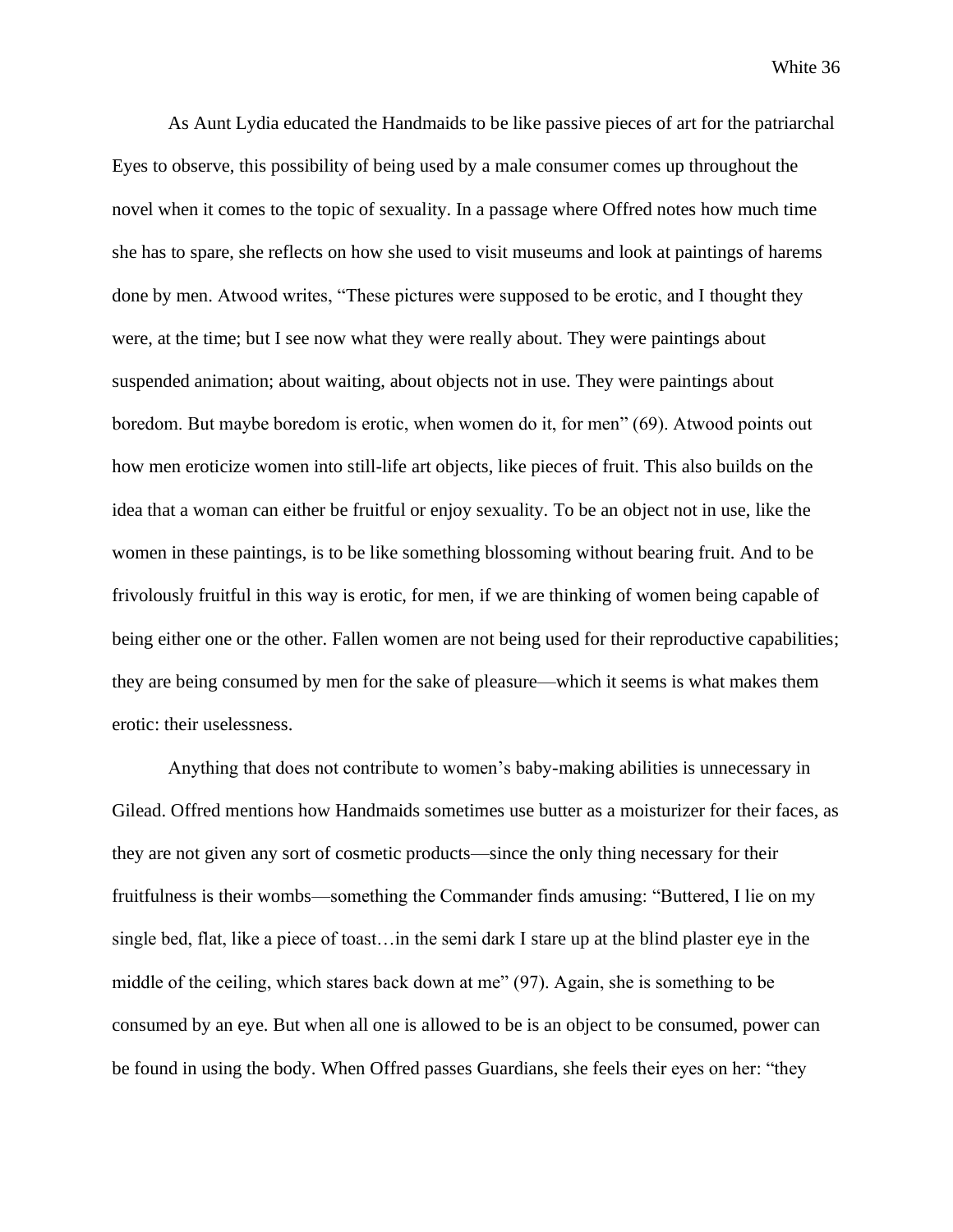touch with their eyes…I move my hips a little, feeling the full red skirt sway around me…like…teasing a dog with a bone held out of reach…I enjoy the power; power of a dog bone, passive but there" (22). There is also an abundance of fruit basket images that are strikingly similar to images found in Rossetti's poetry. When certain fruits are in season, Gilead makes sure nothing goes to waste. Offred points this out: "In each of our baskets are strawberries — the strawberries are in season now, so we'll eat them and eat them until we are sick of them" (164). This is a moment that points out the idea of taking advantage of fruit when it is ripe; it is not to be wasted. At the same time, this is a moment of consumption for Offred: she is taking advantage of this fruit's ripeness, and of her own ripeness when she uses her body as a passive dog bone, as her ripeness is simultaneously being exploited.

Serena is perhaps the most striking character that exemplifies the importance of female creativity as a means of fruitful reproduction. Though Serena is barren—she can no longer bear fruit, it is Offred's job to do that for her—she still takes part in a variety of creative/productive activities, desperate to be fruitful in some way. Atwood writes,

One day I came upon Serena Joy, kneeling on a cushion in the garden, her cane beside her on the grass…I watched her sideways as I went past, with my basket of oranges and lamb chops. She was aiming, positioning the blades of the shears, then cutting with a convulsive jerk of the hands. Was it the arthritis, creeping up? Or some blitzkrieg, some kamikaze, committed on the swelling genitalia of the flowers? The fruiting body. To cut off the seed pods is supposed to make the bulb store energy. (153)

Atwood emphasizes Serena's aging: she roughly chops away at her garden with her possibly arthritic hands, her cane lying beside her. But the last sentence is an interesting statement: in cutting out reproduction the plant is made stronger. Again, Atwood suggests that perhaps sexual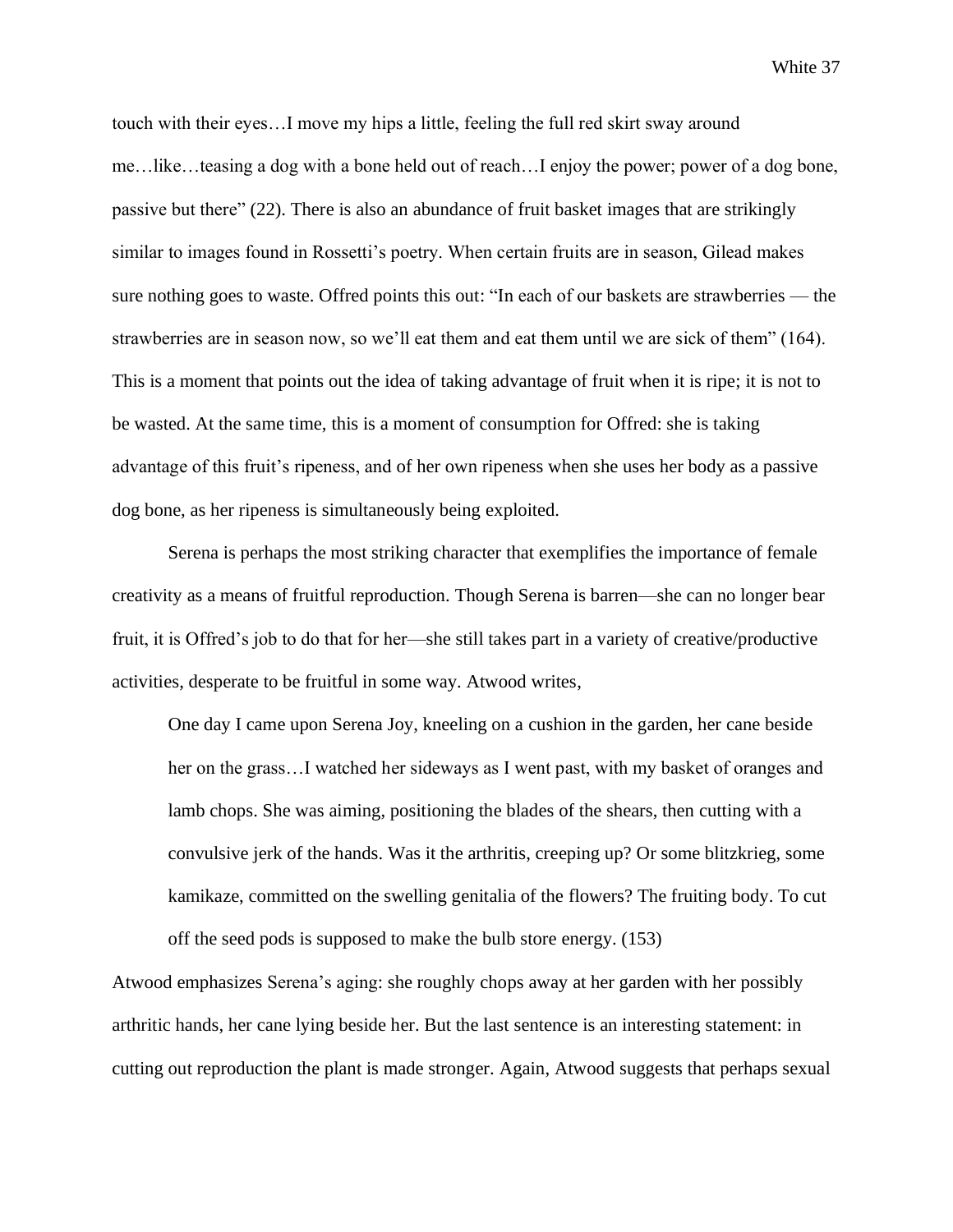reproduction is not the only form of powerful procreation women are capable of, and it seems she's arguing that when women aren't limited to their reproductive capabilities they are made stronger. But, when women are limited to their bodies, they might find it is their only source of power, as Offred consistently uses Serena's barrenness against her, in her angry thoughts, as fruitfulness is the one thing she has that Serena does not. Earlier in the novel, Atwood writes: "[Serena's] in one of her best dresses, sky blue with embroidery in white along the edges of the veil: flowers and fretwork. Even at her age she feels the urge to wreathe herself in flowers. No use for you, I think at her, my face unmoving, you can't use them anymore, you're withered. They're the genital organs of plants. I read that somewhere once" (82). In a society that places so much importance on procreation, or fruitfulness, Serena must create in any possible way she can. She is found in her sitting room "knitting away at her endless Angel scarves, turning out more and more yards of intricate and useless wool people: her form of procreation, it must be" (154). This image is one that Atwood presents again and again. Serena asks Offred to hold her wool for her as she knits. Offred describes this repetitive scene: "I sit, putting down my basket, strawberries again…She fits the skein of wool over my two outstretched hands, starts winding. I am leashed, it looks like, manacled; cobwebbed, that's closer. The wool is gray and has absorbed moisture from the air, it's like a wetted baby blanket" (203). Serena takes part in these very Victorian, feminine creative activities as a way to be fruitful somehow. While she once was fruitful in the knowledge she produced—she gave speeches, wrote books, and was featured on television—that very knowledge came back to bite her; she was finally taken at her word, and those tools of education she once used are taken away from her. She knits with damp wool that is like a "wetted baby blanket," a blanket for a child she will never be able to herself produce.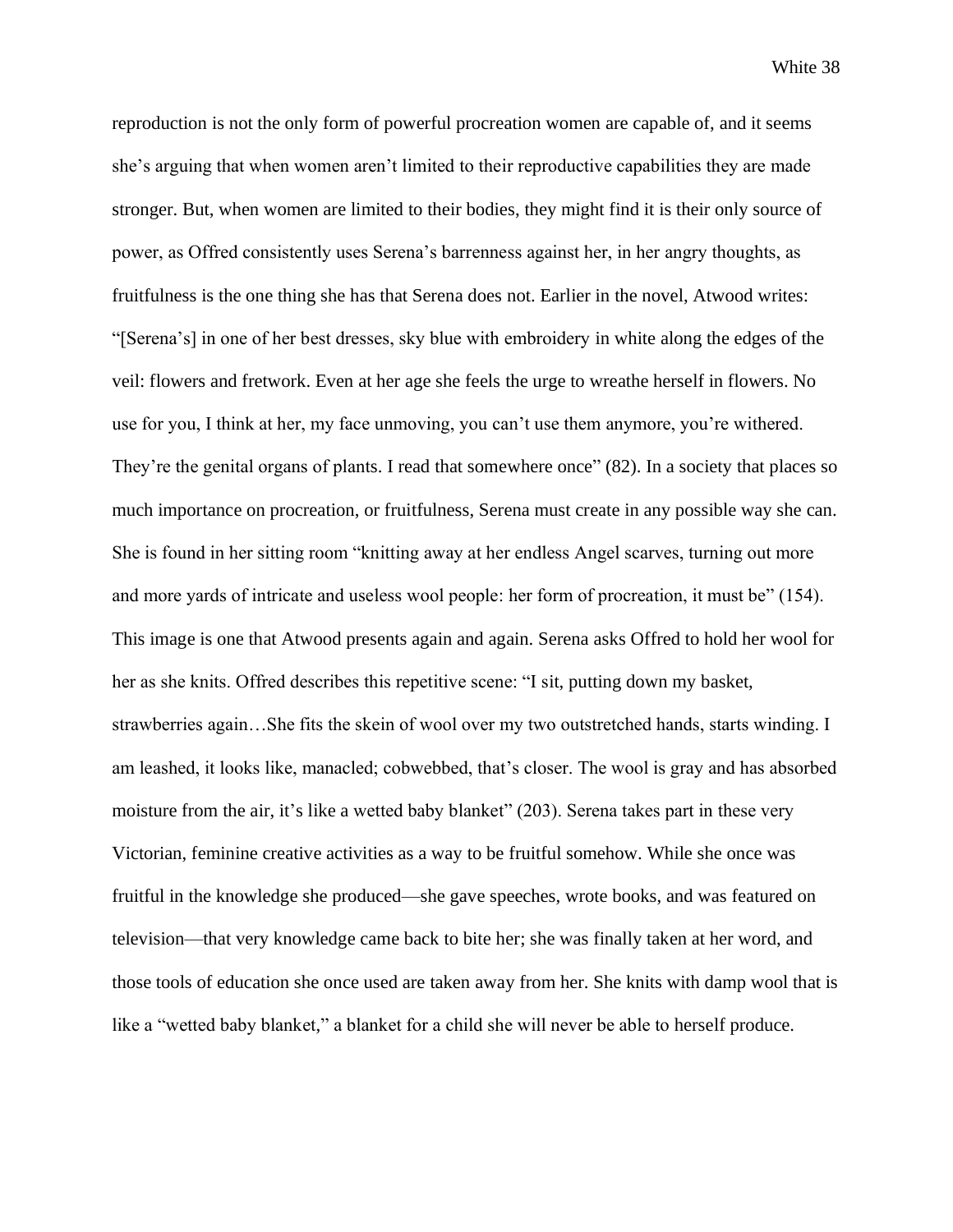Social and cultural forces continue to reduce women's identities to their bodies and to a compulsory fruitfulness. Female pleasure is depicted as being unnecessary—whether it be in knowledge for the learner's sake, or sexual pleasure that does not result in fruitfulness. When women are confined to their bodies, they see the body as their only source of power. But female authorship or storytelling allows women to escape their bodies—their fruitfulness. To share one's story, to put pen to paper, is to transform oneself into something else, something that cannot wither and die. They escape their physical selves and become powerful and lasting, something to be heard rather than seen, as Offred immortalizes herself as the author of her own story. In my next and final chapter I will explore the power of female authorship as an alternative to fruitfulness and examine general and sex education practices today through a close reading of Atwood's sequel to *The Handmaid's Tale*, *The Testaments.*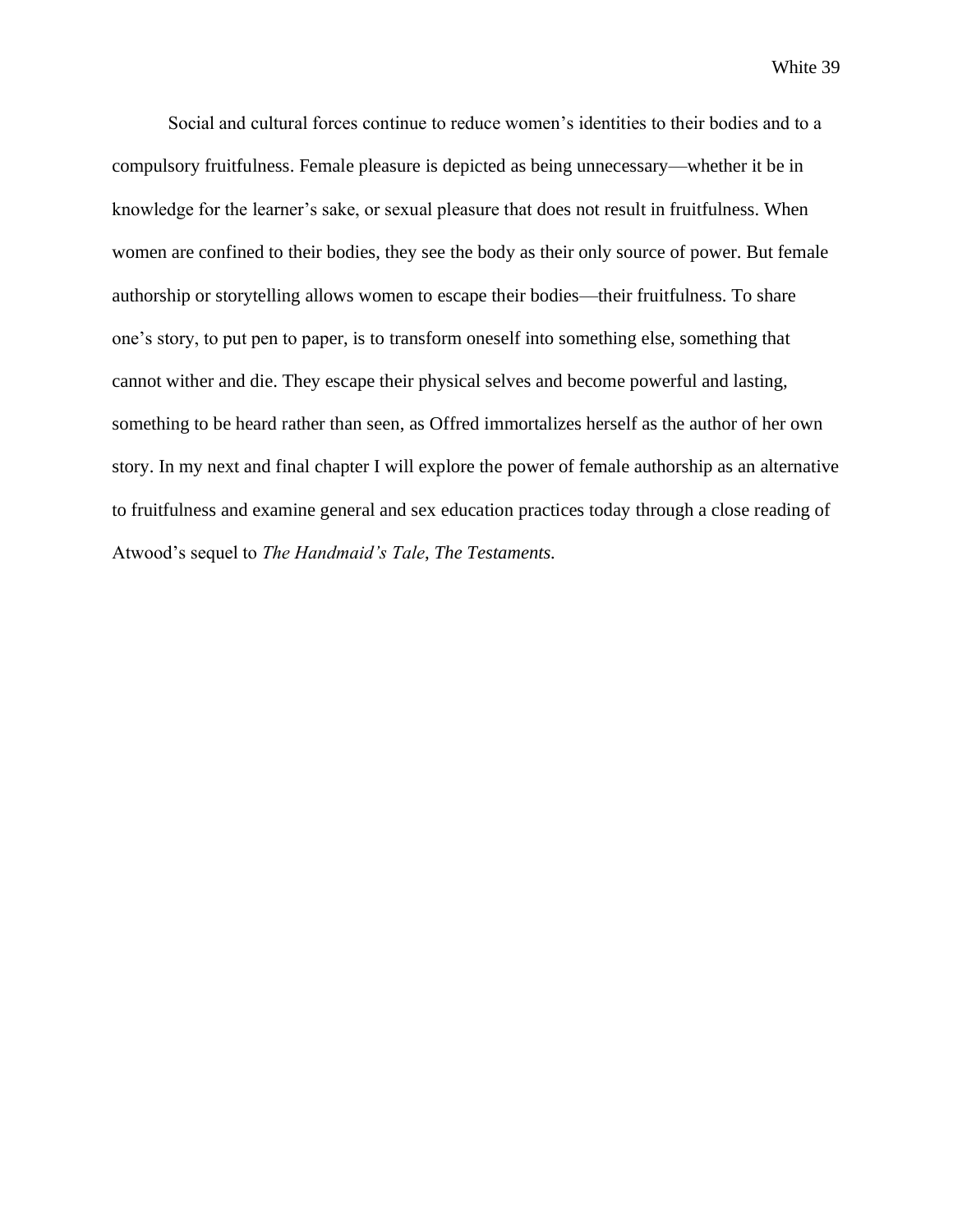#### **Chapter 3:** *The Testaments***: Understanding Sex Education in the 21st Century**

"Only dead people are allowed to have statues, but I have been given one while still alive. Already I am petrified," Aunt Lydia records in her manuscript, reflecting on the unveiling of her statue (Atwood 3). She continues,

I write these words in my sanctum within the library of Ardua Hall—one of the few libraries remaining after the enthusiastic book-burnings that have been going on across our land […] If you are reading, this manuscript at least will have survived. Though perhaps I'm fantasizing: perhaps I will never have a reader. Perhaps I'll only be talking to the wall, in more ways than one. (4-5)

In Atwood's *The Testaments*, female authorship is a prevalent theme that comes up throughout the novel in conjunction with the topics of education and female sexuality. As I've explored in previous chapters, women are often reduced to their biology, or their fruitfulness, whether in conduct manuals from the Victorian era, or in sex education in the 80s—and even today, which I will explore shortly—and knowledge is often seen as being incompatible with fruitfulness. Lizzie almost succumbs to the forbidden knowledge she tastes in goblin men's fruit, and Offred is taught that "Pen is Envy" at the Red Center. The little education that women are allowed revolves around feminine creativity and reproduction—from learning how to paint and become an "accomplished" prospective wife and mother in the Victorian era, to Serena's desperate attempts to simulate procreation through gardening and knitting. In this chapter, I will maintain that Atwood is arguing that female fruitfulness is not limited to the body or reproduction; rather, female knowledge is posited as a sort of alternative fruitfulness that is powerful and capable of making patriarchal fundamentalism "rot from within" much like how it has limited women to their reproductive capabilities and, by extension, forced them to rot when they were no longer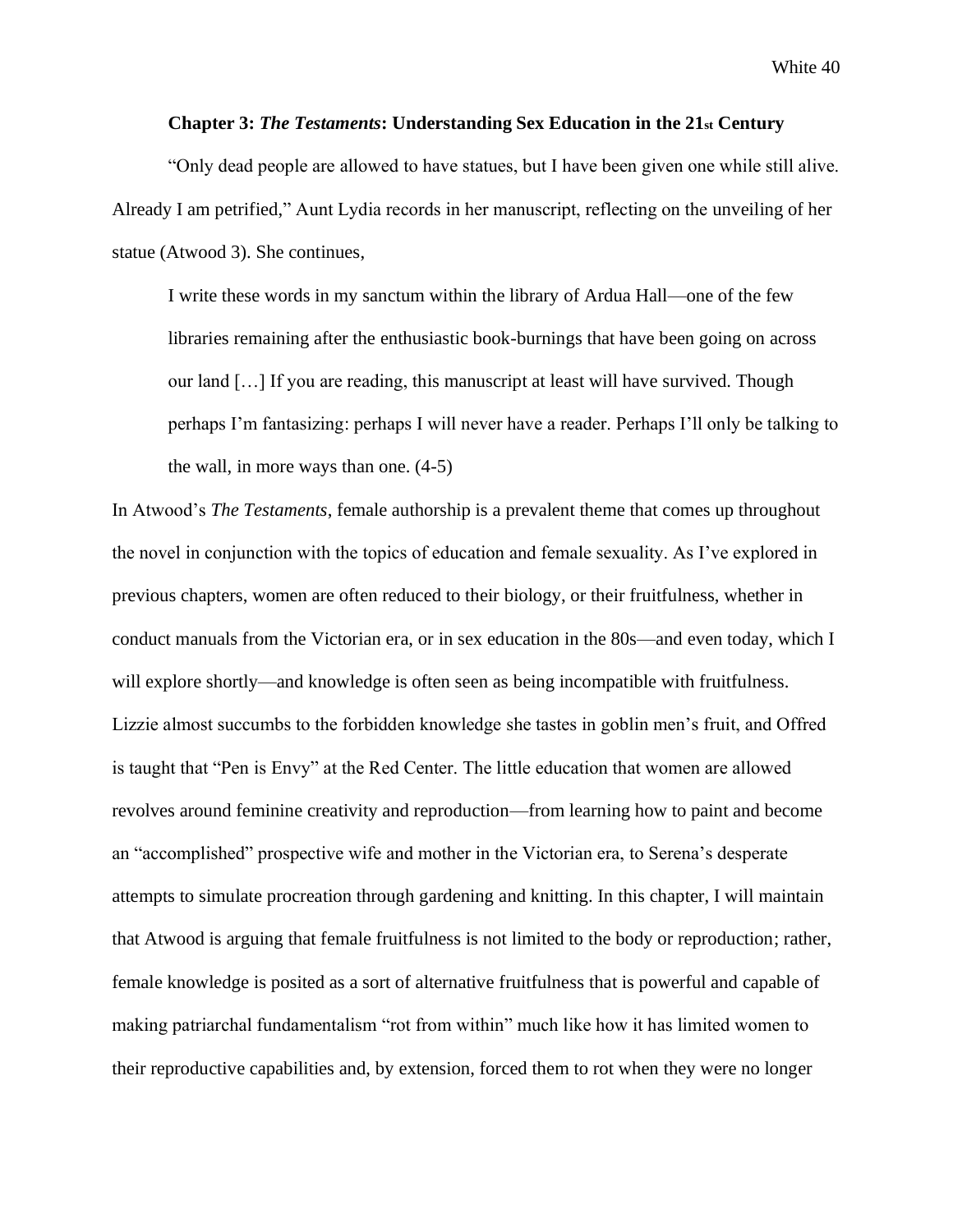fruitful. Female knowledge castrates patrilinealism in a society that is obsessed with reproduction—Aunt Lydia's manuscript is what lives on, and her leaked secrets take down the regime and make it "rot from within."

#### **Sexuality, Cultural Norms, and Education Practices in the 21st Century**

In *Rage Becomes Her*, (2018) Soraya Chemaly points out how female knowledge and fruitfulness are often seen as clashing or incompatible, and how women cannot escape being linked to motherhood and their fertility, even today. She writes:

Pregnant women are, studies show, associated with mindlessness, meaning lacking in thought or consciousness, or, at least, a different kind of mind, one with less agency. Either way, when women themselves perceive that they are being objectified, which happens every day to a visibly pregnant woman, they act more like objects, moving less and speaking less. How we act when we have ultrasound exams, for example. (96)

Here, knowledge or intelligence is posited as something that is somehow completely incompatible with fruitfulness. Not only this, but the consequences of such stereotypes cause women to actually absorb and then replicate these ways of being, as Offred and Agnes both find themselves doing. Chemaly continues: "At work, pregnancy generates biases about women's abilities, competence, and commitment, and sheds light on deep prejudices. Some women continue to hide pregnancies from employers as long as they can in the knowledge that, despite the law, pregnancy discrimination remains a potential reality" (100). As accommodations aren't made for pregnant high school students, pregnant women—or even women that are in a childbearing age range—are discriminated against in the workplace.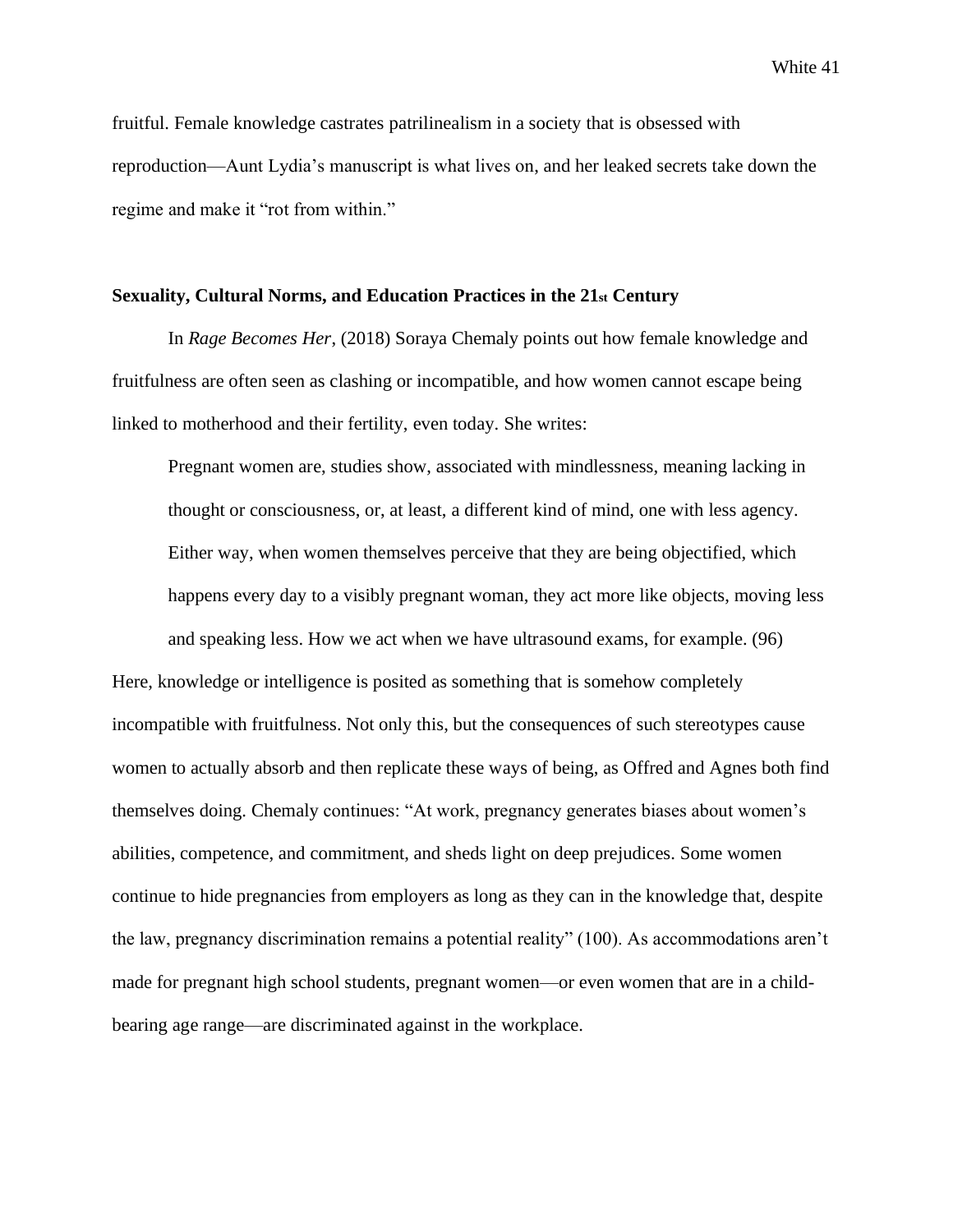Chemaly sees the root of this in the gendering of emotion. She touches on the idea that female behavior and emotion, anger in this case, are only acceptable when they involve women acting in their roles as mothers or feminine caretakers:

Women's anger is usually disparaged in virtually all arenas, except those in which anger confirms gender-role stereotypes about women as nurturers and reproductive agents. This means we are allowed to be angry but not on our own behalves. If a woman is angry in her "place," as a mother or a teacher, for example, she is respected, and her anger is generally understood and acceptable. If, however, she transgresses and is angry in what is thought of as a men's area—such as traditional politics or the workplace—she is almost always penalized. (xvii)

Everything a woman does revolves around their biology. As women were educated only for the purpose of becoming better companions to their husbands in the 1860s, female anger today is something that is only acceptable if it is related to women's stereotypical roles. In the Victorian era, any education beyond preparing a woman for marriage was seen as something that could make a woman's ovaries shrivel up—knowledge was literally thought to be something that could make a woman unfruitful. Neither women's emotions nor women's knowledge is acceptable unless they revolve around their place in the home as mothers, daughters, and wives. If a woman oversteps this allowed sort of patriarchal-centered education, she is punished—like the fallen Gretchen, Laura and Jeanie, and the women of Gilead. Education for one's own personal advancement or enjoyment is something only men are privileged to enjoy.

As women are penalized for emotions or knowledge that oversteps the boundaries of the stereotypical women's sphere, education systems similarly punish women and girls by favoring and supporting boys academically and withholding support for girls. Victor Lacy Edith Sand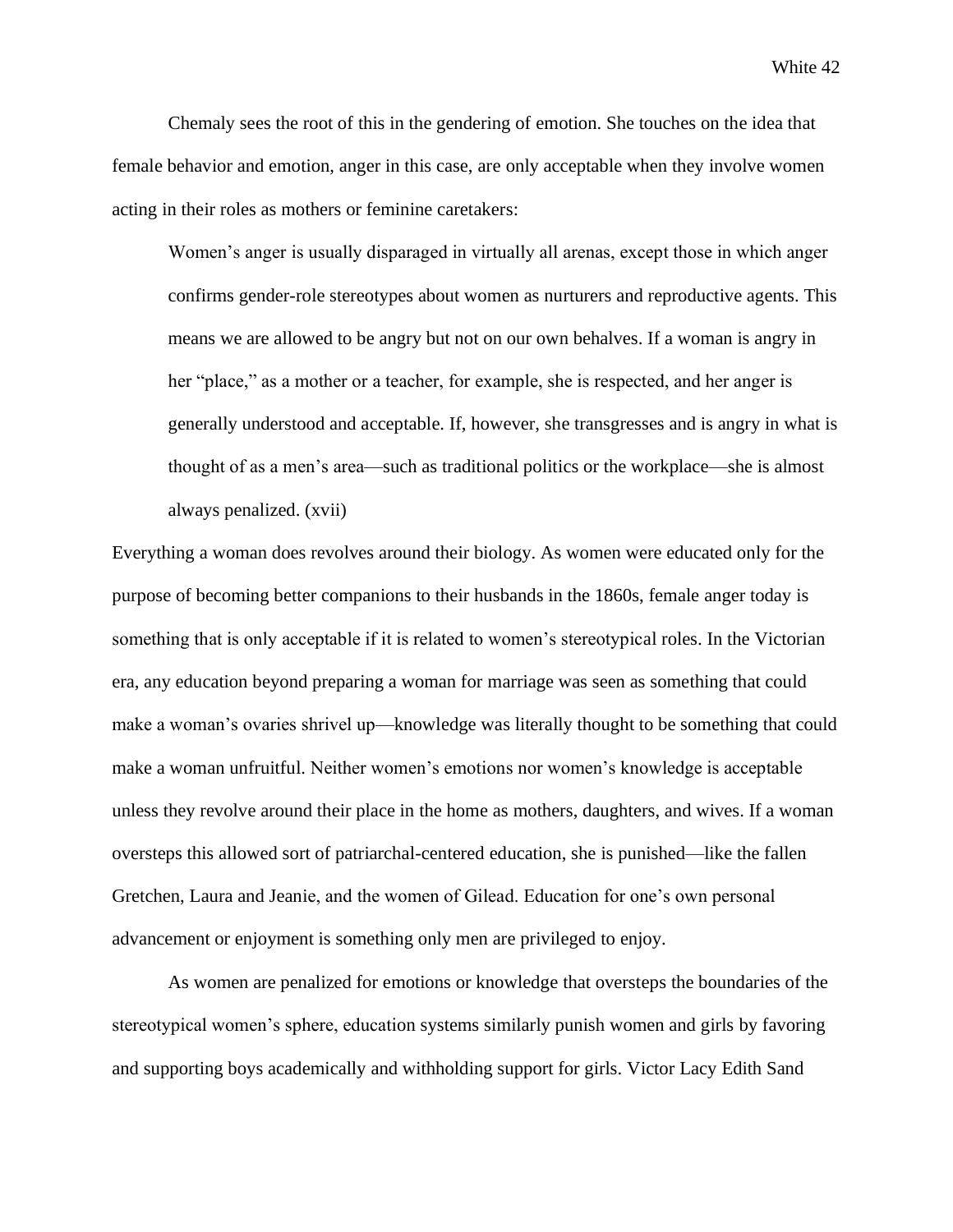studied how teachers' gender biases contribute to the gender gap in academic fields like engineering and computer science through looking at a three cohorts of 6th grade students from 2002-2004 in "On The Origins of Gender Human Capital Gaps: Short and Long Term Consequences of Teachers' Stereotypical Biases" (2015). In middle and high school, teachers' encouragement is a large predictor for whether or not students will enroll in higher level math courses. Sand explains how teachers' stereotypical biases encourage boys to enroll in advanced math courses, and do the opposite for girls, and "since these courses are prerequisites for admission to higher education in these subjects, such teachers' stereotypical biases contribute to the gender gap in academic degrees in fields like engineering and computer science, and by implication they also contribute to the gender gap in related occupations" (5-6). Our stereotypical biases limit women by making them think that they are not capable of going into these fields, confining them to fields that are more stereotypically feminine. The gap in STEM fields is not due to a lack of ability or aptitude generally on women's parts; rather it is the result of institutionalized bias in our education systems.

Not only are women limited to their biologies in the workforce, healthcare systems, and general education systems, but also in sex education today. Numerous studies have shown that abstinence-only education is not effective, yet schools around the country continue to teach this in their sex education curricula. A report that was done by the Guttmacher Institute titled "Youth Have Healthier Sexual Outcomes if their Sex Education Classes Discuss Contraception" (2012) shows that young adults that attend sex education classes that discuss both abstinence and contraception have better sexual health outcomes than students that do not receive instruction on these topics. According to this study, "respondents aged 15–24 who had received information on both topics were less likely than nonrecipients to have had sex before age 20 […] and to have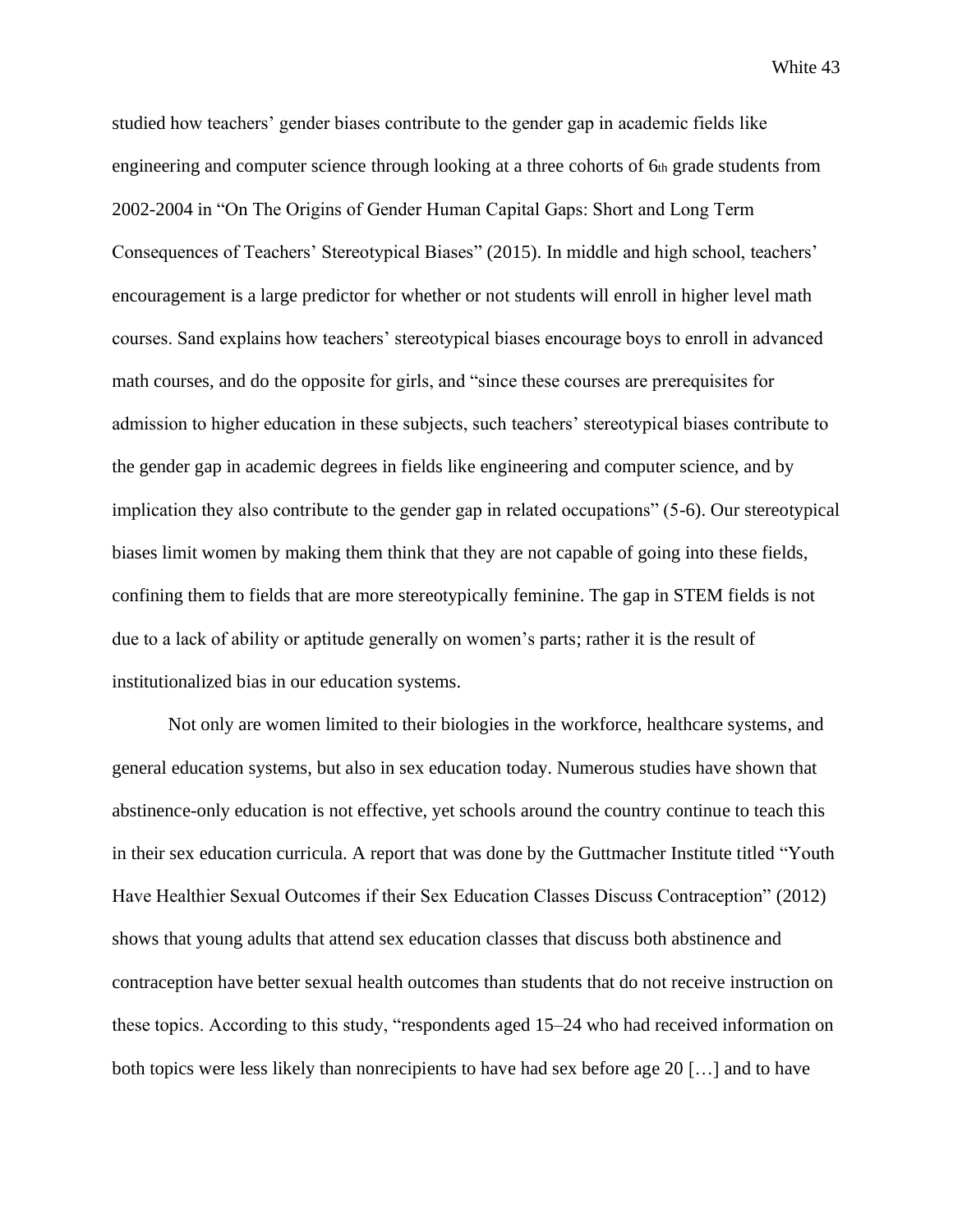had a first partner who was much younger or older than them" and were "more likely than nonrecipients to have used a condom or any effective form of contraception at first sex" (Doskoch 1). While facts say that abstinence-only sex education, or no sex education at all, is actually harmful to the sexual health of adolescents and young adults, school curricula continue to be informed, or rather misinformed, by religious fundamentalism. Religiously informed curricula are intended to prevent sex before marriage, yet they do just the opposite.

Depressingly, not much has changed since the 1980s, or even the 1860s when it comes to discourse and education on these topics. A report done in 2016 shows that while 37 states mandate that abstinence information be provided in sex education curricula—and 25 that it be stressed, only 33 require HIV information, and just 18 require contraceptive information. Even more shockingly, only 13 states mandate that instruction be medically accurate, 26 that it be age appropriate, eight that it not be race-, ethnicity-, or gender-biased and inclusive of sexual orientation, and two that it not promote religion (Hall). Not only this, but 87% of high schools allow parents/guardians to exclude their children from such instruction. Kelli Stidham Hall explains that deeply rooted religious beliefs about adolescent sexuality have shared and informed state policies and "continued public and political debates on the morality of sex outside marriage perpetuate barriers at multiple levels—by misguiding state funding decisions, molding parents' (mis)understanding of programs, facilitating adolescents' uptake of biased and inaccurate information in the classroom, and/or preventing their participation in sex education altogether" (621). The problem with religious fundamentalism in education systems is that it simply does not produce outcomes that are aligned with its intentions. Students that do not receive any sort of sex education, or receive abstinence-only education, are more likely to partake in sexual behaviors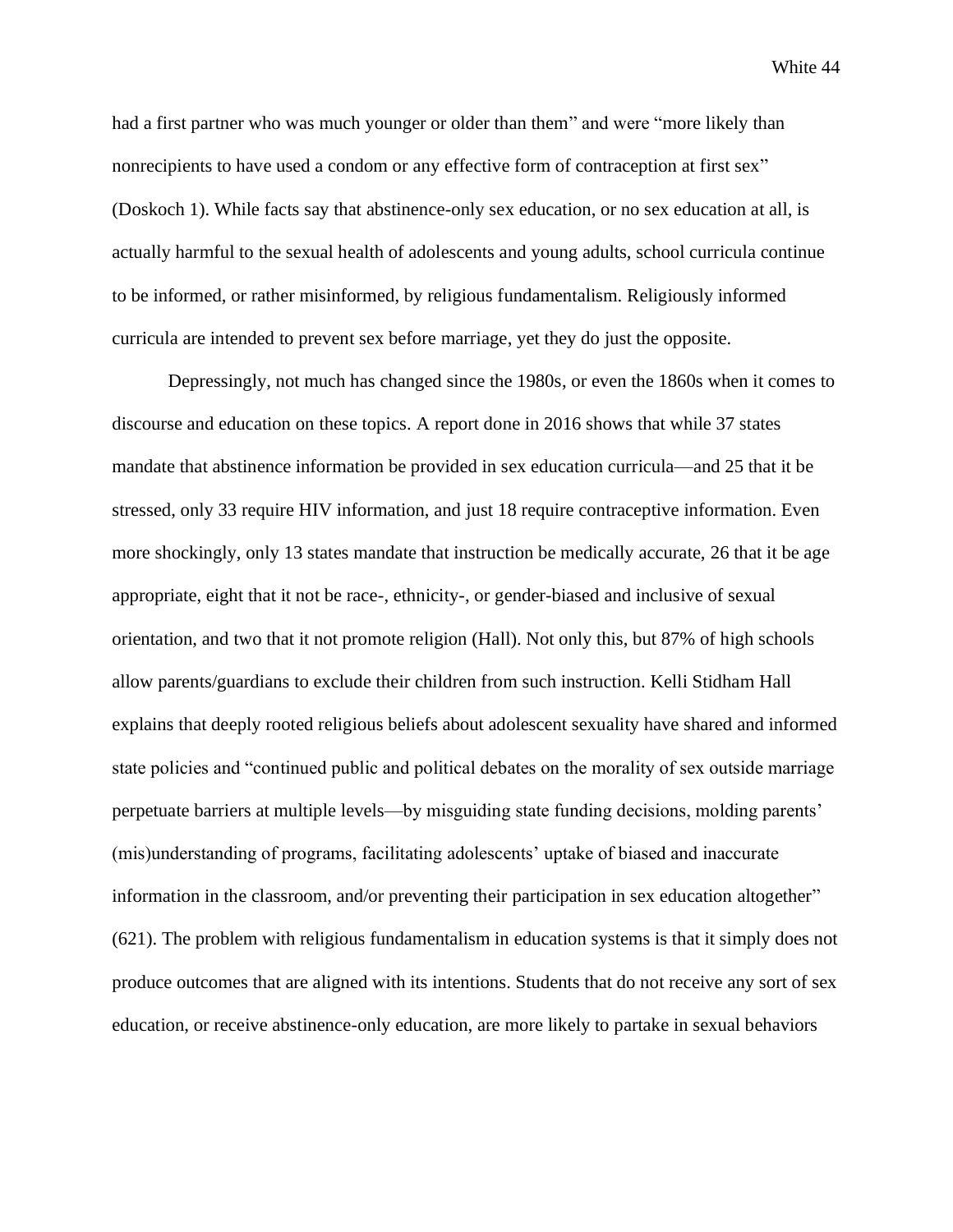that these exact teaching practices think they are preventing. This refusal to teach adolescents about sexuality is a major thematic preoccupation in Atwood's *The Testaments*.

#### **Education and Religious Fundamentalism in** *The Testaments*

*The Testaments* is set 15 years after the events of *The Handmaid's Tale*, and is narrated by Aunt Lydia, Agnes—the biological daughter of *The Handmaid's Tale's* protagonist Offred who was taken away from her at the onset of the regime and has grown up in Gilead—and Nicole—Offred's younger daughter that escaped Gilead as an infant and who has been raised by foster parents in Canada. Nicole's foster parents are killed by spies from Gilead and she learns that she is actually the famous Baby Nicole that was "kidnapped" from Gilead years ago. She falls into the care of MayDay organization members who work with an unidentifiable inside source—who we later discover is Aunt Lydia—and send Nicole back to Gilead as part of a plan to take down the regime. Agnes discovers that Nicole is her half sister and together, with Becka's sacrifice and Aunt Lydia's inside intelligence, release information detailing corruption within Gilead which cause the regime to begin to "rot from within". When it comes to education, Agnes's is of particular interest when it comes to the topic of fruitfulness because she grows up in Gilead, a society obsessed with reproduction. Throughout *The Testaments* Atwood depicts female education as being a sort of consumption of one's role—particularly that of a fruitful vessel. Rather than existing for the sake of intellectual growth, education serves as a fundamentalist tool that forces women to consume their identities. Just as the young women cannibalistically consume foods relating to fertility in *The Handmaid's Tale* (as Maria Christou argues), at Rubies Premarital Preparatory school girls are taught how to make dishes relating to fertility in *The Testaments*. In school, Agnes and Becka are taught how to properly poach an egg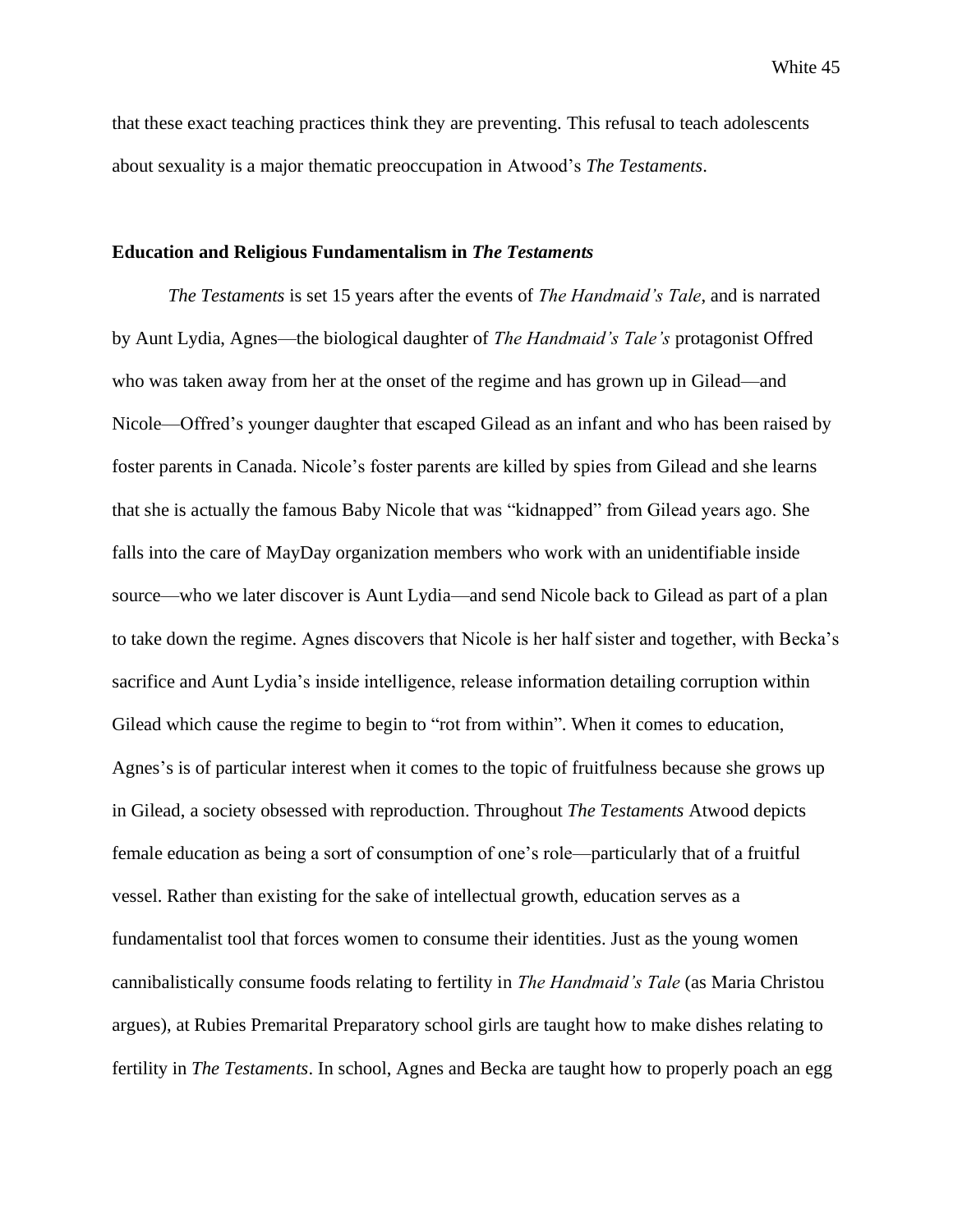and the temperature at which a quiche should be served (164). Reminiscent of Victorian women's training in "accomplishments," the girls are also taught flower arrangement in the Japanese and French style and how to make petit point embroideries of bowls of fruit for their future husbands (156). Everything revolves around creating a comfortable home for their husbands to occupy—any sort of knowledge beyond this is not only unnecessary, but even potentially dangerous. Aunt Vidala remarks, "if they stay in school too long, they become disruptive" (154). Agnes realizes this—and even says, "I was not anybody in my own right although of the privileged class, I was just a young girl about to be confined to wedlock" (158). Education exists as a way to reassert women's roles as fruitful beings whose identities are in motherhood, or the possibility of motherhood.

With fundamentalism also comes the danger of misinterpretation, according to Atwood. While *The Handmaid's Tale* has appeared on lists of banned high school reading books for its negative portrayal of Christianity, Atwood is not arguing that religion is inherently bad; rather, institutionalized fundamentalism, such as fundamentalism in education systems, is dangerous and subject to misinterpretation or misuse by those in power. As Becka tells Agnes, "You can either believe in God, or Gilead. Not both" (*The Testaments* 304). Gilead is full of contradictions, misinterpretations, and downright falsehoods. Much like the sex education of the Victorian era, 1980s, and today, in school, girls are taught about sex only in the context of their marital duties and it is extremely vague and mystified. Agnes refers to a certain body part as "the shameful part of many elusive names" (*The Testaments* 82). Aunt Vidala presents lectures that "were supposed to inform [them] about a woman's role and duty in regard to her body—a married woman's role—but they had not been very informative or reassuring" (82). As they are taught about their duties as wives, they are simultaneously taught that their bodies are dangerous.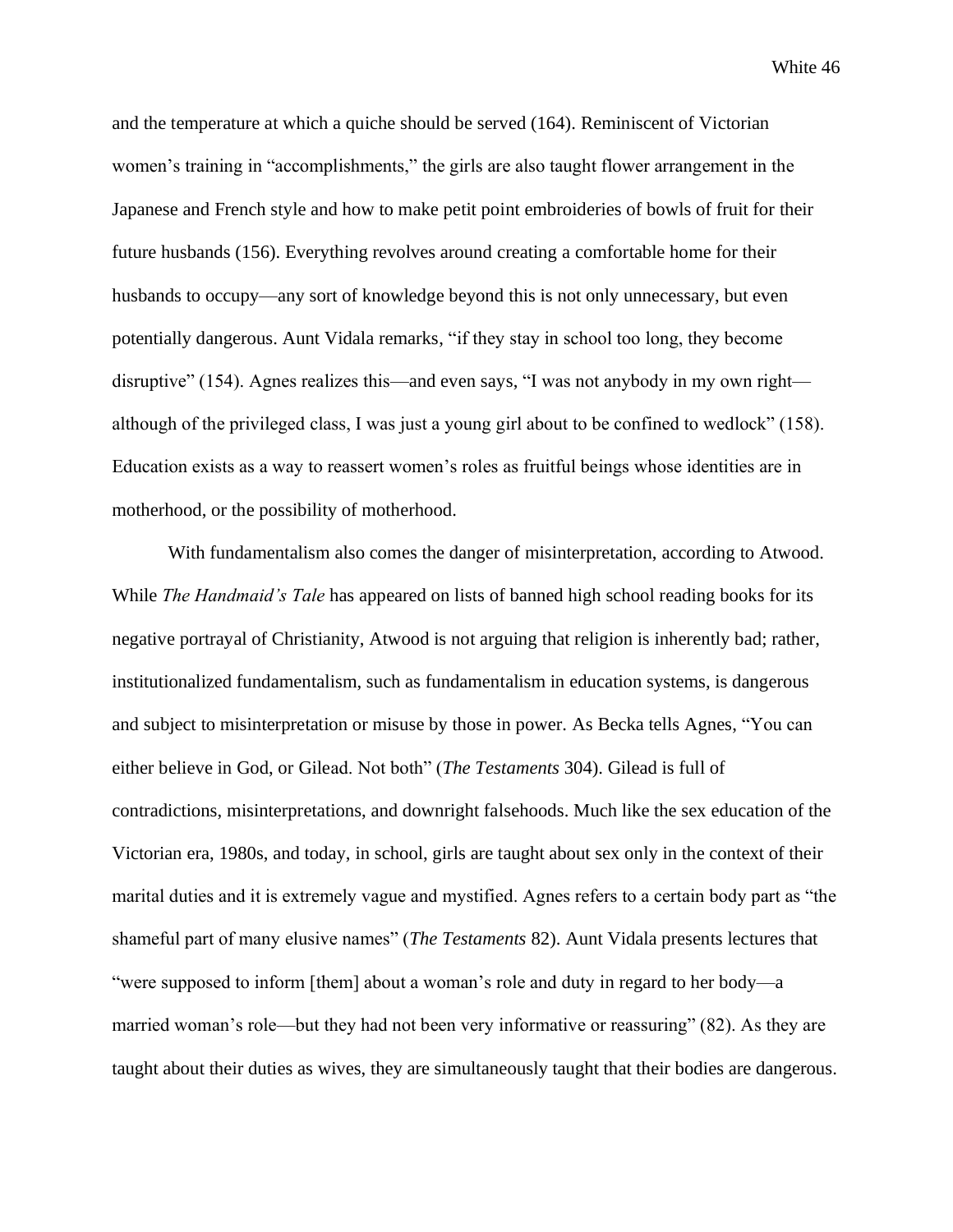And as they create flower art, an act of feminine creation, the Aunts simultaneously teach them about the dangers of their bodies and sexuality. Offred remarks in *The Handmaid's Tale* that she read somewhere once that flowers are "the genital organs of plants," so as they create flower art, they are also taught to be afraid of the sexual connotation of fruitfulness (*The Testaments* 82). In a society that is so concerned with not wasting anything, Commander Judd frequently "wastes" the fruitfulness of his young wives by murdering them once he has used them sexually. Education here is full of contradictions. Gilead is rotting from within, and in the end it is taken down by those that truly abide by biblical principles and use the Bible to undermine this patriarchal, fundamentalist regime (308). As I will examine further later in this chapter, Becka ironically serves as a sort of shining Christ figure; her sacrifice allows for the information to escape in Nicole's arm, and an image of her statue is what ends this novel. On it are written verses taken from the Bible that essentially mean that there is power in storytelling, in this case, in female knowledge. Those who defy Gilead are actually more "godly" than those who led it.

Atwood again represents a world in which knowledge and fruitfulness are not compatible for women—women may have either one or the other, like the dichotomy of the pure versus the fallen woman in the Victorian era. In Gilead, the only women that have access to knowledge outside of the sort of fruitful knowledge women are generally allowed are the Aunts—but they are not fruitful reproductively. While other women have the ability to live on in the form of their fruit, or lineage, Aunts do not have this ability—they are barren. Recalling the Victorian image of Gretchen and Mephistopheles in church, Aunt Lydia writes to her hoped-for future reader, stating that she will one day have become just a wad of crumbling paper. She continues, "it's not yet the midnight of my life; the bell has not yet tolled, and Mephistopheles has not yet turned up to collect the price I must pay for our bargain" (173). Mephistopheles, a demon who Faust traded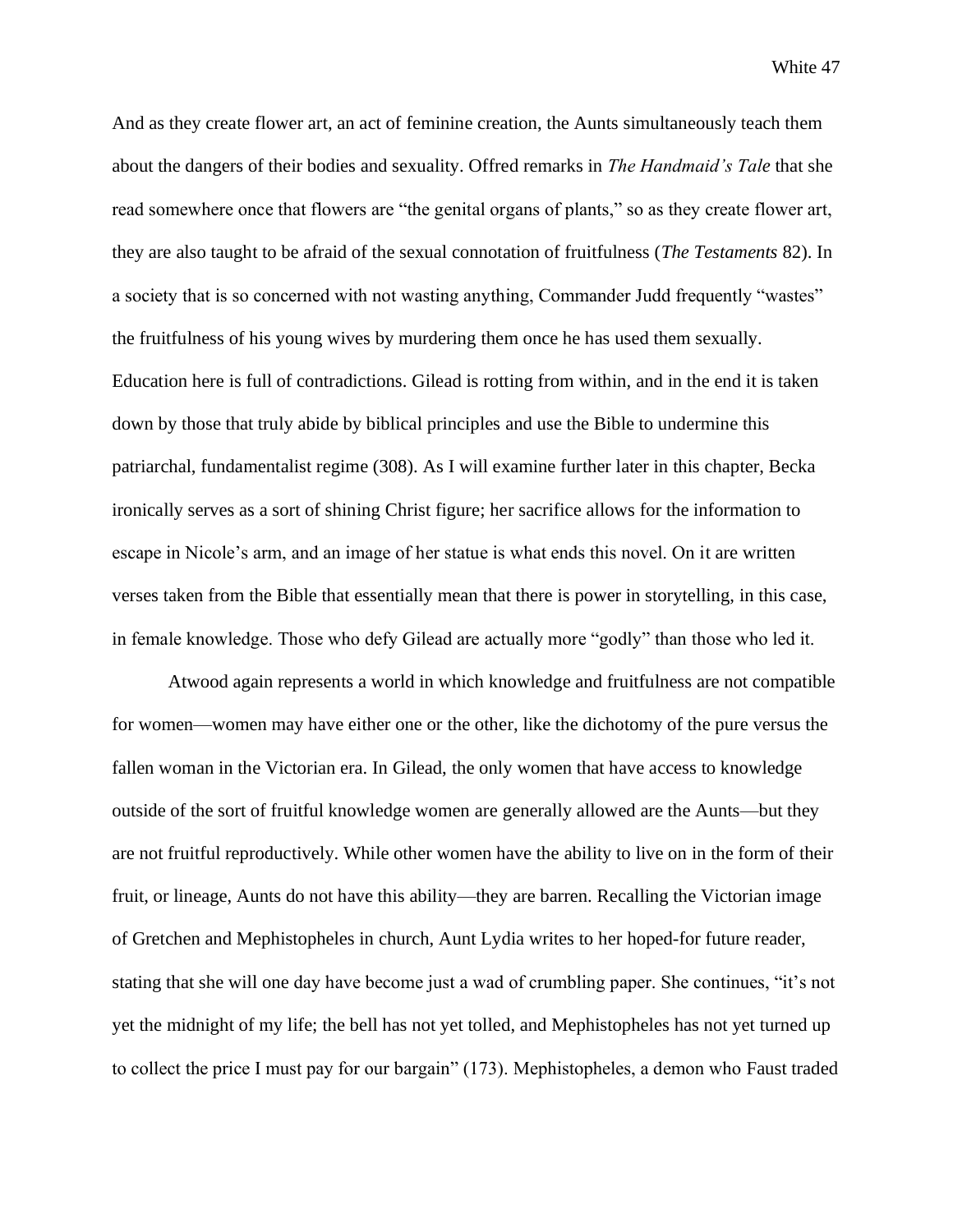his soul to in exchange for knowledge and power, has not yet come back to haunt her, as he haunts Gretchen in the Victorian image, leaving her barren and fallen. Aunt Lydia continues, remarking on how educated women were targeted when Gilead first started executing people. She writes, "All that was necessary was a law degree and a uterus: a lethal combination" (144). Being an educated woman was a death sentence, unless a woman was lucky enough or could stomach becoming an Aunt.

Because they have been taught that education and womanhood are essentially incompatible, young girls in Gilead are amazed at the knowledge the Aunts are allowed to have. The Aunts' ability to read and write is a spectacle for women and girls in this society. Agnes questions how the Aunts were able to get the power that they have: "How had they received their strength? Did they have special brains, neither female nor male?" (156). The thought that women can be educated and have power in the form of knowledge is almost incomprehensible for Agnes. The incompatibility of knowledge and fruitfulness is underscored again when Commander Judd kisses Agnes, his prospective wife and she thinks, "I pictured a tiny morsel of my brain being sucked through the skin of my forehead into his mouth. A thousand such kisses later and my skull would be emptied of brain" (226). She feels herself wasting away just from his kiss, and knows she will wither and die after being married to him. She points out that his teeth smell like decay, and has a terrifying vision of their wedding night in which she imagines him as a faceless blob with only an orifice that looks like the mouth of a leech, coming toward her (226). When men use female sexuality and fruitfulness—here, in the form of marriage—they literally sucks out a woman's brains, making her waste away. This is especially notable as Commander Judd does this to women much younger than he over and over again: he uses them for sex and then murders—or wastes—them.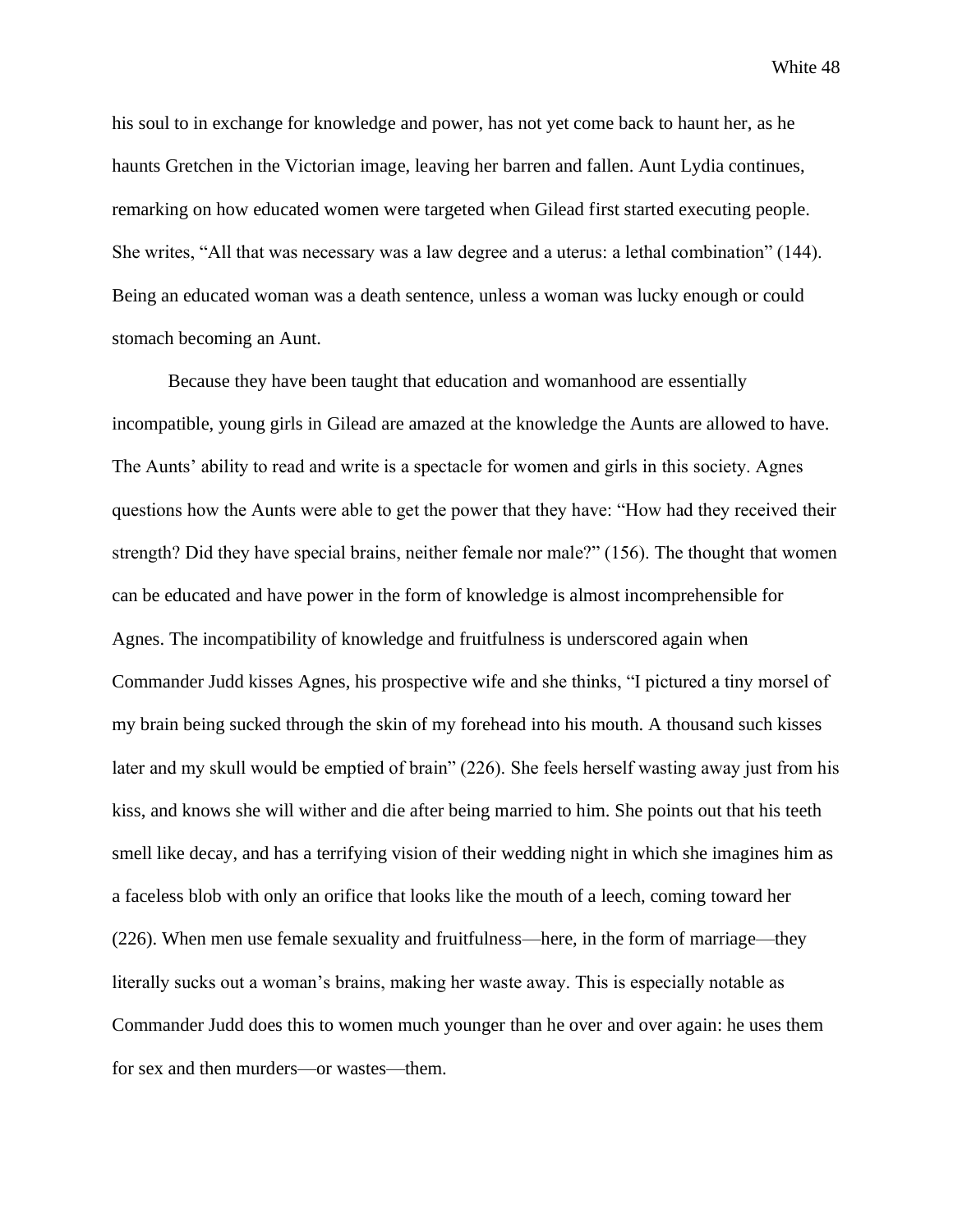#### **Sexuality in** *The Testaments*

Women are taught that their only value is in their bodies, which in turn leads them to believe their bodies are their only source of power. Early in this novel, Agnes explains codes of dress for women in this society: "arms covered, hair covered, skirts down to the knee before you were five and no more than two inches above the ankle after that, because the urges of men were terrible things and those urges needed to be curbed" (9). Much like the education in "Goblin Market" that involved wariness about how one will be seen by men in public settings, girls in this society are taught to fear the urges and intents of men that are lurking around every corner. Agnes feels frustrated that she is destined to be limited to her body—she doesn't want this life that is already laid out for her. She describes how the Marthas would let her play with dough when they were making bread. Atwood writes, "I always made dough men, I never made dough women, because after they were baked I would eat them, and that made me feel I had a secret power over men. It was becoming clear to me that, despite the urges Aunt Vidala said I aroused in them, I had no power over them otherwise" (20). Feeling helpless, Agnes finds power in this act of consumption—she is able to have power over the men she has been taught she is powerless over. She even tries starving herself, a small act of resistance; Martin Bidney claims that since women have often been equated with weakness and the body, "food deprivation may express an exertion of a will toward feminine power" (317). Agnes has been taught that her body, while capable of being fruitful and promoting God's will, is also something very dangerous. She remarks, "There were so many things that could be done to it or go wrong with it, this adult female body, that I was left feeling I would be better off without it. I considered shrinking myself by not eating, and I did try that for a day, but I got so hungry that I couldn't stick to my resolution" (83). Women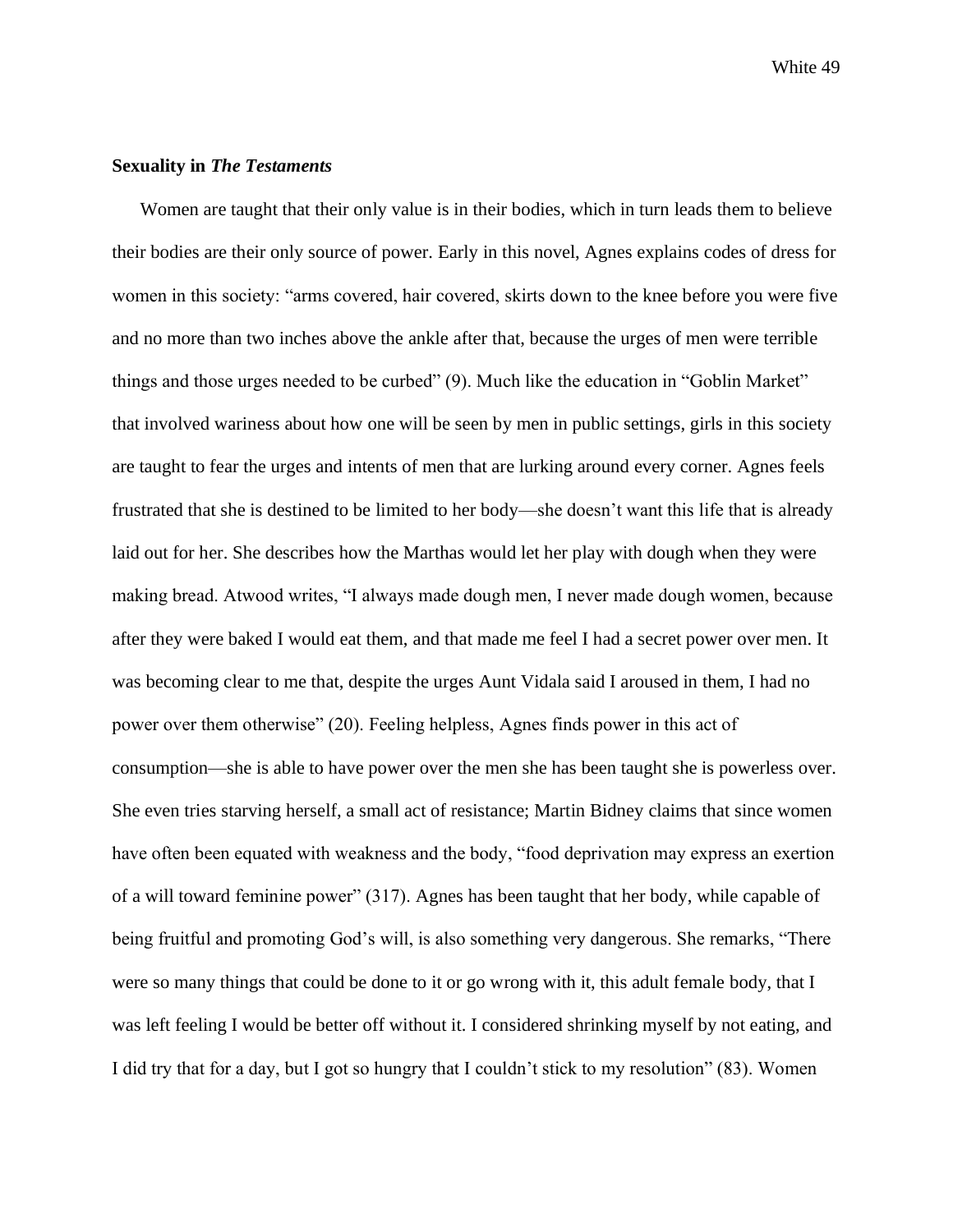are taught that their only power is in their bodies, but it is a power that is dangerous and that can actually lead to their own personal harm. Though Agnes tries to empower herself through eating dough men, and then starving herself, she is destined to fail because she is still acting according to the way she has been taught—she is limited to her body.

Also aligned with Victorian beliefs about female sexuality is the idea that sexuality and knowledge are dirtying and contagious—again, like in the image of Gretchen and Mephistopheles in church. In this image, a pure woman with a child at her side is depicted with her eyes closed, unable to look at the fallen woman beside her that is desperate for the child. Aunt Vidala teaches her students about the dangers of knowledge: "forbidden things are open to the imagination. That was why Eve ate the Apple of Knowledge, said Aunt Vidala: too much imagination. So it was better to not know some things. Otherwise your petals would get scattered" (15). Made out to be like flowers, knowledge carries with it the power to demolish and destroy a woman. And as knowledge has the power to scatter a woman's petals, a woman that has already been demolished—a fallen woman—can contaminate pure women. The Wives and Shunnamite often call the Handmaids "sluts." After Agnes finds out that her mother was a Handmaid, she becomes fascinated with Ofkyle. Atwood writes: "It was common knowledge that all the Handmaids had been sluts, once upon a time. And they still were, although in a very different way [...]. Nobody bothered them or spoke to them or touched them, because they were—in a sense—untouchable" (90-91). Agnes is intrigued by Ofkyle but sees her as a distant figure that is untouchable. When Agnes remembers how upset Becka was when the Aunts told them a story about the Concubine Cut into Twelve Pieces, she wonders if something disgraceful happened to Becka to make her so affected by the story. She writes, "But I didn't want to ask her: another girl's disgrace could rub off on you if you got too close to it" (162). Agnes is afraid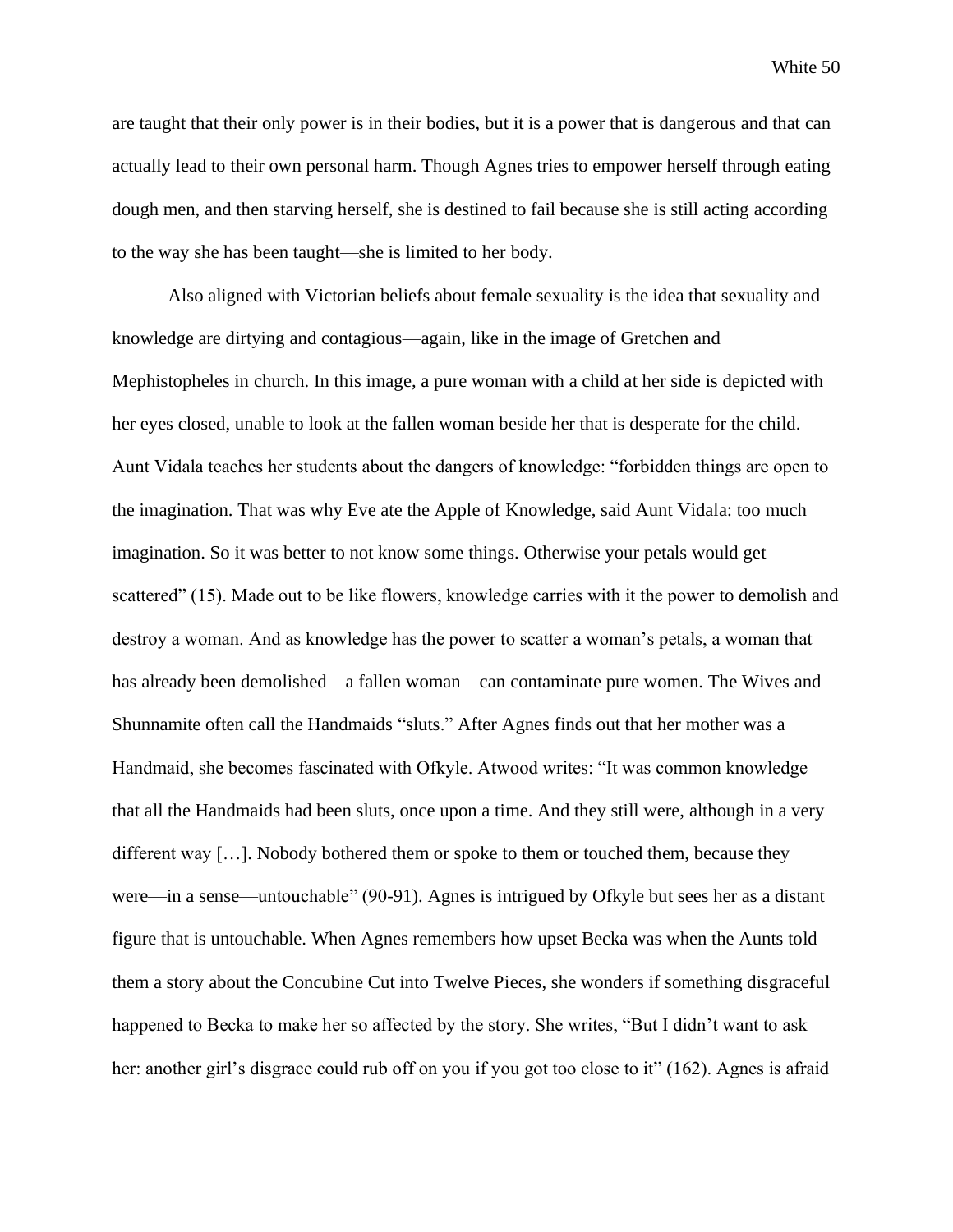to even ask her friend about her traumatic past out of fear of her dirtiness rubbing off on her. Knowledge is similarly depicted as something tainting and almost sexually dirty. Agnes's Marthas are glad they aren't Aunts because Aunts "dirty up their minds" with "filthiness and muck" (238). But while female knowledge is seen as something illicit and unclean, Atwood argues just the opposite. As Lizzie is redeemed by Laura and the power of sisterhood, Agnes and Nicole are saved by Becka and Aunt Lydia's sacrifice in the end. Female knowledge is what takes down Gilead and makes it rot from within as it once made its female inhabitants rot.

In the  $19<sub>th</sub>$  century, female writers were often condemned and seen as lesser by their male counterparts, and though female creative endeavors were promoted, it was in the form of petit point embroidery, learning the Romance languages, and Motherhood, while men learned the Classics and participated in politics. Aunt Lydia's manuscript survives as a sort of continuation of her self (like a child), while Gilead, a society so obsessed with fruitfulness and survival, is destroyed. Commander Judd thinks Aunt Lydia is at his disposal; she thinks he views her as a sort of "embodiment of his will" (137). When Commander Judd tells Aunt Lydia about the microdots concealed in a pen, Aunt Lydia responds: "Not for nothing do we at Ardua Hall say 'Pen is Envy.'" Manhood is not something to be envied—knowledge, the pen, is. He laughs at this because he thinks she really is just an extension of himself, the embodiment of his will, yet her knowledge is what destroys the patrilineage of Gilead. She doesn't need to be fruitful in the way Gilead has forced women to be; her knowledge becomes a tool that is actually more powerful than procreation.

And while *The Testaments* opens with Aunt Lydia recalling the memory of the unveiling of her statue, an art object created by Gilead as a means of remembering her, it ends with this male-authored statue broken in pieces, while her manuscript, a hand-written testament of her life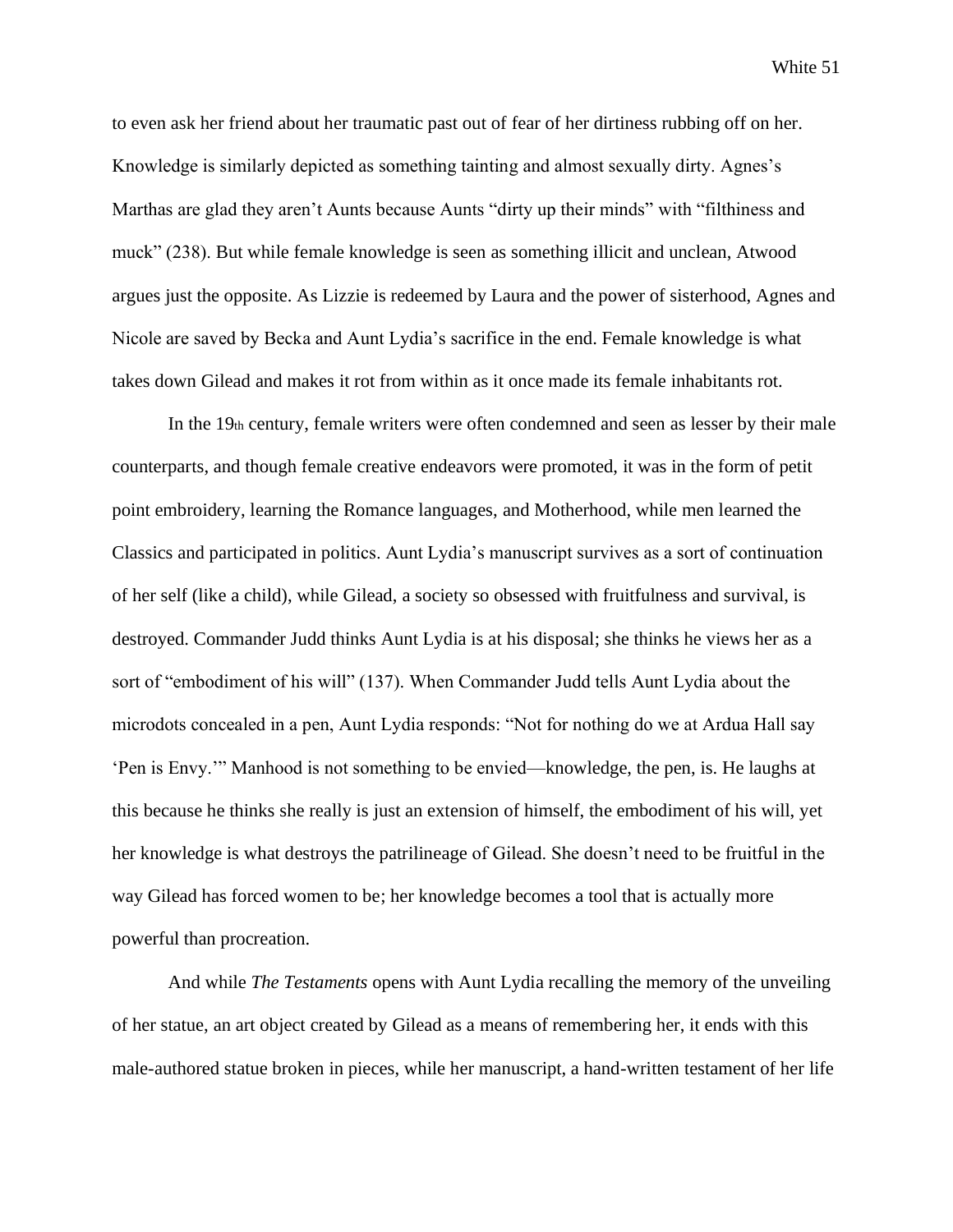and truth, is what remains. While Gilead rots, along with the physical masculine construct of Aunt Lydia's life, her words replace it. She won't be remembered in the confines of what Gilead made her out to be; she is remembered for her words and their power. Her words live on—her form of procreation—while Gilead is castrated and cut off by her pen. Women can be fruitful and have knowledge, and perhaps female knowledge is even more powerful than any other form of fruitfulness. Aunt Lydia ends her manuscript with this: "In my end is my beginning, as someone once said. Who was that? Mary, Queen of Scots, if history does not lie. Her motto, with a phoenix rising from its ashes, embroidered on a wall hanging. Such excellent embroiderers, women are"  $(404)$ .

The novel ends by emphasizing that it is not religion but the institutionalization of religion in education systems that is corrupt. *The Testaments* ends with an image of a statue constructed in memory of Becka, who sacrifices herself so that Nicole and Agnes could escape with the information used to take down Gilead. On this statue is written: "In loving memory of Becka, Aunt Immortelle. This memorial was erected by her sisters Agnes and Nicole and their mother, their two fathers, their children and their grandchildren. And in recognition of the invaluable services provided by A.L. *A bird of the air shall carry the voice, and that which hath wings shall tell the matter. Love is as strong as death*" (415). Gilead is destroyed, but feminine knowledge lives on. "Immortelle" is the name given to long-lasting flowers that are placed on grave sites—Becka and Aunt Lydia's power is felt beyond their graves and it is what survives and is remembered. As "Goblin Market" ends with a testament to the power and redemptive qualities of sisterhood, *The Testaments* ends quite similarly, and Atwood points out the power of female authorship: "a bird which hath wings shall tell the matter." Quills were made from bird feathers and birds are often associated with poetry and authorship, making the connection to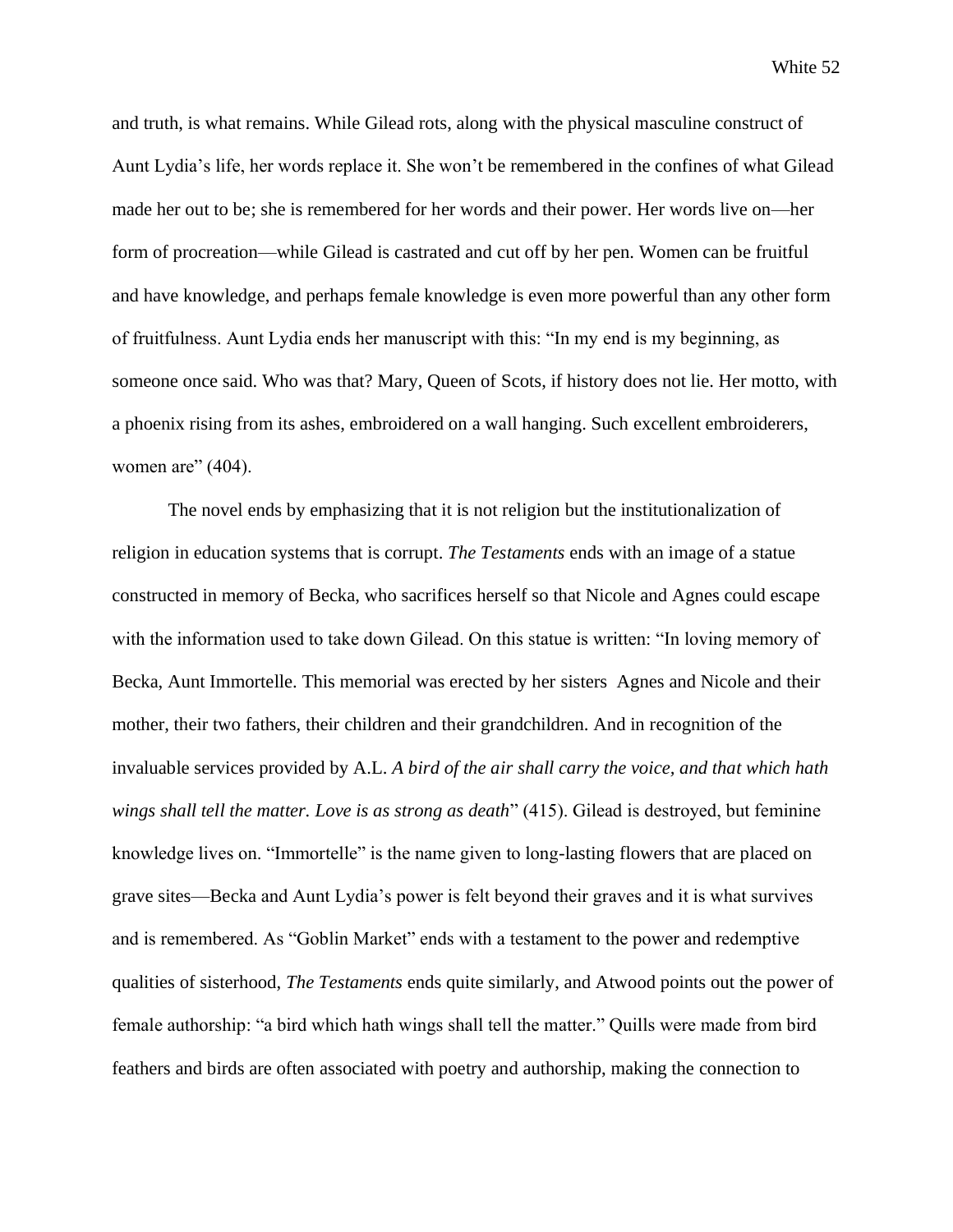female authorship even more explicit. Though women may suffer under the hand of patriarchal fundamentalism, particularly in education systems, their words will bite back and reveal truth. The full verse of the second half of the quote reads: "set a seal upon thine heart, as a seal upon thine arm: for love is as strong as death" (KJV Bible). The seal that is set upon Nicole's arm is what takes down a corrupt fundamentalist regime that was supposed to be based in the Bible, and what is left are the words of these women. When education curricula limit women and girls to their bodies, we suffer as a society by missing out on the fruitfulness of their minds. Female authorship is not limited to reproduction or domestic creativity; women have the power to make lasting change that does not die with the body. As Commander Judd wasted his young wives by murdering them and replacing them after he used them, Gilead is now wasting away while feminine knowledge prevails.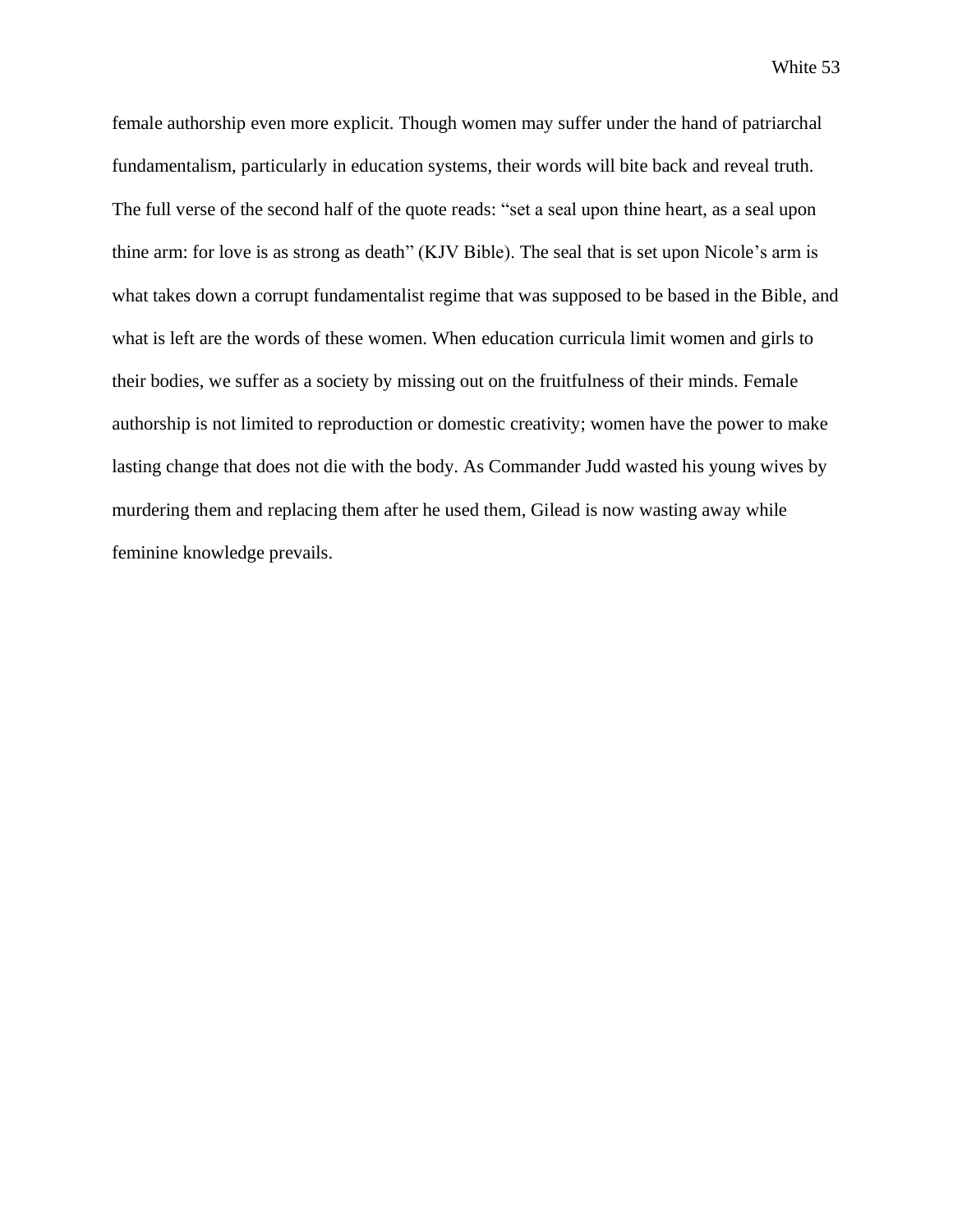#### Works Cited:

Atwood, Margaret. *The Handmaid's Tale.* Anchor Books, 1998.

Atwood, Margaret. *The Testaments*. Nan A. Talese/Doubleday, 2019.

Bidney, Martin. "Feminine Renunciation and Power in the Epiphanies of Christina Rossetti: Fat Jewel-Fruit-Orbs, Thin Aery Flame-Sails." Interdisciplinary Literary Studies 20, no. 3 (2018): 313-339.

Chemaly, Soraya. *Rage Becomes Her*. Atria Books, 2018.

- Christou, Maria. "A Politics of Auto-Cannibalism: Margaret Atwood's *The Handmaid's Tale*." Literature & Theology: An International Journal of Religion, Theory, and Culture, vol. 30, no. 4, Dec. 2016, pp. 410–425. doi:10.1093/litthe/frv030.
- Cooper, Pamela. "Sexual Surveillance and Medical Authority in Two Versions of *The Handmaid's Tale*." Journal of Popular Culture, vol. 28, no. 4, 1995, pp. 49–66.
- Couturier-Storey, Françoise. "Law, the Word of God and Subversion in Margaret Atwood's *The Handmaid's Tale*." Cycnos, vol. 19, no. 2, 2002, pp. 135–145.
- Doskoch, P. "Youth Have Healthier Sexual Outcomes If Their Sex Education Classes Discuss Contraception." Perspectives on Sexual and Reproductive Health, vol. 44, no. 4, 2012, pp. 270–270.doi: [https://doi.org/10.1363/4427012.](https://doi.org/10.1363/4427012)
- Eberle, Roxanne. Chastity and Transgression in Women's Writing, 1792-1897: Interrupting the Harlot's Progress. The University of Georgia, 1964.
- Gitter, Elisabeth G. "The Power of Women's Hair in the Victorian Imagination." PMLA, vol. 99, no. 5, 1984, pp. 936–954.

Flanders, Judith. "Prostitution." The British Library, 2014 May.

Hall, Kelli Stidham. "The State of Sex Education in the United States." Journal of Adolescent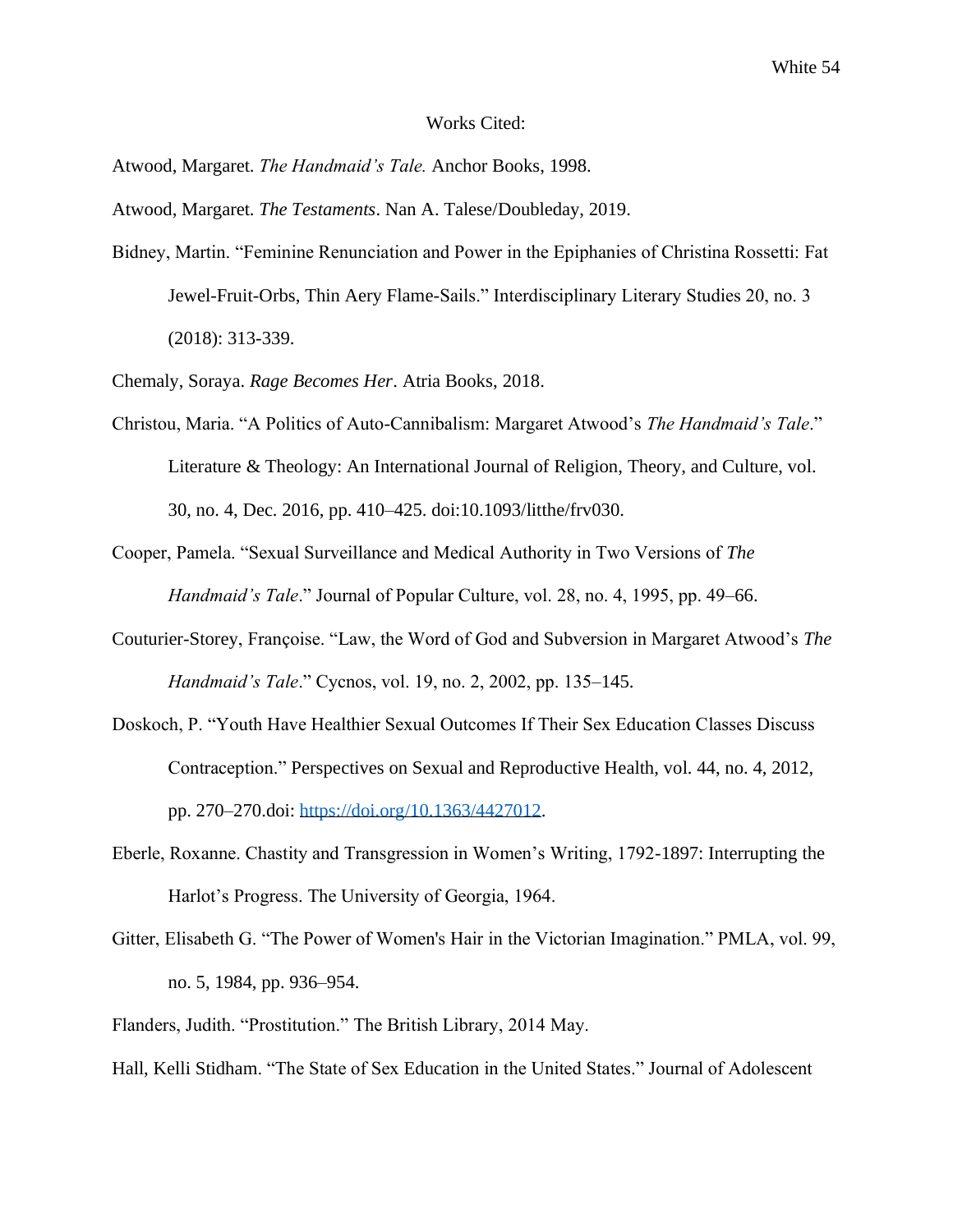Health, vol. 58, no. 6, 2016, pp. 595-597. Doi: 10.1016/j.jadohealth.2016.03.032.

- Hartley, Florence. *The Ladies' Book of Etiquette, and Manual of Politeness. A Complete Handbook for the Use of the Lady in Polite Society*. G.W. Cottrell Publisher, 1860. accessed at gutenberg.org.
- Hartman, Pat L., and Elliot L. Judd. "Sexism and TESOL Materials." TESOL Quarterly, vol. 12, no. 4, 1978, pp. 383–393.
- Henthorne, Tom. "Naming Names: Identity and Identification in Margaret Atwood's *The Handmaid's Tale*." Onoma: Journal of the International Council of Onomastic Sciences, vol. 40, 2005, pp. 105–113. doi:10.2143/ONO.40.0.2033073.

Hughes, Kathryn. "Gender roles in the 19th century." The British Library. 2014 May.

- Jung, Seohyon. "Motherhood as Boundaries of Life in *The Handmaid's Tale* and *The Fifth Child*." Margaret Atwood Studies, vol. 11, 2017, pp. 4–16.
- Klein, Susan Shurberg. "The Issue: Sex Equity and Sexuality in Education." Peabody Journal of Education, vol. 64, no. 4, 1987, pp. 1–12. JSTOR, [www.jstor.org/stable/1492825.](http://www.jstor.org/stable/1492825)
- Lavy, Victor and Edith Sand. "On the origins of gender gaps in human capital: Short- and longterm consequences of teachers' biases," Journal of Public Economics, vol 167, 2018. pp. 263-279.
- Miller, Ashley. "Ripeness and Waste: Christina Rossetti's Botanical Women." Victorian Studies: An Interdisciplinary Journal of Social, Political, and Cultural Studies vol. 61, no. 2 (2019): 194–203.
- Rossetti, Christina. "An Apple Gathering." Christina Rossetti: The Complete Poems, Penguin Classics, 2001.

Rossetti, Christina. "Goblin Market." Christina Rossetti: The Complete Poems, Penguin